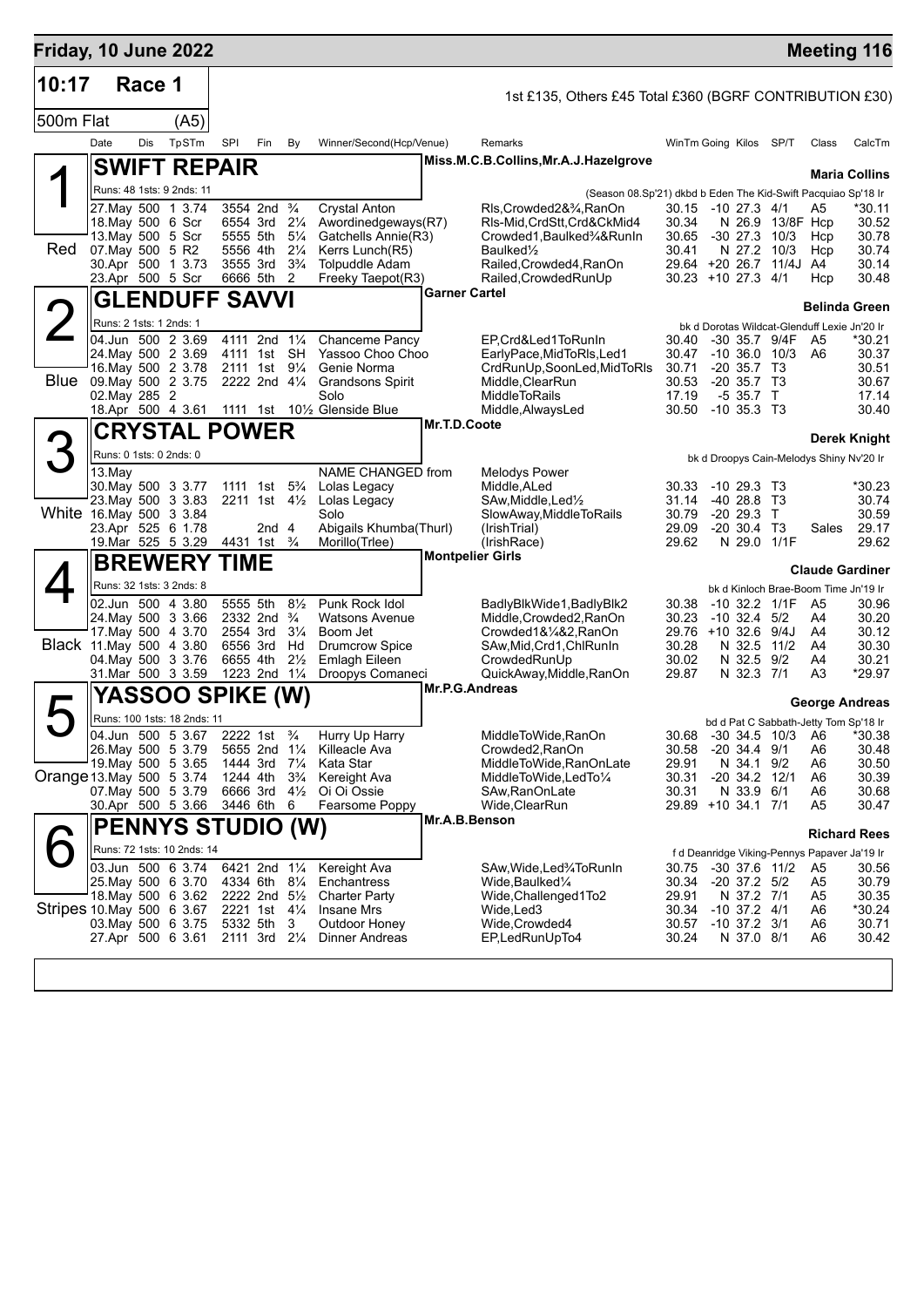| Friday, 10 June 2022      |                         |        |                                               |                      |                                        |                                  |                                      |                     |                                                                                  |                                                         |                                 |                     |                                                   | <b>Meeting 116</b>  |
|---------------------------|-------------------------|--------|-----------------------------------------------|----------------------|----------------------------------------|----------------------------------|--------------------------------------|---------------------|----------------------------------------------------------------------------------|---------------------------------------------------------|---------------------------------|---------------------|---------------------------------------------------|---------------------|
| 10:37                     |                         | Race 2 |                                               |                      |                                        |                                  |                                      |                     | 1st £110, Others £40 Total £310 (BGRF CONTRIBUTION £30)                          |                                                         |                                 |                     |                                                   |                     |
| 500m Flat                 |                         |        | (A9)                                          |                      |                                        |                                  |                                      |                     |                                                                                  |                                                         |                                 |                     |                                                   |                     |
|                           | Date                    | Dis    | TpSTm                                         | SPI                  | Fin                                    | By                               | Winner/Second(Hcp/Venue)             |                     | Remarks                                                                          | WinTm Going Kilos SP/T                                  |                                 |                     | Class                                             | CalcTm              |
| ◢                         |                         |        | CLOHEENA MILEY                                |                      |                                        |                                  |                                      |                     | Mr.A.C.Woods                                                                     |                                                         |                                 |                     | <b>Jamie Kingsley</b>                             |                     |
|                           | Runs: 2 1sts: 0 2nds: 1 |        |                                               |                      |                                        |                                  |                                      |                     |                                                                                  | (Season Unknown) wbk b Soul-Piercestown Lisa Nv'20 Ir   |                                 |                     |                                                   |                     |
|                           |                         |        | 03.Jun 500 2 3.81                             |                      | 6322 2nd 1/2                           |                                  | Cushie Blako                         |                     | SAw, Railed, Chl3/4To Run In                                                     | 31.06                                                   | -30 26.5 1/1F                   |                     | A9                                                | 30.80               |
|                           |                         |        | 28. May 500 1 3.80<br>19 May 500 1 3.74       |                      | 6323 3rd $2\frac{1}{2}$<br>1221 2nd    | $\overline{1}$                   | Sly Girl<br>Great Invention          |                     | SAw, EP, Crowded 3<br>Rails, DispLead 2 To Run In                                | 30.22 +20 26.5 7/1<br>30.89                             | $-20\,26.6$                     | - ТЗ                | A <sub>9</sub>                                    | *30.63<br>30.78     |
| Red                       |                         |        | 09. May 500 1 3.87                            |                      | 2211 2nd 2                             |                                  | <b>Great Invention</b>               |                     | RIsToMid, Crd1, Led2To4                                                          | 30.74                                                   | $-2026.3$                       | - ТЗ                |                                                   | 30.70               |
|                           |                         |        | 02. May 500 1 3.81                            | 2223 3rd             |                                        | $5\frac{1}{4}$                   | Harmsworthshaylo                     |                     | MidToRIs, ClearRun                                                               | 31.13                                                   | $-10, 26.0$                     | T <sub>3</sub>      | xWtVr                                             | 31.45               |
|                           | 30.Mar 285 1            |        |                                               | 2-1-                 | 1st                                    | $2\frac{1}{4}$                   | <b>Text Tom</b>                      |                     | Railed, Led 1 To 2<br>Mr.J.W.Cumner                                              | 17.37                                                   | $-525.5$ T3                     |                     |                                                   | 17.32               |
|                           |                         |        | <b>GO ON LARRY</b>                            |                      |                                        |                                  |                                      |                     |                                                                                  |                                                         |                                 |                     | <b>Jamie Kingsley</b>                             |                     |
|                           | Runs: 5 1sts: 1 2nds: 1 |        | 03.Jun 500 2 3.76                             |                      | 5111 1st                               | $3\frac{3}{4}$                   | Kata Millie                          |                     | RIsToMid, Led <sup>1</sup> / <sub>4</sub> , Clear <sup>3</sup> / <sub>4</sub>    | 30.81                                                   |                                 | -20 30.0 2/1F       | bk d Laughil Blake-Fahrenheit Lor Jy'20 Ir<br>A11 | *30.61              |
|                           |                         |        | 28. May 500 3 3.80                            | 4333 4th             |                                        | 4                                | Misfit Bijou                         |                     | MidToRIs, ClearRun                                                               | $30.64$ +20 30.1 4/1                                    |                                 |                     | A10                                               | 31.16               |
|                           |                         |        | 24 May 500 3 3.78                             |                      | 4666 6th 8 <sup>3</sup> / <sub>4</sub> |                                  | Awordinedgeways                      |                     | BadlyBaulked1, Baulked1/4                                                        | 30.79                                                   |                                 | $-10, 30.1, 10/3$   | A10                                               | 31.38               |
| <b>Blue</b>               |                         |        | 13. May 500 3 3.77<br>06. May 500 3 3.88      |                      | 5332 2nd 21/4<br>6556 6th 51/4         |                                  | Harmsworthshalie<br>Kata Millie      |                     | MidToRIs, Baulked1&2<br>SlowAway, Middle, Blk1&3                                 | 31.44<br>31.26                                          | $-20$ 29.7 $9/2$                | -30 30.5 11/4J A10  | A10                                               | 31.33<br>31.49      |
|                           |                         |        | 30.Apr 500 2 3.72                             |                      |                                        |                                  | Solo                                 |                     | Middle                                                                           | 30.78 +20 30.3 T                                        |                                 |                     |                                                   | 30.98               |
|                           |                         |        | <b>WHITE ONE</b>                              |                      |                                        |                                  |                                      | <b>Mr.M.White</b>   |                                                                                  |                                                         |                                 |                     |                                                   | <b>Richard Rees</b> |
|                           | Runs: 5 1sts: 1 2nds: 0 |        |                                               |                      |                                        |                                  |                                      |                     |                                                                                  |                                                         |                                 |                     | bk d Portmageewiseguy-Garfiney Bolt My'20 Br      |                     |
|                           |                         |        | 25. May 500 3 3.71                            | 3234 5th             |                                        | $9\frac{1}{4}$                   | <b>Ballyblack Queen</b>              |                     | Middle, Crowded&Ck1, Crd1/2                                                      | 30.31                                                   | N 32.1 7/1                      |                     | A8                                                | 31.04               |
|                           |                         |        | 10 May 500 4 3.71<br>04. May 500 4 3.71       | 5432 6th<br>3221 1st |                                        | $5\frac{3}{4}$<br>$\overline{1}$ | Yassoo Laney<br>Night Tango          |                     | CrowdedWide1, BaulkedRunIn<br>Middle, Led%                                       | 30.61<br>30.60                                          | $-10.32.1$<br>$-10$ 31.8 $9/4J$ | 9/2                 | A8<br>A10                                         | 30.96<br>*30.50     |
| White 28.Apr 500 4 3.75   |                         |        |                                               | 6222 3rd             |                                        | 5                                | Insane Wildcat                       |                     | Middle, Wide2, ClearRun                                                          | $30.38 + 20.31.5$                                       |                                 | 10/3                | A10                                               | 30.99               |
|                           |                         |        | 16.Apr 500 6 3.68                             | 5555 5th             |                                        | $7\frac{1}{4}$                   | Glenside Judy                        |                     | Middle, Crowded 1& 1/4                                                           | 30.13 +10 30.7 7/1                                      |                                 |                     | A <sub>10</sub>                                   | 30.81               |
|                           |                         |        | 04.Apr 500 5 3.81                             | 2333 3rd             |                                        | $7\frac{1}{2}$                   | Luminous Lad                         | <b>Mr.G.Andreas</b> | SAw, MidToWide, Crowded1                                                         | 30.51                                                   | $-30$ 30.2 T <sub>3</sub>       |                     |                                                   | 30.82               |
|                           |                         |        | <b>MISFIT BIJOU</b>                           |                      |                                        |                                  |                                      |                     |                                                                                  |                                                         |                                 |                     | George Andreas                                    |                     |
|                           |                         |        | Runs: 16 1sts: 4 2nds: 2<br>04.Jun 500 5 3.73 | 3333 1st             |                                        | $1\frac{1}{2}$                   | Punkrocksiouxsie                     |                     | (Season 30.Ja'22) f b Magical Bale-Express Hope My'19 Ir<br>Baulked1, Led Run In | 30.96                                                   | -30 29.4 2/1F                   |                     | A10                                               | *30.66              |
|                           |                         |        | 28. May 500 5 3.80                            |                      | 5444 1st                               | Hd                               | Fletchwood Co Co                     |                     | Baulked¼,RanOn                                                                   | 30.64 +20 29.2 5/2J                                     |                                 |                     | A10                                               | 30.84               |
|                           |                         |        | 21. May 500 5 3.81                            |                      | 6444 2nd 1/2                           |                                  | Cushie Blako                         |                     | Baulked1, Mid, RanOn                                                             | 30.99                                                   | -10 29.0                        | 10/3                | A10                                               | 30.94               |
| Black 17. May 500 5 3.74  |                         |        | 04 May 500 4 3.79                             | 4666 4th<br>5556 5th |                                        | 4<br>2                           | Oilean Tess<br>Tyrap Jio             |                     | CrowdedRunUp&1<br>WRunUp, Crowded2, RanOnLate 30.92                              | 30.37 +10 29.6 7/2                                      | $-20$ 29.8 $9/2$                |                     | A10<br>A9                                         | 30.79<br>30.86      |
|                           |                         |        | 27.Apr 500 5 3.65                             | 1344 5th             |                                        | $3\frac{1}{4}$                   | Rough Conman                         |                     | QuickAway,Crowded1/4                                                             | 30.52                                                   | N 30.4 3/1J                     |                     | A9                                                | 30.78               |
|                           |                         |        | CORRIN TIMMY                                  |                      |                                        | (W)                              |                                      |                     | <b>Fletchwood Racing</b>                                                         |                                                         |                                 |                     |                                                   |                     |
|                           |                         |        | Runs: 35 1sts: 7 2nds: 5                      |                      |                                        |                                  |                                      |                     |                                                                                  |                                                         |                                 |                     | bk d Clonbrien Hero-Corrin Nell Ap'19 Ir          | Alma Keppie         |
|                           |                         |        | 31. May 500 6 3.79                            |                      | 2544 4th 91/2                          |                                  | Chunky But Funky                     |                     | Middle&BadlyBaulked1                                                             |                                                         |                                 |                     | 30.40 -10 32.7 6/1 A8                             | 31.07               |
|                           |                         |        | 21. May 500 6 3.82                            |                      | 6333 1st 1 <sup>3</sup> / <sub>4</sub> |                                  | Harmsworthshalie                     |                     | SlowAway, Crd1, Led Run In                                                       | 30.82 -10 32.3 7/2                                      |                                 |                     | A9                                                | 30.72               |
| Orange 04 May 500 5 3.82  |                         |        | 10. May 500 6 3.71                            |                      | 3454 2nd 11/4<br>4433 2nd 11/4         |                                  | Ascot Zoey<br>Tyrap Jio              |                     | SAw, Wide, RanOn<br>CrowdedRunUp, RanOn                                          | 30.75<br>30.92                                          | $-20$ 32.9 $5/1$                | $-10$ 32.5 11/4J A9 | A9                                                | 30.76<br>30.83      |
|                           |                         |        | 27.Apr 500 6 3.77                             |                      | 6433 3rd 2                             |                                  | Rough Conman                         |                     | SlowAway, Wide                                                                   | 30.52                                                   | N 32.5 10/3                     |                     | A9                                                | *30.69              |
|                           | 22.Apr 500 3 R4         |        |                                               |                      | 4666 6th 8                             |                                  | Salvo Strange(Scr)                   |                     | Baulked&CkW1, Baulked2                                                           | 30.69                                                   | -40 32.4 7/1                    |                     | Hcp                                               | 31.24               |
|                           |                         |        | TYRAP JIO                                     | (W)                  |                                        |                                  |                                      |                     | Mr.M.J.Hughes                                                                    |                                                         |                                 |                     |                                                   | Jason Heath         |
|                           |                         |        | Runs: 70 1sts: 10 2nds: 11                    |                      |                                        |                                  |                                      |                     |                                                                                  | (Season 29.Ap'21) bk b Droopys Cain-Varra Bawn Jy'18 Ir |                                 |                     |                                                   |                     |
|                           |                         |        | 03.Jun 500 5 3.91                             | 6666 3rd             |                                        | $1\frac{3}{4}$                   | Rogue Stingray                       |                     | SAw, MidToWide, Fin Well                                                         | 30.70 -20 30.5 8/1                                      |                                 |                     | A9                                                | 30.64               |
|                           |                         |        | 27. May 500 5 3.82<br>20. May 500 6 3.73      | 6666 4th<br>1454 3rd |                                        | 4<br>$2\frac{1}{2}$              | Yassoo Mum<br><b>Insane Mistress</b> |                     | SlowAway, Wide<br>Wide, MidRunIn, RanOnLate                                      | 30.42 -10 30.5 11/1<br>31.12                            | -50 30.4 5/1                    |                     | A8<br>A8                                          | 30.64<br>30.82      |
| Stripes 10 May 500 6 3.76 |                         |        |                                               | 4666 3rd             |                                        | $3\frac{1}{4}$                   | Yassoo Laney                         |                     | Baulked3⁄4&RunIn,RanOn                                                           | 30.61                                                   | $-10$ 29.8 $9/1$                |                     | A8                                                | 30.78               |
|                           |                         |        | 04. May 500 6 3.87<br>13.Apr 500 5 3.75       | 6665 1st             | 1522 1st $\frac{1}{2}$                 | $1\frac{1}{4}$                   | Corrin Timmy<br>Lisneal Tornado      |                     | SAw,CrowdedRunUp,LedNrLn<br>Wide,RanOn                                           | 30.92<br>30.50                                          | N 30.4 4/1                      | -20 29.9 11/4F A9   | A9                                                | 30.72<br>*30.50     |
|                           |                         |        |                                               |                      |                                        |                                  |                                      |                     |                                                                                  |                                                         |                                 |                     |                                                   |                     |
|                           |                         |        |                                               |                      |                                        |                                  |                                      |                     |                                                                                  |                                                         |                                 |                     |                                                   |                     |
|                           |                         |        |                                               |                      |                                        |                                  |                                      |                     |                                                                                  |                                                         |                                 |                     |                                                   |                     |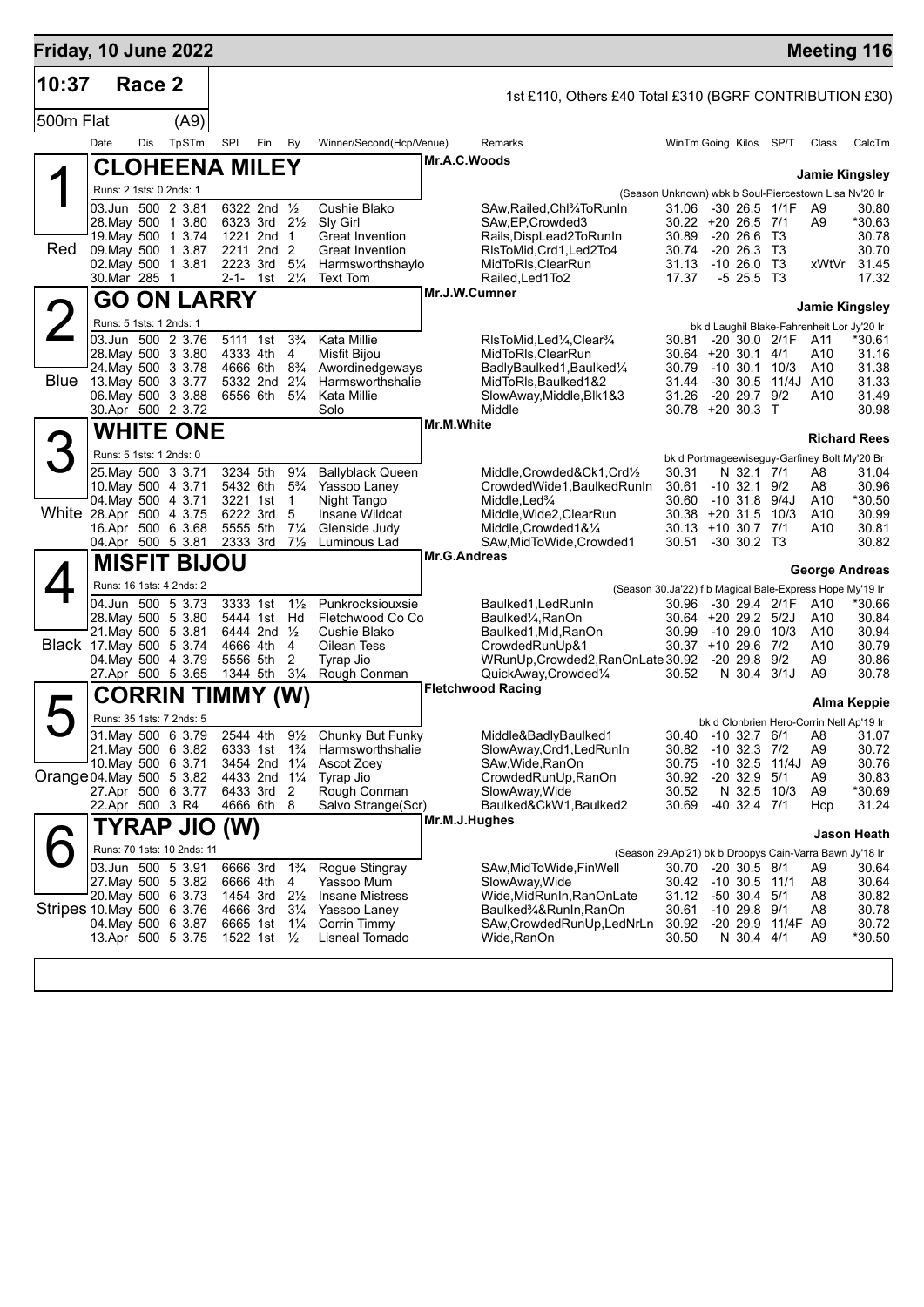| Friday, 10 June 2022      |                                              |        |                                  |                      |                              |                      |                                                                                                   |                |                                                                                                  |                |                                          |      |                                                          | <b>Meeting 116</b>                   |
|---------------------------|----------------------------------------------|--------|----------------------------------|----------------------|------------------------------|----------------------|---------------------------------------------------------------------------------------------------|----------------|--------------------------------------------------------------------------------------------------|----------------|------------------------------------------|------|----------------------------------------------------------|--------------------------------------|
| 10:53                     |                                              | Race 3 |                                  |                      |                              |                      |                                                                                                   |                | 1st £140, Others £50 Total £390 (BGRF CONTRIBUTION £30)                                          |                |                                          |      |                                                          |                                      |
| 500m Flat                 |                                              |        | (A4)                             |                      |                              |                      |                                                                                                   |                |                                                                                                  |                |                                          |      |                                                          |                                      |
|                           | Date                                         | Dis    | TpSTm                            | SPI                  | Fin                          | By                   | Winner/Second(Hcp/Venue)                                                                          |                | Remarks                                                                                          |                | WinTm Going Kilos                        | SP/T | Class                                                    | CalcTm                               |
|                           | <b>JOFRA</b>                                 |        |                                  |                      |                              |                      |                                                                                                   |                | Miss.J.L.Nicholson, Mr.A.Nicholson, Mr.B.E.Nicholson                                             |                |                                          |      |                                                          |                                      |
|                           |                                              |        | Runs: 57 1sts: 13 2nds: 6        |                      |                              |                      |                                                                                                   |                |                                                                                                  |                |                                          |      | <b>Claude Gardiner</b>                                   |                                      |
|                           | 03.Jun 500 2 3.80                            |        |                                  |                      | 6555 4th                     | $5\frac{1}{4}$       | Headford Lad                                                                                      |                | SAw, RIsToMid, Crowded Wide <sup>1</sup> / <sub>2</sub> 29.98                                    |                | $-30$ 33.8 18/1                          |      | bk d Kiss And Hug-Black Tears Ap'19 Ir<br>A4             | 30.09                                |
|                           | 30. May 500 2 3.73                           |        |                                  |                      | 2211 1st 8                   |                      | Im Justa Cutie                                                                                    |                | MidToRIs.Led2                                                                                    | 30.15          | -10 34.0 T2                              |      |                                                          | xRest *30.05                         |
| Red                       | 22. May 480 2 3.32<br>06. May 500 2 3.78     |        |                                  |                      | 6444 1st $\frac{1}{2}$       |                      | Solo(CPark)<br>Punk Rock Idol                                                                     |                | <b>MidRIs</b><br>RIsToMid, AwkRunIn, RanOn                                                       | 30.33<br>30.40 | -20 34.2 T<br>$-20, 34.7, 7/1$           |      | Intro<br>A4                                              | 30.13<br>30.20                       |
|                           | 30.Apr 500 2 3.84<br>22.Apr 500 2 3.78       |        |                                  |                      | 6666 5th 41/2<br>5425 1st SH |                      | <b>Tolpuddle Adam</b><br><b>Centre Fold</b>                                                       |                | SlowAway, RIsToMid<br>RailsToMiddle, RanOn                                                       | 29.64<br>30.56 | $+20$ 33.7 $9/2$<br>-40 34.1 4/1         |      | A4<br>A5                                                 | 30.21<br>30.16                       |
|                           |                                              |        | <b>DREAM TO NIGHT</b>            |                      |                              |                      |                                                                                                   | Mr.V.R.Vincent |                                                                                                  |                |                                          |      |                                                          |                                      |
|                           |                                              |        | Runs: 88 1sts: 23 2nds: 14       |                      |                              |                      |                                                                                                   |                |                                                                                                  |                |                                          |      |                                                          | <b>Tony Taylor</b>                   |
|                           |                                              |        | 30. May 500 2 3.70 2111 1st 21/2 |                      |                              |                      | Blinkandyoumisit                                                                                  |                | (Ssn Suppressed) bk b Universal Dream-Universal Impact Au'17 Ir<br>RIs-Mid, DispLd-1/4Crd1, Led2 | 30.46          | -10 28.0 T2                              |      |                                                          | *30.36                               |
|                           | 23. May 285 2                                |        |                                  |                      |                              |                      | Solo                                                                                              |                | <b>RailsToMiddle</b>                                                                             |                | 16.96 -20 28.3 T                         |      |                                                          | 16.76                                |
| <b>Blue</b>               | 09. May 240 2<br>05.Jan 695 1 14.88 1555 6th |        |                                  |                      |                              |                      | Solo<br>141/ <sub>2</sub> Droopys Prize                                                           |                | (Handslip)<br>Railed, Faded                                                                      | 42.92          | N 28.3 T<br>$-30$ 28.6 $7/1$             |      | xLame<br>S2                                              | 43.78                                |
|                           | 13. Nov 500 2 3.72 3332 1st                  |        |                                  |                      |                              | $\frac{1}{2}$        | <b>Distant Class</b>                                                                              |                | RailsToMiddle, RanOn                                                                             | 30.22          | N 27.7 7/4                               |      | A4                                                       | 30.22                                |
|                           |                                              |        |                                  |                      |                              |                      | 29. Dec 695 2 14.71 1222 4th 41/2 Kata Calypso                                                    |                | QuickAway, ClearRun<br>Mr.M.B.Christelow                                                         | 43.21          | $-30$ 28.7 $6/1$                         |      | S2                                                       | 43.28                                |
|                           |                                              |        | <b>PUNKROCK SWINDLE</b>          |                      |                              |                      |                                                                                                   |                |                                                                                                  |                |                                          |      | <b>Stuart Maplesden</b>                                  |                                      |
|                           | 04.Jun 500 3 3.81                            |        | Runs: 69 1sts: 9 2nds: 17        |                      | 5555 4th                     | $4\frac{3}{4}$       | <b>Indian Sunset</b>                                                                              |                | SlowAway, MidToRIs                                                                               | 30.19          | $-30$ 31.1 14/1 A4                       |      | bk d Over Limit-Highview Pixie My'18 Ir                  | *30.26                               |
|                           | 23. May 500 2 3.80                           |        |                                  |                      |                              |                      | Solo                                                                                              |                | <b>RailsToMiddle</b>                                                                             | 30.72          | -40 31.4 T                               |      |                                                          | 30.32                                |
| White 09. May 285 2       | 16 May 500 2 3.79                            |        |                                  |                      | 2222 2nd SH<br>2-2- 2nd 21/4 |                      | <b>Tunnelroad Belle</b><br>Glenside Bud                                                           |                | Crd1&2,Chl&Crd3,CrdFrom4<br>SAw, Rails To Middle                                                 | 31.42<br>16.82 | $-20$ 32.0 T2<br>$-10$ 32.1 T2           |      |                                                          | 31.23<br>xLame 16.90                 |
|                           | 02. Mar 500 3 3.80                           |        |                                  |                      | 3664 3rd                     | $\frac{3}{4}$        | Springside Annie                                                                                  |                | CrowdedRunUp&4,ChlRunIn                                                                          | 30.26          | -10 31.4 15/8F A3                        |      |                                                          | 30.21                                |
|                           | 23.Feb 500 3 3.73                            |        |                                  |                      | 5522 2nd Nk                  |                      | Seasons Josey                                                                                     | Mr.J.Muller    | Crd&Mid1,Blk3,ChlRunIn                                                                           | 30.08          | $-10$ 31.5 $9/2$                         |      | A3                                                       | 30.01                                |
|                           |                                              |        | <b>LUSCIOUS LUCY</b>             |                      |                              |                      |                                                                                                   |                |                                                                                                  |                |                                          |      | <b>Norah McEllistrim</b>                                 |                                      |
|                           | Runs: 35 1sts: 3 2nds: 3                     |        |                                  |                      |                              | $4\frac{3}{4}$       | <b>Gatchells Storm</b>                                                                            |                |                                                                                                  |                |                                          |      | (Season 09.Jn'21) bk b Crohane Ronnie-Pipette Oc'19 Ir   |                                      |
|                           | 31. May 500 4 3.73<br>24. May 500 4 3.70     |        |                                  | 4333 5th             | 4423 3rd 31/ <sub>2</sub>    |                      | <b>Watsons Avenue</b>                                                                             |                | Middle, Crowded 2& Run In<br>CrowdedRunUp&1&3                                                    | 30.23          | 30.35 -10 27.3 5/2<br>-10 26.7 7/2       |      | A4<br>A4                                                 | 30.63<br>30.41                       |
| Black 06. May 285 3       | 16. May 500 4 3.63                           |        |                                  | 1111 1st             | 3-4- 6th                     | $\overline{1}$<br>9  | Doonanes Cocoon<br>Helsinki Jet                                                                   |                | AlwaysLed, Middle<br>Middle, Crowded 1&2, Blk1/2                                                 | 30.19          | $-20, 26.6$ T3<br>16.93 -10 26.9 7/1     |      | D2                                                       | *29.99<br>17.54                      |
|                           | 30.Apr 285 4                                 |        |                                  |                      | 2-1- 2nd $1\frac{3}{4}$      |                      | <b>Kilkenny Santy</b>                                                                             |                | EP, Middle, SoonLedToRunIn                                                                       |                | 16.46 +10 26.9                           | Т3   |                                                          | 16.71                                |
|                           | 20.Apr 285 4                                 |        |                                  |                      |                              |                      | Solo                                                                                              |                | Middle<br>Mr.M.B.Christelow, Mr.A.E.O'Shaughnessy                                                | 16.76          | N 26.8 T                                 |      |                                                          | xLame 16.76                          |
|                           |                                              |        | <b>PUNK ROCK IDOL (W)</b>        |                      |                              |                      |                                                                                                   |                |                                                                                                  |                |                                          |      | <b>Stuart Maplesden</b>                                  |                                      |
|                           |                                              |        | Runs: 53 1sts: 10 2nds: 10       |                      |                              |                      |                                                                                                   |                |                                                                                                  |                |                                          |      | bkw d Taylors Sky-Rising Diamond Jy'19 Ir                |                                      |
|                           |                                              |        |                                  |                      |                              |                      | 02.Jun 500 5 3.68 3111 1st 21/2 Stop That Ziggy<br>27. May 500 6 3.62 2111 3rd 21/4 Crystal Anton |                | MiddleToWide,Led1<br>EP, Wide, SnLed To RunIn                                                    |                | 30.15 -10 33.5 7/1                       |      | A5                                                       | 30.38 -10 33.2 7/1 A5 30.28<br>30.23 |
|                           | 21 May 500 6 3.68                            |        |                                  |                      |                              |                      | 4225 6th 101/4 Crokers Velcro                                                                     |                | Wide, Baulked 3                                                                                  | 30.27          | $-10$ 32.6 $9/2$                         |      | A4                                                       | 31.00                                |
| Orange 11 May 500 6 3.72  | 06. May 500 6 3.65                           |        |                                  |                      | 5555 5th 6<br>3222 2nd 1/2   |                      | Flemish Lynda<br>Jofra                                                                            |                | SAw, Wide, Blk V Wide 1<br>MidToWide,RIs&ChlRnIn,Crd                                             | 30.01<br>30.40 | $-10$ 33.3 $4/1$<br>-20 33.3 5/1         |      | A4<br>A4                                                 | 30.39<br>30.24                       |
|                           | 30.Apr 500 6 3.69                            |        |                                  |                      | 5333 4th 41/4                |                      | <b>Tolpuddle Adam</b>                                                                             |                | Wide,Chl&Baulked½                                                                                |                | 29.64 +20 32.7 7/1                       |      | A4                                                       | *30.19                               |
|                           |                                              |        | ICAALS SOPHIE (W)                |                      |                              |                      |                                                                                                   |                | <b>ICAAL Syndicate</b>                                                                           |                |                                          |      |                                                          | Belinda Green                        |
|                           | Runs: 36 1sts: 5 2nds: 5                     |        |                                  |                      |                              |                      |                                                                                                   |                |                                                                                                  |                |                                          |      | (Ssn Suppressed) bk b Droopys Jet-Sidarian Fern Oc'19 Ir |                                      |
|                           | 01.Jun 500 6 3.65<br>25. May 500 6 3.68      |        |                                  | 1665 5th<br>4443 3rd |                              | $4\frac{1}{2}$<br>-4 | <b>Bambis Hero</b><br>Betsys Bullet                                                               |                | MiddleToWide,Baulked3⁄4<br>MiddleToWide,Baulked1                                                 |                | 30.50 -10 28.2 3/1<br>29.93 -20 28.2 8/1 |      | A4<br>A4                                                 | 30.76<br>30.06                       |
|                           | 19. May 500 6 3.67                           |        |                                  |                      | 2334 4th $4\frac{1}{2}$      |                      | Crossfield Mya                                                                                    |                | Wide,Crowded2&3                                                                                  | 30.03          | $-10$ 27.6 $9/2$                         |      | A4                                                       | 30.28                                |
| Stripes 13 May 500 6 3.72 | 07. May 500 5 3.67                           |        |                                  | 6555 5th<br>2334 5th |                              | - 8<br>6             | Seomra Syd<br>Over It Now                                                                         |                | SAw, MidToWide, Blk1, Crd3/4<br>MidToWide, ClearRun                                              | 30.23<br>29.95 | -20 27.1 12/1<br>N 27.0 12/1             |      | A3<br>A3                                                 | 30.67<br>30.43                       |
|                           | 13.Apr 500 5 3.64                            |        |                                  |                      | 2222 1st DH                  |                      | Rogue Venom                                                                                       |                | MiddleToWide, RanOn                                                                              | 29.93          | N 27.2 9/2                               |      | A5                                                       | *29.93                               |
|                           |                                              |        |                                  |                      |                              |                      |                                                                                                   |                |                                                                                                  |                |                                          |      |                                                          |                                      |
|                           |                                              |        |                                  |                      |                              |                      |                                                                                                   |                |                                                                                                  |                |                                          |      |                                                          |                                      |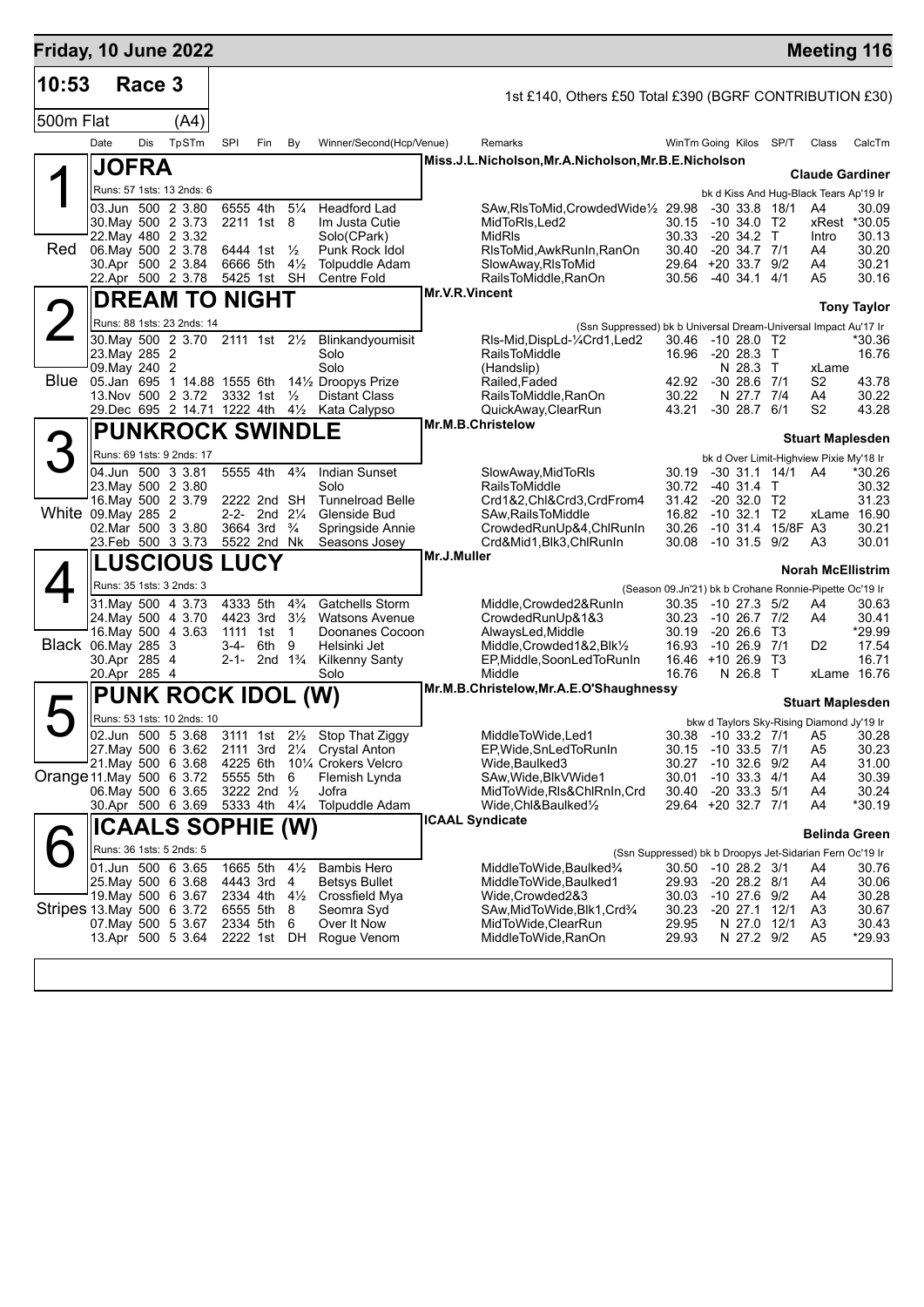| Friday, 10 June 2022      |                         |            |                                          |                                                      |                                                        |                                  |                                                                     |            |                                                                                     |                |                                               |          |                                     | <b>Meeting 116</b>       |
|---------------------------|-------------------------|------------|------------------------------------------|------------------------------------------------------|--------------------------------------------------------|----------------------------------|---------------------------------------------------------------------|------------|-------------------------------------------------------------------------------------|----------------|-----------------------------------------------|----------|-------------------------------------|--------------------------|
| 11:09                     |                         | Race 4     |                                          |                                                      |                                                        |                                  |                                                                     |            | 1st £140, Others £50 Total £390 (BGRF CONTRIBUTION £30)                             |                |                                               |          |                                     |                          |
| 500m Flat                 |                         |            | (A4)                                     |                                                      |                                                        |                                  |                                                                     |            |                                                                                     |                |                                               |          |                                     |                          |
|                           | Date                    | <b>Dis</b> | TpSTm                                    | SPI                                                  | Fin                                                    | By                               | Winner/Second(Hcp/Venue)                                            |            | Remarks                                                                             |                | WinTm Going Kilos SP/T                        |          | Class                               | CalcTm                   |
|                           |                         |            | <b>FINAL BLAKE</b>                       |                                                      |                                                        |                                  |                                                                     | Mr.N.Friar |                                                                                     |                |                                               |          |                                     |                          |
|                           |                         |            | Runs: 82 1sts: 18 2nds: 8                |                                                      |                                                        |                                  |                                                                     |            |                                                                                     |                | bk d Laughil Blake-Final Mermaid Nv'17 Ir     |          |                                     | <b>Tony Taylor</b>       |
|                           |                         |            | 01.Jun 500 1 3.67                        | 2233 4th                                             |                                                        | 5                                | Touchdown Cammy                                                     |            | Railed, ClearRun                                                                    |                | 30.12 -10 30.8 12/1                           |          | A4                                  | 30.42                    |
|                           |                         |            | 24. May 500 1 3.67                       |                                                      | 3222 2nd 51/4                                          |                                  | Oilean Rona                                                         |            | Railed, ClearRun                                                                    | 29.92          | -10 30.7 7/1                                  |          | A <sub>3</sub>                      | 30.25                    |
| Red                       |                         |            | 17. May 500 1 3.69<br>10. May 500 1 3.65 | 4323 5th<br>3114 5th                                 |                                                        | 7                                | 10 <sup>1</sup> / <sub>2</sub> Ragtime Bex<br><b>Sheriffs Flame</b> |            | Railed, Crowded2<br>Railed, Led Run Up To 3                                         | 30.20          | 29.75 +10 30.7 10/1<br>$-10, 30.4, 6/1$       |          | A <sub>3</sub><br>A <sub>3</sub>    | 30.69<br>30.65           |
|                           |                         |            | 29.Apr 500 1 3.65                        | 4222 4th                                             |                                                        | $3\frac{1}{2}$                   | Annadown Daisy                                                      |            | Railed, Handy To 3/4                                                                | 30.21          | $-20$ 30.7 16/1                               |          | A <sub>3</sub>                      | 30.29                    |
|                           |                         |            | 05.Apr 500 1 3.65                        | 2222 4th                                             |                                                        | $4\frac{1}{4}$                   | Sovereign Boy                                                       |            | Railed, ClearRun                                                                    | 29.64          | N 30.4 14/1                                   |          | A <sub>2</sub>                      | *29.98                   |
|                           |                         |            | <b>GLENSIDE BLUE</b>                     |                                                      |                                                        |                                  |                                                                     |            | Mr.S.G.Collins, Mr.S.Maplesden                                                      |                |                                               |          |                                     | <b>Stuart Maplesden</b>  |
|                           | Runs: 5 1sts: 1 2nds: 0 |            |                                          |                                                      |                                                        |                                  |                                                                     |            | (Season 10.Fb'22) be b Farloe Rumble-Glenside Product Jy'20 Ir                      |                |                                               |          |                                     |                          |
|                           |                         |            | 01.Jun 500 2 3.67                        | 1111 1st                                             |                                                        | $\overline{1}$                   | Freeky Mac                                                          |            | QAw, RIs-Mid, DispLd-3, Crd1                                                        | 30.08          | $-10$ 26.5 $9/2$                              |          | A6                                  | *29.98                   |
|                           |                         |            | 27. May 500 2 3.68                       | 4333 4th                                             |                                                        | $2\frac{1}{2}$                   | Dave On A Rave                                                      |            | RailsToMiddle,Crowded%                                                              | 30.41          | N 26.6 9/4J                                   |          | A6                                  | 30.62                    |
| Blue                      |                         |            | 20. May 500 1 3.70<br>07. May 500 2 3.69 | 3223 3rd<br>5554 5th                                 |                                                        | $6\frac{1}{2}$<br>$6\frac{3}{4}$ | Outdoor Honey<br>Oi Oi Ossie                                        |            | Mid&Blk1, MidToRIsFrom1/4<br>Crd&Checked4                                           | 30.58<br>30.31 | $-5026.85/2$<br>N 26.3 7/1                    |          | A6<br>A6                            | 30.60<br>30.85           |
|                           |                         |            | 29.Apr 500 2 3.70                        | 1344 5th                                             |                                                        | $8\frac{1}{4}$                   | Birdsofafeather                                                     |            | MidStt, Crowded RunUp&1                                                             | 30.59          | $-20$ 26.3 $8/1$                              |          | A6                                  | 31.05                    |
|                           |                         |            | 23.Apr 500 2 3.58                        | 1111 1st                                             |                                                        | 14                               | Domino Gem                                                          |            | AlwaysLed, MidToRIs                                                                 | 30.38          | N 26.0 T3                                     |          |                                     | 30.38                    |
|                           |                         |            | <b>BALLYDWYER STAR</b>                   |                                                      |                                                        |                                  |                                                                     |            | Miss.N.E.M.McEllistrim                                                              |                |                                               |          |                                     | <b>Norah McEllistrim</b> |
|                           |                         |            | Runs: 28 1sts: 4 2nds: 4                 |                                                      |                                                        |                                  |                                                                     |            |                                                                                     |                |                                               |          | f d Secreto-Leigh Florence Au'19 Ir |                          |
|                           |                         |            | 01.Jun 500 4 3.64                        | 3111                                                 | 2nd $\frac{1}{2}$                                      |                                  | Nonanoname                                                          |            | EP,Led1To3,DispLd3ToRunIn                                                           | 30.28          | $-10$ 32.6 $9/2$                              |          | A4                                  | $*30.23$                 |
|                           |                         |            | 18. May 500 3 3.62                       |                                                      | 3223 6th 9 <sup>3</sup> / <sub>4</sub>                 |                                  | Insane Jagger                                                       |            | Middle, Baulked 1<br>MidWide                                                        | 29.90          | N 32.6 7/1<br>N 32.3 T                        |          | A4                                  | 30.67<br>16.73           |
| White 26.Apr 500 4 3.63   | 01. May 265 5           |            |                                          | 2233 5th                                             |                                                        | 3                                | Solo(CPark)<br>Cozys Back                                           |            | CrowdedRunUp&RunIn                                                                  | 16.73<br>30.38 | N 32.5 4/1                                    |          | Intro<br>A3                         | 30.61                    |
|                           |                         |            | 19.Apr 500 3 3.72                        |                                                      | 6555 6th                                               | $9\frac{1}{2}$                   | Swift Fiachra                                                       |            | SAw, Middle, Baulked1                                                               | 30.41          | $-40$ 32.8                                    | 11/4F A3 |                                     | 30.77                    |
|                           | 11.Apr 285 3            |            |                                          |                                                      | 1-2- 2nd $\frac{3}{4}$                                 |                                  | Mineola Elegant                                                     |            | Middle, ChlThroughout<br><b>Mr.J.Handscombe</b>                                     | 16.56          | N 32.6 T2                                     |          | xOffC                               | 16.63                    |
|                           |                         |            | <b>ROCKMOUNT PAUL</b>                    |                                                      |                                                        |                                  |                                                                     |            |                                                                                     |                |                                               |          |                                     | <b>Claude Gardiner</b>   |
|                           | Runs: 0 1sts: 0 2nds: 0 |            |                                          |                                                      |                                                        |                                  |                                                                     |            |                                                                                     |                | bk d Dorotas Wildcat-Rockmount Twirl Ja'20 Ir |          |                                     |                          |
|                           |                         |            | 04.Jun 500 2 3.70                        |                                                      |                                                        |                                  | Solo                                                                |            | Middle, WideRunIn                                                                   | 30.60          | $-40,35.5$ T                                  |          |                                     | 30.20                    |
|                           |                         |            | 28. May 500 2 3.79<br>23. May 500 1 3.80 |                                                      | 3222 2nd 1/2<br>2222 2nd 1 <sup>3</sup> / <sub>4</sub> |                                  | Cain Man<br>Clongeel Maple                                          |            | SAw, MidRnUp, Chl&Crd3/4<br>Middle, WideRunIn, RanOn                                | 30.50<br>30.39 | N 35.5 T3<br>$-40, 36.2, 73$                  |          |                                     | 30.54<br>*30.13          |
| Black 16. May 500 2 3.79  |                         |            |                                          |                                                      |                                                        |                                  | Solo                                                                |            | SlowAway, Middle                                                                    | 30.54          | $-20$ 35.7 T                                  |          |                                     | 30.34                    |
|                           | 12. May 285 2           |            |                                          |                                                      |                                                        |                                  | Solo                                                                |            | SlowAway, RailsToMiddle                                                             | 16.99          | $-535.4$ T                                    |          |                                     | 16.94                    |
|                           |                         |            | 07.Apr 525 3 3.26                        | 5565 5th 12                                          |                                                        |                                  | Almighty Gerry(Wtrfd)                                               |            | (IrishRace)<br>Miss.A.L.Taylor, Mr.M.E.J. Willis                                    |                | 29.37 +20 35.8 7/2                            |          |                                     | 30.41                    |
|                           |                         |            | CHARTER PARTY (W)                        |                                                      |                                                        |                                  |                                                                     |            |                                                                                     |                |                                               |          |                                     | <b>Maria Collins</b>     |
|                           |                         |            | Runs: 43 1sts: 10 2nds: 6                |                                                      |                                                        |                                  |                                                                     |            |                                                                                     |                | bk d Toolatetosell-Agincourt Xpress Nv'19 Br  |          |                                     |                          |
|                           |                         |            |                                          |                                                      |                                                        |                                  | 31. May 500 5 3.75 5444 4th 41/2 Gatchells Storm                    |            | CrdRunUp&RunIn, MidToWide 30.35 -10 32.7 4/1 A4                                     |                |                                               |          |                                     | 30.61                    |
|                           |                         |            | 25. May 500 5 3.69<br>18. May 500 5 3.61 | 3666 6th 9<br>1111 1st 5 <sup>1</sup> / <sub>2</sub> |                                                        |                                  | <b>Betsys Bullet</b><br>Pennys Studio                               |            | MidToW, Blk1, Crd1/4&4&RunIn<br>EP, Wide, ALed                                      | 29.93<br>29.91 | $-20$ 32.9 $8/1$<br>N 32.2 9/2                |          | A4<br>A5                            | 30.46<br>*29.91          |
| Orange 11 May 500 5 3.71  |                         |            |                                          | 2344 4th                                             |                                                        | $8\frac{1}{4}$                   | Cashel Biddy                                                        |            | MidToW, Baulked1/4                                                                  |                | 30.02 -10 32.3 7/1                            |          | A5                                  | 30.59                    |
|                           |                         |            | 05. May 500 5 3.64                       | 1322 1st                                             |                                                        | 2                                | Russmur Mountain                                                    |            | QAw, Wide, Crowded 1, Led 4                                                         | 30.41          | $-10$ 32.4 $6/1$                              |          | A5                                  | 30.31                    |
|                           |                         |            | 29.Apr 500 6 3.71                        |                                                      | 3566 5th 5                                             |                                  | Roll On Ruby                                                        |            | MidToWide, CrdRunUp&1&1/4<br>Mr.C.Beck, Mr.P.Coker, Mr.J.E.IIIsley, Mrs.J.E.IIIsley |                | 30.44 -20 32.2 5/2                            |          | A5                                  | 30.62                    |
|                           |                         |            | DISTANT CLASS (W)                        |                                                      |                                                        |                                  |                                                                     |            |                                                                                     |                |                                               |          |                                     | Alma Keppie              |
|                           |                         |            | Runs: 42 1sts: 5 2nds: 8                 |                                                      |                                                        |                                  |                                                                     |            | (Ssn Suppressed) bk b Droopys Buick-Maid Me County Au'19 Ir                         |                |                                               |          |                                     |                          |
|                           |                         |            | 04.Jun 500 5 3.67                        | 2444 3rd                                             |                                                        | $4\frac{1}{4}$                   | <b>Indian Sunset</b>                                                |            | MidToWide,RanOn                                                                     |                | 30.19 -30 25.9 4/1                            |          | A4                                  | 30.23                    |
|                           |                         |            | 28. May 500 5 3.63<br>21. May 500 5 3.67 |                                                      | 1333 2nd <sup>3</sup> / <sub>4</sub><br>3553 2nd 3     |                                  | Touchdown Trudy<br><b>Crokers Velcro</b>                            |            | Baulked1, Crd2, RanOn<br>Baulked1, Crowded3, RanOn                                  |                | 29.81 +20 25.9 3/1<br>30.27 -10 25.8 11/4J A4 |          | A4                                  | 30.08<br>30.41           |
| Stripes 17 May 500 5 3.68 |                         |            |                                          |                                                      | 2344 1st 11/4                                          |                                  | Space Force                                                         |            | MidToWide, LedNearLine                                                              | 30.35          | N 25.9 2/1J                                   |          | A5                                  | 30.35                    |
|                           |                         |            | 10. May 500 6 3.67                       | 4566 4th                                             |                                                        | $5\frac{1}{4}$                   | Sharp Josh                                                          |            | Crowded2&RunIn                                                                      |                | 29.95 -10 26.1 5/2                            |          | A5                                  | 30.28                    |
|                           |                         |            | 04.Apr 500 6 3.69                        |                                                      | 1111 1st 11/ <sub>2</sub>                              |                                  | Glengar Bomber                                                      |            | MiddleToWide, AlwaysLed                                                             | 30.15          | $-30$ 25.7 T2                                 |          |                                     | *29.85                   |
|                           |                         |            |                                          |                                                      |                                                        |                                  |                                                                     |            |                                                                                     |                |                                               |          |                                     |                          |
|                           |                         |            |                                          |                                                      |                                                        |                                  |                                                                     |            |                                                                                     |                |                                               |          |                                     |                          |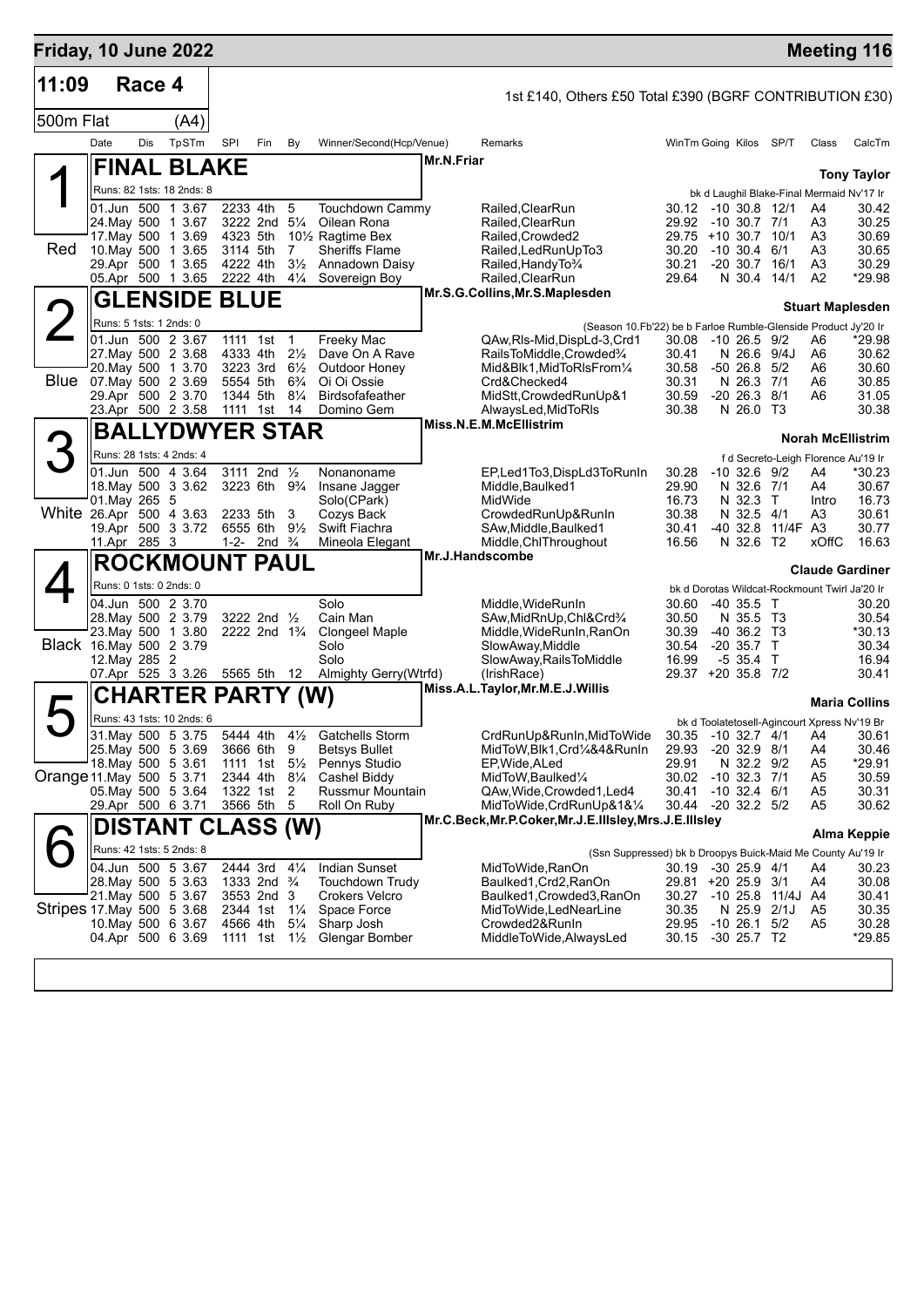| Friday, 10 June 2022      |                                               |        |                                          |     |                                       |                                  |                                                |                     |                                                                                               |                             |                                       |                         | <b>Meeting 116</b>                               |                   |
|---------------------------|-----------------------------------------------|--------|------------------------------------------|-----|---------------------------------------|----------------------------------|------------------------------------------------|---------------------|-----------------------------------------------------------------------------------------------|-----------------------------|---------------------------------------|-------------------------|--------------------------------------------------|-------------------|
| 11:24                     |                                               | Race 5 |                                          |     |                                       |                                  |                                                |                     | 1st £130, Others £45 Total £355 (BGRF CONTRIBUTION £30)                                       |                             |                                       |                         |                                                  |                   |
| 500m Flat                 |                                               |        | (A6)                                     |     |                                       |                                  |                                                |                     |                                                                                               |                             |                                       |                         |                                                  |                   |
|                           | Date                                          | Dis    | TpSTm                                    | SPI | Fin                                   | By                               | Winner/Second(Hcp/Venue)                       |                     | Remarks                                                                                       | WinTm Going Kilos SP/T      |                                       |                         | Class                                            | CalcTm            |
|                           |                                               |        | <b>ENCHANTED SIOUX</b>                   |     |                                       |                                  |                                                |                     | Mr.K.R.Lindsay, Mr.S.Maplesden                                                                |                             |                                       |                         | <b>Stuart Maplesden</b>                          |                   |
|                           |                                               |        | Runs: 36 1sts: 6 2nds: 7                 |     |                                       |                                  |                                                |                     | (Season 01.My'21) be b Eden The Kid-Hot Lips Susie Jn'19 Ir                                   |                             |                                       |                         |                                                  |                   |
|                           |                                               |        | 03.Jun 500 1 3.82                        |     | 5122 4th 41/2                         |                                  | Get On Rosie                                   |                     | Railed,Crowded&Led1To2                                                                        | 30.56 -20 26.4 2/1          |                                       |                         | A6                                               | 30.73             |
|                           |                                               |        | 28. May 500 1 3.70<br>21. May 500 1 3.70 |     | 3111 2nd SH<br>4111 2nd $\frac{1}{2}$ |                                  | <b>Completely Cleo</b><br><b>Crystal Anton</b> |                     | EP, Railed, Led 1 To Nr Line<br>EP,Led1ToNearLine,Crd4                                        | 30.29                       | $-1025.98/1$                          | 30.17 +10 26.1 15/8F A6 | A6                                               | 30.28<br>*30.23   |
| Red                       | 16. May 500 1 3.80                            |        |                                          |     | 3222 2nd $4\frac{3}{4}$               |                                  | Glengar Holly                                  |                     | Railed, Chl3/4, Crowded                                                                       | 30.40                       | $-20, 26.5, 13$                       |                         |                                                  | 30.59             |
|                           | 09. May 285 1                                 |        |                                          |     | $2-2-2nd 4$                           |                                  | Glengar Holly                                  |                     | SAw, Rails To Middle                                                                          | 16.71                       | $-10, 26.7, T2$                       |                         | xLame 16.94                                      |                   |
|                           |                                               |        | 06.Apr 500 1 3.79                        |     | 4112 2nd $4\frac{1}{2}$               |                                  | Yassoo Pikachu                                 |                     | Railed, Led <sup>1</sup> / <sub>4</sub> To3, Crowded<br>Ms.S.A.M.Blackmore, Mr.M.B.Christelow |                             |                                       | 30.19 -20 26.1 11/2     | A <sub>5</sub>                                   | 30.36             |
|                           |                                               |        | <b>HURRY UP HARRY</b>                    |     |                                       |                                  |                                                |                     |                                                                                               |                             |                                       |                         | <b>Stuart Maplesden</b>                          |                   |
|                           |                                               |        | Runs: 62 1sts: 8 2nds: 13                |     |                                       |                                  |                                                |                     |                                                                                               |                             |                                       |                         | bk d Confident Rankin-Rising Spice Ja'19 Ir      |                   |
|                           | 04.Jun 500 1 3.71                             |        |                                          |     | 3111 2nd <sup>3</sup> / <sub>4</sub>  |                                  | Yassoo Spike                                   |                     | EP, RIsToMid, Led1ToNrLn                                                                      | 30.68                       |                                       | -30 33.2 2/1F           | A6                                               | 30.45             |
|                           | 31. May 500 2 3.71                            |        | 25. May 500 1 3.78                       |     | 1323 4th $4\frac{1}{4}$<br>4222 4th   | 2                                | <b>Grandsons Spirit</b><br>Quarterland Zara    |                     | RailsToMiddle,ClearRun<br>RIsToMid,AHandy,MidRunIn                                            | 30.10<br>30.59              | $-10, 33.6, 9/2$<br>$-20$ 33.6 $3/1J$ |                         | A6<br>A6                                         | 30.34<br>30.54    |
| Blue                      | 18. May 500 2 3.62                            |        |                                          |     | 1222 2nd 2                            |                                  | Freedom Mustang                                |                     | RIsToMid, HandyTo3                                                                            | 30.12                       | N 33.8                                | 10/1                    | A6                                               | 30.28             |
|                           |                                               |        | 11. May 500 2 3.67                       |     | 1334 4th                              | $3\frac{1}{4}$                   | Slippy Bruno                                   |                     | RIsToMid, Crowded <sup>1</sup> / <sub>2</sub>                                                 | 30.41                       | $-10, 34.1, 9/4J$                     |                         | A6                                               | 30.56             |
|                           |                                               |        | 15.Apr 500 1 3.63                        |     | 1222 2nd 1/2                          |                                  | Freeky Mac                                     | Mr.T.Kavanagh       | RIsToMid, ChlRunIn, Crowded                                                                   | 30.41                       | $-20, 33.7, 9/2$                      |                         | A8                                               | *30.25            |
|                           |                                               |        | <b>KNOCKAREE BULLET</b>                  |     |                                       |                                  |                                                |                     |                                                                                               |                             |                                       |                         |                                                  | Jason Heath       |
| 3                         | Runs: 64 1sts: 9 2nds: 8                      |        |                                          |     |                                       |                                  |                                                |                     |                                                                                               |                             |                                       |                         | be d Droopys Roddick-Spirit Secrets Jn'18 Ir     |                   |
|                           | 03.Jun 500 3 3.78                             |        | 28. May 500 3 3.75                       |     | 5565 5th<br>4666 6th                  | 4<br>$6\frac{3}{4}$              | Kereight Ava<br><b>Flyaway Connie</b>          |                     | MiddleToRails,ClearRun<br>Middle, Baulked1                                                    | 30.75<br>30.10 +20 33.8 6/1 | $-30$ 33.7 10/1                       |                         | A5<br>A5                                         | 30.77<br>30.84    |
|                           |                                               |        | 21. May 500 3 3.72                       |     | 5432 5th                              | $7\frac{1}{2}$                   | <b>Crokers Velcro</b>                          |                     | Crowded2, Baulked3/4                                                                          | 30.27 -10 33.5 8/1          |                                       |                         | A4                                               | 30.78             |
| White 17 May 500 3 3.77   |                                               |        |                                          |     | 5666 6th                              | $5\frac{1}{2}$                   | Mandingos Flyer                                |                     | Middle, Crowded1                                                                              | $30.03 + 10.33.6$ 8/1       |                                       |                         | A4                                               | 30.55             |
|                           |                                               |        | 10. May 500 3 3.72<br>29. Mar 500 3 3.75 |     | 4666 6th<br>5342 1st                  | $\frac{3}{4}$                    | 111⁄4 Rogue Venom<br>Fearsome Timmy            |                     | Crowded1&1⁄4, Middle<br>Crowded2, LedRunIn                                                    | 30.06<br>30.23              | $-10$ 33.1 5/1<br>N 32.9 6/1          |                         | A4<br>A4                                         | 30.87<br>*30.23   |
|                           |                                               |        |                                          |     |                                       |                                  |                                                |                     | <b>SESH Poets Society</b>                                                                     |                             |                                       |                         |                                                  |                   |
|                           |                                               |        | <b>SESH POETS ANGEL</b>                  |     |                                       |                                  |                                                |                     |                                                                                               |                             |                                       |                         |                                                  | <b>David Dark</b> |
|                           | Runs: 18 1sts: 3 2nds: 1                      |        | 04.Jun 500 4 3.62                        |     | 1111 1st                              | $\mathbf{1}$                     | <b>Great Invention</b>                         |                     | (Ssn Suppressed) wbk b Bull Run Bolt-Sportsmans Holly Mr'20 Ir                                |                             |                                       |                         |                                                  | *30.31            |
|                           |                                               |        | 27. May 500 4 3.60                       |     | 2111 3rd 21/4                         |                                  | Dave On A Rave                                 |                     | QAw, Middle, Always Led<br>EarlyPace,Led1/4To4                                                | 30.61<br>30.41              | N 28.5 9/2                            | -30 28.8 5/2F           | A7<br>A6                                         | 30.60             |
|                           |                                               |        | 20. May 500 4 3.63                       |     | 1112 2nd $5\frac{1}{2}$               |                                  | Outdoor Honey                                  |                     | QAw, Middle, Led To 3/4                                                                       | 30.58                       | $-50$ 28.7 $5/1$                      |                         | A6                                               | 30.53             |
|                           | Black 11 May 500 4 3.74<br>02. May 500 4 3.69 |        |                                          |     | 5665 6th                              | 10                               | Slippy Bruno<br>Solo                           |                     | MsdBrk, Middle, Crowded1<br>WideRunUp, Middle                                                 | 30.41<br>30.62 -10 28.4 T   | $-10$ 28.4 $8/1$                      |                         | A6                                               | 31.10<br>30.52    |
|                           | 19.Apr 285 3                                  |        |                                          |     | 1-1- 1st Hd                           |                                  | <b>Errill Mile</b>                             |                     | Middle.ALed                                                                                   | 17.02 -10 28.6 T2           |                                       |                         | xLame 16.92                                      |                   |
|                           |                                               |        | <b>ANTIGUA SHORE</b>                     |     |                                       |                                  |                                                |                     | <b>Space Monkey Mafia</b>                                                                     |                             |                                       |                         |                                                  |                   |
|                           | Runs: 7 1sts: 2 2nds: 0                       |        |                                          |     |                                       |                                  |                                                |                     |                                                                                               |                             |                                       |                         | <b>Belinda Green</b>                             |                   |
|                           | 01.Jun 500 4 3.77                             |        |                                          |     | 5555 5th                              |                                  | 161/2 Glenside Blue                            |                     | (Season Unknown) wbe b Magical Bale-Away Shelly Au'20 Ir<br>Middle,BadlyBumped1               |                             |                                       |                         | 30.08 -10 30.5 9/2 A6 31.30                      |                   |
|                           |                                               |        | 21. May 500 4 3.65                       |     |                                       |                                  | 1555 6th 51⁄4 Crystal Anton                    |                     | Crowded1                                                                                      | 30.29 -10 29.9 15/8         |                                       |                         | A6                                               | 30.62             |
|                           |                                               |        | 11. May 500 4 3.66                       |     | 2333 3rd                              | $1\frac{3}{4}$                   | Imahappychappie                                |                     | MidToW, ClearRun                                                                              | 30.19                       | N 29.6 7/1                            |                         | A6                                               | *30.34            |
| Orange 04 May 500 3 3.68  |                                               |        | 29.Apr 500 3 3.73                        |     | 2221 1st<br>4533 1st                  | $\frac{3}{4}$<br>1               | <b>Ballybough Rory</b><br><b>Wellott Ruby</b>  |                     | Chl <sup>3</sup> ⁄ <sub>4</sub> ,LedNearLine<br>BlkW¼,MidToWideFr2,Led4                       | 30.47<br>30.66              | $-20$ 28.9 $7/2$                      | N 29.4 13/8F A7         | A8                                               | 30.47<br>30.46    |
|                           |                                               |        | 22.Apr 500 4 3.70                        |     | 3365 4th 61/2                         |                                  | Dave On A Rave                                 |                     | Baulked1,Blk&CkW2                                                                             | 30.40                       |                                       | -30 28.7 6/4F           | - A7                                             | 30.62             |
|                           |                                               |        | WONKY WINSTON (W)                        |     |                                       |                                  |                                                | <b>Wonky Racing</b> |                                                                                               |                             |                                       |                         |                                                  |                   |
|                           |                                               |        | Runs: 22 1sts: 3 2nds: 3                 |     |                                       |                                  |                                                |                     |                                                                                               |                             |                                       |                         | <b>Norah McEllistrim</b>                         |                   |
|                           |                                               |        | 01.Jun 500 6 3.70                        |     | 3344 4th                              | $6\frac{1}{4}$                   | Glenside Blue                                  |                     | Wide,ClearRun                                                                                 | 30.08 -10 34.7 7/1          |                                       |                         | bk d Out Of Range ASB-Droopys Hen Mr'20 Ir<br>A6 | 30.49             |
|                           |                                               |        | 26. May 500 6 3.73                       |     | 3333 3rd                              | $1\frac{1}{2}$                   | Killeacle Ava                                  |                     | Wide,ClearRun                                                                                 | 30.58 -20 34.1 7/2          |                                       |                         | A6                                               | 30.50             |
|                           | 21. May 500 6 3.68                            |        |                                          |     | 5233 4th                              | $3\frac{1}{4}$                   | <b>Crystal Anton</b>                           |                     | Wide,ClearRun                                                                                 | 30.29                       | $-10,34.4,6/1$                        |                         | A6                                               | 30.45             |
| Stripes 29.Apr 500 6 3.72 |                                               |        | 21.Apr 500 6 3.69                        |     | 3545 4th<br>5444 4th                  | $3\frac{3}{4}$<br>$5\frac{1}{2}$ | <b>Rising Amber</b><br>Roll On Ruby            |                     | SAw,Wide,ClearRun<br>Wide, Clear Run                                                          | 30.10 +20 34.2 5/2          |                                       | 30.44 -20 34.5 11/4C A6 | A6                                               | 30.55<br>30.75    |
|                           |                                               |        | 06.Apr 500 6 3.62 2211 1st 2¼            |     |                                       |                                  | Sportmans Best                                 |                     | Wide,SnLedTo1/4&Fr1/2                                                                         |                             |                                       | 30.44 -30 34.0 6/4F A7  |                                                  | *30.14            |
|                           |                                               |        |                                          |     |                                       |                                  |                                                |                     |                                                                                               |                             |                                       |                         |                                                  |                   |
|                           |                                               |        |                                          |     |                                       |                                  |                                                |                     |                                                                                               |                             |                                       |                         |                                                  |                   |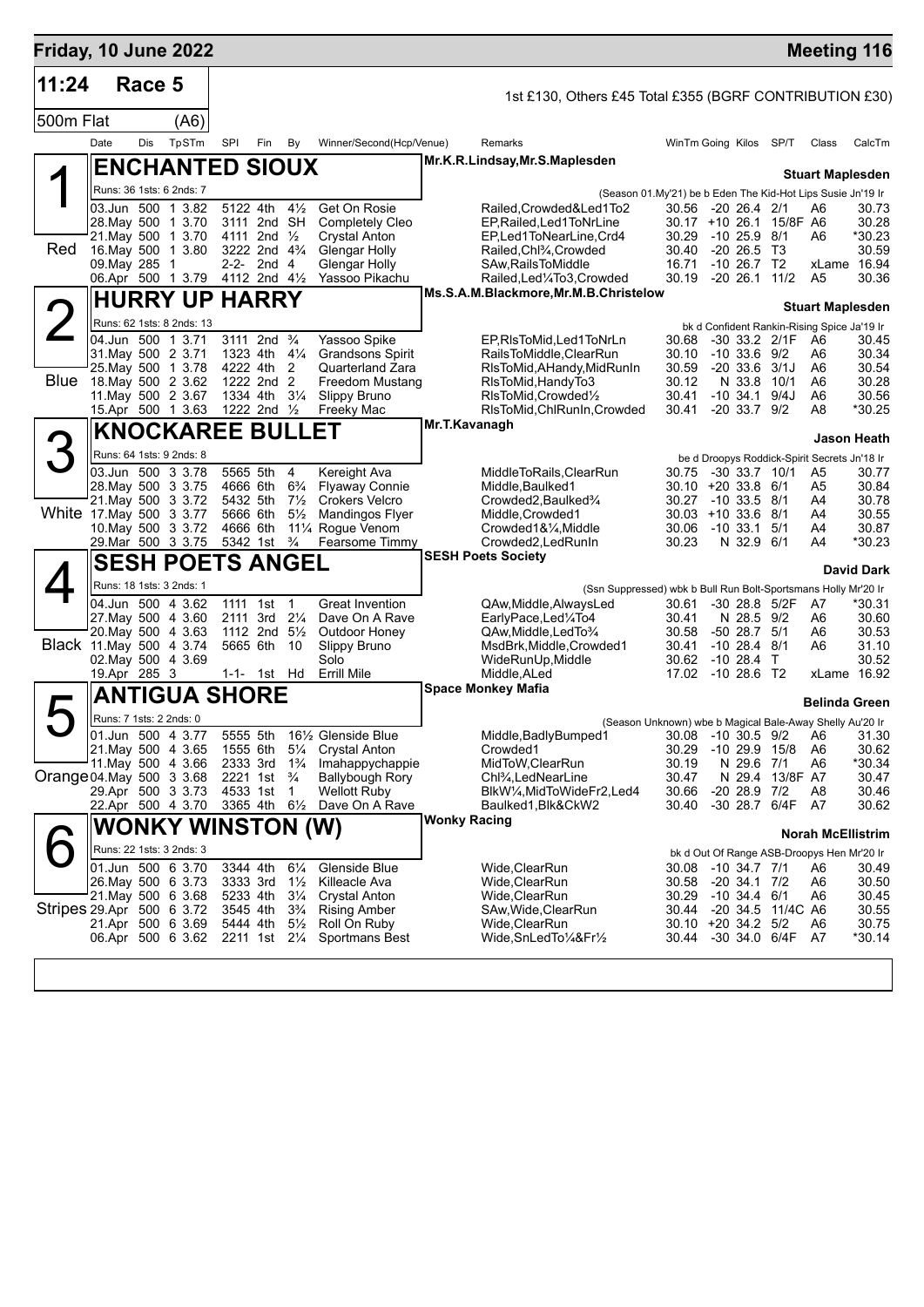| Friday, 10 June 2022       |                                |        |                           |                        |                    |                                  |                                                   |                                                                                   |                |                                                                 |      |                                  | <b>Meeting 116</b>    |
|----------------------------|--------------------------------|--------|---------------------------|------------------------|--------------------|----------------------------------|---------------------------------------------------|-----------------------------------------------------------------------------------|----------------|-----------------------------------------------------------------|------|----------------------------------|-----------------------|
| 11:39                      |                                | Race 6 |                           |                        |                    |                                  |                                                   | 1st £100, Others £40 Total £300 (BGRF CONTRIBUTION £30)                           |                |                                                                 |      |                                  |                       |
| 285m Flat                  |                                |        | (D4)                      |                        |                    |                                  |                                                   |                                                                                   |                |                                                                 |      |                                  |                       |
|                            | Date                           | Dis    | TpSTm                     | SPI                    | Fin                | By                               | Winner/Second(Hcp/Venue)                          | Remarks                                                                           |                | WinTm Going Kilos SP/T                                          |      | Class                            | CalcTm                |
|                            |                                |        | <b>WARNHAM BLUE</b>       |                        |                    |                                  |                                                   | Mrs.S.Kempshall                                                                   |                |                                                                 |      |                                  | Jason Heath           |
|                            |                                |        | Runs: 37 1sts: 5 2nds: 7  |                        |                    |                                  |                                                   |                                                                                   |                | be d Droopys Roddick-Spirit Secrets Jn'18 Ir                    |      |                                  |                       |
|                            | 25. May 285 2                  |        |                           | 5-5-                   | 4th                | $4\frac{1}{4}$                   | <b>Hunters Rosie</b>                              | SAw,MidToRIs,Crowded1                                                             | 17.10          | $-10$ 31.2 3/1                                                  |      | D4                               | 17.33                 |
|                            | 20. May 285 2<br>11. May 285 2 |        |                           | 5-4-<br>$5 - 5 -$      | 4th<br>5th         | $\overline{2}$<br>$4\frac{3}{4}$ | Riverside Sammy<br>Road To Success                | RIsToMid, Crowded RunUp&1<br>MidToRIs, Crowded2                                   | 17.14<br>17.00 | $-2531.07/1$<br>$-5$ 30.5 $7/1$                                 |      | D4<br>D4                         | 17.06<br>17.32        |
| Red                        | 04. May 285                    |        | $\overline{1}$            | $5 - 5 -$              | 2nd $1\frac{3}{4}$ |                                  | Insane Rocky                                      | CrowdedRunUp, RanOn                                                               | 16.87          | N 30.2 7/2                                                      |      | D4                               | 17.01                 |
|                            | 27.Apr 285 2<br>16.Apr 285 1   |        |                           | $5 - 5 -$<br>$1 - 2 -$ | 5th<br>2nd         | $9\frac{1}{4}$<br>$\mathbf{1}$   | Coys<br>Cloheena Scaff                            | BadlyBaulked1<br>EP, MidToRIs, DispLead                                           | 16.66<br>16.80 | N 30.5 25/1<br>$+5$ 31.0 4/1                                    |      | D <sub>3</sub><br>D4             | 17.40<br>*16.93       |
|                            |                                |        | BUKITTIMAH GIRL           |                        |                    |                                  |                                                   | Ms.S.S.Attwater                                                                   |                |                                                                 |      |                                  |                       |
|                            |                                |        | Runs: 0 1sts: 0 2nds: 0   |                        |                    |                                  |                                                   |                                                                                   |                |                                                                 |      |                                  | <b>Seamus Cahill</b>  |
|                            | 01.Jun 285 2                   |        |                           |                        |                    |                                  | Solo                                              | (Season Unknown) bk b Droopys Gold-Westmead Lola Ja'21 Br<br><b>RailsToMiddle</b> | 16.97          | -5 24.5 T                                                       |      |                                  | *16.92                |
|                            | 25. May 285 2<br>17. May 285 2 |        |                           | 3                      |                    | 3rd $7\frac{1}{4}$               | Solo<br><b>Dinner Nigodimos</b>                   | SlowAway, Railed, MidRunIn<br>StumbledStart.RIsToMid                              | 16.70          | 17.33 -10 24.7 T<br>N 24.2 T3                                   |      |                                  | 17.23<br>17.28        |
| Blue 02. May 285 1         |                                |        |                           | $2 - 3 -$              |                    | 3rd $7\frac{1}{2}$               | Dinner Kyriagou                                   | Railed, Clear Run                                                                 | 16.97          | $-5$ 24.2 T3                                                    |      |                                  | 17.53                 |
|                            | 23.Apr 285 4                   |        |                           |                        |                    |                                  | Solo                                              | <b>RailsToMiddle</b>                                                              | 17.39          | N 24.1 T                                                        |      | Nvice                            | 17.39                 |
|                            |                                |        | <b>MISFIT GAME</b>        |                        |                    |                                  |                                                   | <b>The Chip Leaders</b>                                                           |                |                                                                 |      |                                  |                       |
|                            |                                |        | Runs: 16 1sts: 1 2nds: 2  |                        |                    |                                  |                                                   |                                                                                   |                |                                                                 |      |                                  | <b>George Andreas</b> |
|                            | 13. May 285 3                  |        |                           | $3 - 5 -$              | 6th                | $4\frac{1}{2}$                   | <b>Beach Diggers</b>                              | Middle.Crowded1/2                                                                 |                | bk d Rockybay Foley-Miss Flash Ap'19 Ir<br>16.88 -10 31.4 5/1   |      | D4                               | 17.12                 |
|                            | 06. May 285 2                  |        |                           | 5-6-                   | 5th                | $5\frac{1}{4}$                   | Turna Tina                                        | Middle, Baulked1                                                                  | 16.90          | $-10$ 31.9 11/4                                                 |      | D4                               | 17.22                 |
| White 08.Apr 285 2         | 15.Apr 285 2                   |        |                           | $5-6-$                 | 3-4- 4th<br>6th    | $4\frac{1}{2}$<br>$7\frac{1}{2}$ | <b>Magnificent Kane</b><br><b>Blackmagic Girl</b> | RIsToMid, Crowded1/2<br>BadlyBaulked <sup>1/2</sup>                               | 16.74<br>16.75 | $-10$ 32.0 $7/1$<br>-5 32.1                                     | 7/1  | D <sub>3</sub><br>D <sub>3</sub> | 17.00<br>17.31        |
|                            | 30. Mar 285 2                  |        |                           | 4-5-                   | 5th                | $4\frac{3}{4}$                   | Insane Joe                                        | MiddleToRails, Baulked1                                                           | 16.66          | N 31.7 12/1                                                     |      | D <sub>3</sub>                   | 17.03                 |
|                            | 21.Mar 285 3                   |        |                           |                        | 1st                | $4\frac{1}{4}$                   | <b>Insane Alistair</b>                            | EP, Railed, SoonLed<br><b>Mr.P.R.Richards</b>                                     |                | 16.94 - 10 31.3 T2                                              |      |                                  | *16.84                |
|                            |                                |        | <b>MELBURY APOLLO</b>     |                        |                    |                                  |                                                   |                                                                                   |                |                                                                 |      |                                  | <b>Jason Heath</b>    |
|                            | 04.Jun 285 5                   |        | Runs: 43 1sts: 6 2nds: 4  | 5-3-                   | 3rd                | $2\frac{1}{4}$                   | Nissels Tornado                                   | Middle, Crowded1                                                                  | 17.24          | wbk d Taylors Sky-Curryhills Lmont Ap'19 Br<br>$-15$ 32.6 $7/1$ |      | D4                               | 17.28                 |
|                            | 31. May 285 4                  |        |                           | 6-6-                   | 6th                | 8                                | Glengarlightning                                  | SAw,,Middle,BadlyBaulked1                                                         | 16.99          | -5 32.4 6/1                                                     |      | D4                               | 17.57                 |
| <b>Black</b> 18. May 285 4 | 24. May 285 4                  |        |                           | 3-4-<br>6-4-           | 5th<br>4th         | $1\frac{3}{4}$<br>4              | Ri Honcho<br>Lexis Lace                           | MiddleToWide,Baulked1/2<br>SAw, MidToW, Crowded1                                  | 17.13<br>16.91 | -5 32.6 9/2<br>N 32.6                                           | 8/1  | D4<br>D4                         | 17.22<br>17.24        |
|                            | 11. May 285 4                  |        |                           | 6-6-                   | 4th 4½             |                                  | Road To Success                                   | VSAw, Middle, WideRunIn                                                           | 17.00          | $-5$ 32.2 11/4                                                  |      | D4                               | 17.31                 |
|                            | 18.Apr 285 5                   |        |                           |                        |                    |                                  | Solo                                              | <b>MiddleToWide</b><br>Mrs.T.J.Cahill                                             | 16.96          | $-532.5$ T                                                      |      |                                  | *16.91                |
|                            |                                |        | PASS THE GIN (W)          |                        |                    |                                  |                                                   |                                                                                   |                |                                                                 |      |                                  | Seamus Cahill         |
|                            |                                |        | Runs: 70 1sts: 9 2nds: 5  |                        |                    |                                  |                                                   |                                                                                   |                | wbebd d Taylors Sky-Sullane Rogue Au'18 Ir                      |      |                                  |                       |
|                            | 31. May 285 6<br>24. May 285 5 |        |                           | $1 - 3 -$<br>6-5-      | 3rd<br>4th         | $4\frac{3}{4}$<br>$1\frac{1}{2}$ | Glengarlightning<br>Ri Honcho                     | QAw, Wide, Crowded1<br>MiddleToWide,Crowded1/2                                    | 17.13          | 16.99 -5 31.4 4/1 D4 17.32<br>$-5$ 31.4 $5/1$                   |      | D4                               | 17.19                 |
|                            | 18. May 285 5                  |        |                           | 2-2-                   | 3rd                | 3                                | Lexis Lace                                        | MidToW,ClearRun                                                                   | 16.91          | N 31.6 8/1                                                      |      | D4                               | 17.16                 |
| Orange 13. May 285 6       | 27.Apr 285 6                   |        |                           | $2 - 4 -$<br>1-4-      | 5th<br>4th         | 5<br>$7\frac{1}{2}$              | Cillians Toast<br>Coys                            | MiddleToWide,CrowdedRunIn<br>Wide,ClearRun                                        | 17.04<br>16.66 | $-10$ 32.2 $9/1$<br>N 32.3                                      | 11/4 | D3<br>D3                         | 17.34<br>17.26        |
|                            | 30.Mar 285 5                   |        |                           |                        | 4-4- 4th           | $2\frac{1}{4}$                   | Baran Zulu                                        | MiddleToWide,ClearRun                                                             | 16.74          | -5 32.6 10/1                                                    |      | D <sub>2</sub>                   | *16.87                |
|                            |                                |        | <b>INSANE ROCKY (W)</b>   |                        |                    |                                  |                                                   | Mr.P.G.Andreas                                                                    |                |                                                                 |      |                                  | <b>George Andreas</b> |
|                            |                                |        | Runs: 74 1sts: 9 2nds: 12 |                        |                    |                                  |                                                   |                                                                                   |                | bef d Pat C Sabbath-Jetty Tom Sp'18 Ir                          |      |                                  |                       |
|                            | 04.Jun 285 6<br>24.May 285 6   |        |                           | 3-4-                   | 4th<br>1-6- 6th    | 5<br>4                           | Nissels Tornado<br>Ri Honcho                      | Wide, Baulked1<br>QuickAway,Baulked1/2                                            | 17.24<br>17.13 | -15 30.3 7/1<br>-5 30.1 5/1                                     |      | D4<br>D4                         | 17.49<br>17.39        |
|                            | 17. May 285 6                  |        |                           | $1-5-$                 | 5th                | 6                                | Quarterland Karl                                  | QAw, Wide, ClearRun                                                               | 16.65          | +5 30.4 8/1                                                     |      | D4                               | 17.19                 |
| Stripes 04 May 285 6       | 28.Apr 285 6                   |        |                           | $1 - 1 -$              | 1st<br>5th         | $1\frac{3}{4}$                   | Warnham Blue                                      | VQAw,Wide,AlwaysLed<br>Baulked1, Crowded1/2                                       | 16.87          | N 30.8 10/3                                                     |      | D4<br>D4                         | *16.87<br>17.46       |
|                            | 22.Apr 285 6                   |        |                           | 3-6-<br>1-2-           | 2nd $\frac{1}{2}$  | 9                                | <b>Slippery Lilly</b><br>Warnham Blue             | MidToWide, RanOn                                                                  |                | 16.64 +10 30.7 9/2<br>17.37 -20 30.7 10/3                       |      | D4                               | 17.21                 |
|                            |                                |        |                           |                        |                    |                                  |                                                   |                                                                                   |                |                                                                 |      |                                  |                       |
|                            |                                |        |                           |                        |                    |                                  |                                                   |                                                                                   |                |                                                                 |      |                                  |                       |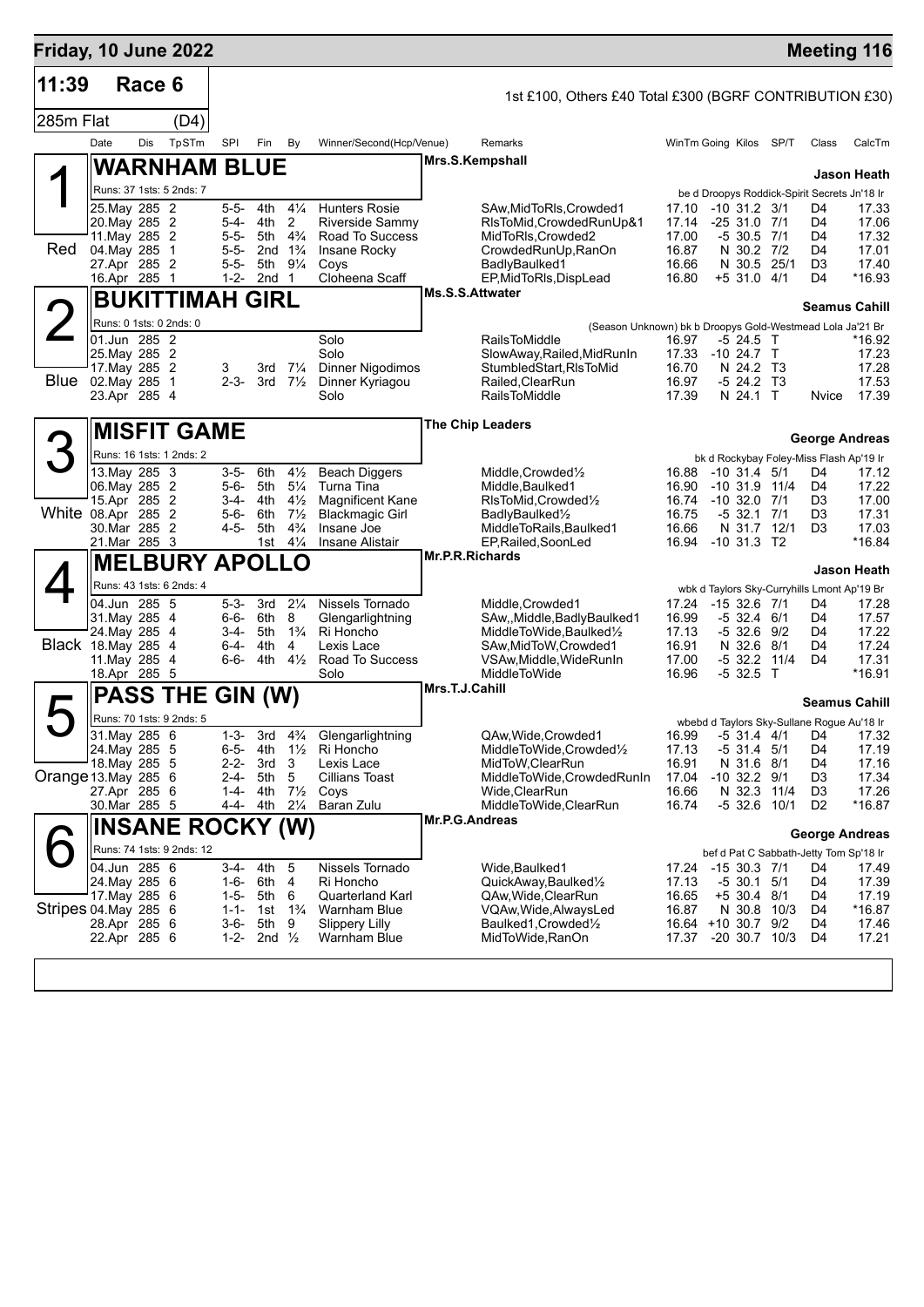| Friday, 10 June 2022      |                                      |        |                                          |     |                                                         |                                  |                                                          |                     |                                                                           |                                                           |                                |                                    | <b>Meeting 116</b>                                                  |                       |
|---------------------------|--------------------------------------|--------|------------------------------------------|-----|---------------------------------------------------------|----------------------------------|----------------------------------------------------------|---------------------|---------------------------------------------------------------------------|-----------------------------------------------------------|--------------------------------|------------------------------------|---------------------------------------------------------------------|-----------------------|
| 11:54                     |                                      | Race 7 |                                          |     |                                                         |                                  |                                                          |                     | 1st £135, Others £45 Total £360 (BGRF CONTRIBUTION £30)                   |                                                           |                                |                                    |                                                                     |                       |
| 500m Flat                 |                                      |        | (A5)                                     |     |                                                         |                                  |                                                          |                     |                                                                           |                                                           |                                |                                    |                                                                     |                       |
|                           | Date                                 | Dis    | TpSTm                                    | SPI | Fin                                                     | By                               | Winner/Second(Hcp/Venue)                                 |                     | Remarks                                                                   | WinTm Going Kilos SP/T                                    |                                |                                    | Class                                                               | CalcTm                |
|                           |                                      |        | <b>BALLYPHILIP FAB</b>                   |     |                                                         |                                  |                                                          |                     | Mr.R.P.Crockford, Mr.A.C. Taylor                                          |                                                           |                                |                                    |                                                                     | <b>Tony Taylor</b>    |
|                           |                                      |        | Runs: 28 1sts: 3 2nds: 9                 |     |                                                         |                                  |                                                          |                     |                                                                           |                                                           |                                |                                    | bk d Skywalker Farloe-Ballyphilip Ace Jn'19 Ir                      |                       |
|                           | 01.Jun 500 5 Scr                     |        |                                          |     | 6666 3rd                                                | $7\frac{1}{2}$                   | Kentucky Tiger(R12)                                      |                     | CrdStt&¼,RIsToMid                                                         | 29.78                                                     | N 32.1 4/1                     |                                    | Hcp                                                                 | 30.39                 |
|                           | 27. May 500 5 R2<br>19. May 500 5 R2 |        |                                          |     | 5655 4th                                                | $6\frac{3}{4}$                   | Slippy Bullet(Scr)                                       |                     | Crowded1                                                                  | 30.21                                                     |                                | $-10$ 32.2 $10/3$                  | Hcp                                                                 | 30.82                 |
| Red                       |                                      |        | 12. May 500 2 3.67                       |     | 5553 1st<br>1555 4th                                    | $1\frac{1}{4}$<br>$5\frac{1}{4}$ | Insane Sienna(R7)<br><b>Slippy Bullet</b>                |                     | Challenged4, Led Run In<br>BadlyBaulkedMiddle1                            | 30.71<br>30.07                                            | N 31.5 7/1                     | -20 31.6 2/1F                      | Hcp<br>A5                                                           | 30.67<br>30.49        |
|                           | 07. May 500 5 Scr                    |        |                                          |     |                                                         |                                  |                                                          |                     | (NoRace)                                                                  |                                                           | N 31.7                         |                                    | Hcp                                                                 |                       |
|                           |                                      |        | 30.Apr 500 6 Scr                         |     |                                                         |                                  | 5554 2nd 1 <sup>3</sup> / <sub>4</sub> Salvo Strange(R2) |                     | RailsToMiddle, RanOn<br>Mr.B.W.Firkins, Mr.G.R. Whittington               | 29.93 +10 31.5 9/2                                        |                                |                                    | Hcp                                                                 | $*30.17$              |
|                           |                                      |        | <b>SPORTMANS PENNY</b>                   |     |                                                         |                                  |                                                          |                     |                                                                           |                                                           |                                |                                    | <b>Belinda Green</b>                                                |                       |
|                           |                                      |        | Runs: 25 1sts: 2 2nds: 5                 |     |                                                         |                                  |                                                          |                     | (Ssn Suppressed) wf b Bull Run Bolt-Sportsmans Holly Mr'20 Ir             |                                                           |                                |                                    |                                                                     |                       |
|                           |                                      |        | 01.Jun 500 3 3.70<br>24. May 500 2 3.73  |     | 6433 5th<br>6255 5th                                    | $\frac{3}{4}$<br>8               | Insane Red Card etc<br><b>Watsons Avenue</b>             |                     | RIsToMid, Crd2, ChlRunIn<br>Crowded1/4&2&3                                | 30.66 -10 27.7 16/1<br>30.23 -10 27.6 8/1                 |                                |                                    | A5<br>A4                                                            | 30.61<br>30.77        |
|                           |                                      |        | 17 May 500 3 3 73                        |     | 6666 6th                                                |                                  | 11% Boom Jet                                             |                     | Crowded1&1/4, Baulked2                                                    | 29.76 +10 27.5 7/1                                        |                                |                                    | A4                                                                  | 30.80                 |
| <b>Blue</b>               |                                      |        | 10.May 500 3 3.67<br>05. May 500 2 3.68  |     | 2113 5th<br>3123 5th                                    | $2\frac{3}{4}$<br>3              | Insane Fly<br>Roll On Ruby                               |                     | EP,SoonLedTo3<br>EarlyPace,Led¼To3                                        | 30.12 -10 27.2 9/1<br>30.23                               | N 27.2 9/2                     |                                    | A4<br>A4                                                            | *30.25<br>30.47       |
|                           |                                      |        | 27.Apr 500 2 3.59                        |     | 1112 2nd 3                                              |                                  | Fine Cut                                                 |                     | QAw,SoonLedTo3                                                            | 30.03                                                     | N 27.3 6/1                     |                                    | A4                                                                  | 30.27                 |
|                           |                                      |        | <b>LUMINOUS LAD</b>                      |     |                                                         |                                  |                                                          | Mr.L.R.Wiffen       |                                                                           |                                                           |                                |                                    |                                                                     |                       |
|                           |                                      |        | Runs: 37 1sts: 6 2nds: 5                 |     |                                                         |                                  |                                                          |                     |                                                                           |                                                           |                                |                                    | <b>Richard Rees</b><br>bk d Express Master-Rowington Pixie My'19 Br |                       |
|                           |                                      |        | 25. May 500 3 3.72                       |     | 5222 3rd                                                | 3                                | Enchantress                                              |                     | SAw.MidToRIs.Crowded1/4                                                   | 30.34                                                     | $-20, 34.7, 5/1$               |                                    | A5                                                                  | 30.38                 |
|                           |                                      |        | 18. May 500 3 3.75                       |     | 5655 5th                                                | $7\frac{1}{2}$                   | <b>Charter Party</b>                                     |                     | SAw, Mid, Crd& HitRIs1, Crd4                                              | 29.91                                                     | N 34.4 9/4J                    |                                    | A <sub>5</sub>                                                      | 30.50                 |
| White 06.May 500 3 3.84   |                                      |        | 13. May 500 4 3.75                       |     | 5111 1st 21/4<br>3322 3rd                               | 3                                | Clairkeith Kayla<br><b>Flyaway Connie</b>                |                     | SAw, CrdRunUp, RIs&Led1<br>Middle, Crowded RunUp&4                        | 30.58<br>30.50                                            | $-20, 34.9, 3/1$               | $-30$ 34.8 $1/1F$                  | A6<br>A6                                                            | 30.28<br>30.54        |
|                           |                                      |        | 30.Apr 500 3 3.64                        |     | 1122 2nd 1 <sup>3</sup> / <sub>4</sub>                  |                                  | <b>Wheres Speedy</b>                                     |                     | QAw, Middle, Led To 1/4, Crd                                              | 29.94 +10 34.8 10/3                                       |                                |                                    | A6                                                                  | *30.19                |
|                           |                                      |        | 22.Apr 500 3 3.74                        |     | 6444 2nd <sup>3</sup> / <sub>4</sub>                    |                                  | Glassmoss Tammy                                          | <b>Mr.G.Andreas</b> | SAw, Baulked 1, RanOn                                                     | 30.62                                                     | $-30$ 34.5 $9/4$               |                                    | A6                                                                  | 30.39                 |
|                           |                                      |        | <b>INSANE PAM</b>                        |     |                                                         |                                  |                                                          |                     |                                                                           |                                                           |                                |                                    | George Andreas                                                      |                       |
|                           |                                      |        | Runs: 23 1sts: 6 2nds: 2                 |     |                                                         |                                  |                                                          |                     | (Season 28.Ap'22) bk b Laughil Blake-Newquay Delight Jn'18 Ir             |                                                           |                                |                                    |                                                                     |                       |
|                           |                                      |        | 23. May 500 4 3.69<br>07.Apr 500 3 3.63  |     | 1222 2nd 21/4<br>1333 3rd 7 <sup>3</sup> / <sub>4</sub> |                                  | Insane Ann<br>Insane Jagger                              |                     | Middle, DispLd-3/4, WideRunIn<br>Middle, Crowded1To1/4                    | 30.91<br>30.16                                            | $-40$ 26.2 T2<br>-10 26.4 T3   |                                    | xSsn                                                                | *30.69<br>xLame 30.69 |
|                           |                                      |        | 03.Feb 500 4 3.81                        |     | 6444 4th                                                | $6\frac{3}{4}$                   | <b>Rattling Cherry</b>                                   |                     | StumbledStart, Crowded1/4                                                 | 30.23                                                     | $-1026.04/1$                   |                                    | A3                                                                  | 30.67                 |
| Black 19.Jan 500 4 3.64   |                                      |        |                                          |     | 1111 1st                                                | DH                               | Glengar Podge                                            |                     | QAw,Crowded1,ALed                                                         | 30.50                                                     | -30 26.6                       | 10/1                               | A4                                                                  | 30.20                 |
|                           |                                      |        | 06.Jan 500 5 3.67<br>06.Dec 500 2 3.71   |     | 1111 1st<br>3111 1st                                    | $6\frac{1}{2}$<br>10             | Insane Pair<br>Insane Tilt                               |                     | Middle, WideRunIn, ALed<br>EarlyPace,SoonClear                            | 30.84<br>30.18                                            | $-40$ 26.2 T3<br>$-1025.2$ T3  |                                    | xWtVr<br>xLame 30.08                                                | 30.44                 |
|                           |                                      |        | <b>KEREIGHT I CANT</b>                   |     |                                                         |                                  |                                                          |                     | Mr.L.E.Annand, Mr.A.J.Taylor                                              |                                                           |                                |                                    |                                                                     |                       |
|                           |                                      |        | Runs: 107 1sts: 18 2nds: 15              |     |                                                         |                                  |                                                          |                     |                                                                           |                                                           |                                |                                    |                                                                     | <b>Tony Taylor</b>    |
|                           |                                      |        | 03.Jun 500 5 3.69                        |     |                                                         |                                  | 1644 3rd 11/2 Kereight Ava                               |                     | Middle, Crowded1, Wide <sup>1</sup> / <sub>2</sub> 30.75 -30 26.6 11/2 A5 | (Ssn Suppressed) bk b Droopys Jet-Kereight Niamh Jn'18 Ir |                                |                                    |                                                                     | 30.58                 |
|                           |                                      |        | 25. May 500 4 3.68                       |     |                                                         |                                  | 1665 4th 3 <sup>1</sup> / <sub>2</sub> Enchantress       |                     | Middle, Crowded 1&4                                                       | 30.34                                                     | $-20$ 26.1 6/1                 |                                    | A5                                                                  | 30.42                 |
| Orange 10 May 500 4 3.75  |                                      |        | 18. May 500 4 3.75                       |     | 3666 6th 8 <sup>1</sup> / <sub>2</sub><br>5654 5th      | $6\frac{3}{4}$                   | Touchdown Cammy<br>Insane Kiwi                           |                     | Middle, Crowded RunUp<br>Crowded1&1/4                                     | 29.92<br>30.21                                            | N 26.1 9/1<br>$-10, 26.4, 9/4$ |                                    | A5<br>A5                                                            | 30.60<br>30.64        |
|                           |                                      |        | 04. May 500 4 3.77                       |     | 4665 4th                                                | $8\frac{3}{4}$                   | Sophies Ace                                              |                     | CrdRunUp&1,RIs&BBlk <sup>3</sup> /4                                       | 30.33                                                     | -10 26.4                       | 11/4J A5                           |                                                                     | 30.93                 |
|                           |                                      |        | 20.Apr 500 5 3.65                        |     | 2566 4th                                                | $4\frac{1}{2}$                   | Amaze Me Mel                                             |                     | Crowded1, RanOnLate                                                       | 29.79                                                     |                                | N 26.6 12/1                        | A5                                                                  | *30.16                |
|                           |                                      |        | <b>SLIPPY BRUNO (W)</b>                  |     |                                                         |                                  |                                                          | Mr.S.A.Cahill       |                                                                           |                                                           |                                |                                    | <b>Seamus Cahill</b>                                                |                       |
|                           |                                      |        | Runs: 56 1sts: 8 2nds: 9                 |     |                                                         |                                  |                                                          |                     |                                                                           |                                                           |                                |                                    | bk d Droopys Buick-Maid Me County Au'19 Ir                          |                       |
|                           |                                      |        | 04.Jun 500 6 3.66                        |     | 3222 3rd                                                | $3\frac{1}{2}$                   | <b>Chanceme Pancy</b>                                    |                     | VeryWide,ClearRun                                                         | 30.40 -30 34.3 8/1                                        |                                |                                    | A5                                                                  | 30.39                 |
|                           |                                      |        | 28. May 500 6 3.70<br>24. May 500 6 3.68 |     | 3333 5th<br>4445 5th 5½                                 | 3                                | <b>Flyaway Connie</b><br>Slippery Lilly                  |                     | VeryWide,CrdRnUp<br>VeryWide, ClearRun                                    | 30.10 +20 34.2 7/1<br>30.38                               | $-10$ 34.6 $11/4$              |                                    | A5<br>A5                                                            | 30.55<br>30.71        |
| Stripes 17 May 500 6 3.66 |                                      |        |                                          |     | 3566 6th                                                | 8                                | <b>Distant Class</b>                                     |                     | VeryWide, Checked2                                                        | 30.35                                                     | N 34.5 8/1                     |                                    | A5                                                                  | 30.99                 |
|                           |                                      |        | 11 May 500 6 3.64<br>22.Apr 500 6 3.60   |     | 3111 1st Nk<br>1111 2nd SH                              |                                  | Yassoo Perfect<br>Get On Rosie                           |                     | EP, VeryWide, SoonLed<br>QAw, Very Wide, Led To NrLn                      | 30.41<br>30.60                                            |                                | $-10$ 34.2 $10/3$<br>-40 34.0 12/1 | A6<br>A6                                                            | 30.31<br>*30.21       |
|                           |                                      |        |                                          |     |                                                         |                                  |                                                          |                     |                                                                           |                                                           |                                |                                    |                                                                     |                       |
|                           |                                      |        |                                          |     |                                                         |                                  |                                                          |                     |                                                                           |                                                           |                                |                                    |                                                                     |                       |
|                           |                                      |        |                                          |     |                                                         |                                  |                                                          |                     |                                                                           |                                                           |                                |                                    |                                                                     |                       |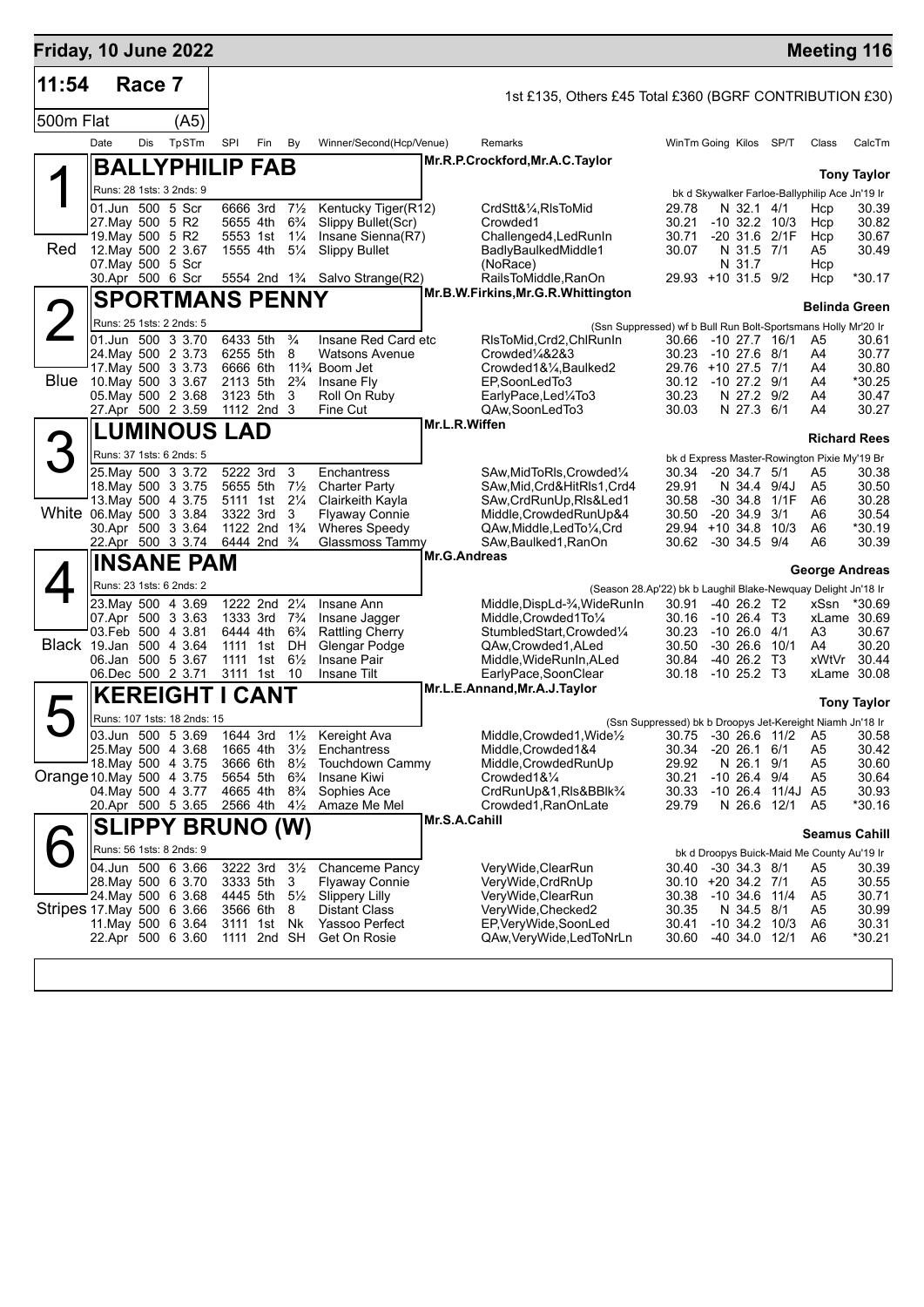| Friday, 10 June 2022      |                  |        |                                                 |          |                                                    |                     |                                          |                     |                                                                                           |                                                                    |                              |                    |                                                    | <b>Meeting 116</b>      |
|---------------------------|------------------|--------|-------------------------------------------------|----------|----------------------------------------------------|---------------------|------------------------------------------|---------------------|-------------------------------------------------------------------------------------------|--------------------------------------------------------------------|------------------------------|--------------------|----------------------------------------------------|-------------------------|
| 12:09                     |                  | Race 8 |                                                 |          |                                                    |                     |                                          |                     | 1st £100, Others £40 Total £300 (BGRF CONTRIBUTION £30)                                   |                                                                    |                              |                    |                                                    |                         |
| 500m Flat                 |                  |        | (A10)                                           |          |                                                    |                     |                                          |                     |                                                                                           |                                                                    |                              |                    |                                                    |                         |
|                           | Date             | Dis    | TpSTm                                           | SPI      | Fin                                                | By                  | Winner/Second(Hcp/Venue)                 |                     | Remarks                                                                                   | WinTm Going Kilos SP/T                                             |                              |                    | Class                                              | CalcTm                  |
|                           |                  |        | <b>FARLOE DELTA</b>                             |          |                                                    |                     |                                          |                     | <b>Fletchwood Racing</b>                                                                  |                                                                    |                              |                    |                                                    |                         |
|                           |                  |        | Runs: 60 1sts: 7 2nds: 16                       |          |                                                    |                     |                                          |                     |                                                                                           |                                                                    |                              |                    | bk d Droopys Buick-Vanstones Jet Au'18 Ir          | Alma Keppie             |
|                           |                  |        | 04.Jun 500 1 3.80                               |          | 4221 2nd SH                                        |                     | Fletchwood Co Co                         |                     | Railed, Led 3 To Near Line                                                                | 31.38 -30 33.3 9/4                                                 |                              |                    | A10                                                | 31.09                   |
|                           | 28. May 500 1 R7 |        | 21. May 500 1 3.81                              |          | 2111 4th<br>4344 4th 7 <sup>1</sup> / <sub>2</sub> | $2\frac{1}{4}$      | Insane Barney(R2)<br>Sly Girl            |                     | EP,Led1ToRunIn,Baulked<br>Baulked2, Crowded3                                              | $30.34 + 20.33.3$ 4/1<br>30.60 -10 33.3 10/3                       |                              |                    | Hcp                                                | 31.28<br>31.10          |
| Red                       |                  |        | 17. May 500 1 3.76                              |          | 6322 2nd 1                                         |                     | Oilean Tess                              |                     | Railed, Handy From 2                                                                      | $30.37 + 10.33.6$ 6/1                                              |                              |                    | A10<br>A10                                         | *30.56                  |
|                           |                  |        | 07. May 500 1 3.76                              |          | 5222 3rd 41/4                                      |                     | Misfit Blonde                            |                     | Railed, ClearRun                                                                          | 30.62                                                              | N 33.3 9/2                   |                    | A10                                                | 30.96                   |
|                           |                  |        | 30.Apr 500 1 3.82                               |          | 5333 5th 61/2                                      |                     | <b>Wonky Wally</b>                       |                     | SlowAway, Railed<br>Mr.P.R.Attwater, Ms.S.S.Attwater                                      | $30.46 + 10.33.75$                                                 |                              |                    | A10                                                | 31.08                   |
|                           |                  |        | <b>LANDERS REACH</b>                            |          |                                                    |                     |                                          |                     |                                                                                           |                                                                    |                              |                    |                                                    | Derek Knight            |
|                           |                  |        | Runs: 1 1sts: 0 2nds: 0<br>04.Jun 500 3 3.90    |          | 5555 5th                                           | $4\frac{3}{4}$      | Fletchwood Co Co                         |                     | (Season Unknown) wbe b Droopys Gold-Westmead Lola Ja'21 Br<br>VSAw, MidToRIs, Baulked 1/4 | 31.38 -30 24.4 4/1                                                 |                              |                    | A10                                                | 31.46                   |
|                           |                  |        | 30. May 500 3 3.78                              |          | 2222 1st 4                                         |                     | Thia Bucks                               |                     | Crd&CkW1,DispLd3-34,Ld4                                                                   | 31.02 -10 24.4 T3                                                  |                              |                    |                                                    | *30.92                  |
|                           |                  |        | 23. May 500 3 3.69                              |          | 2223 3rd 4                                         |                     | Feeling Lucky                            |                     | MidToRIs, Crowded4                                                                        | 31.17                                                              | $-4024.6$ T3                 |                    |                                                    | 31.09                   |
|                           | 09. May 285 4    |        | Blue 16. May 500 3 3.80                         |          |                                                    |                     | Solo<br>Solo                             |                     | SlowAway, Middle<br>SAw, Middle                                                           | 31.30<br>17.44                                                     | -20 24.8 T<br>$-10$ 25.2 T   |                    |                                                    | 31.10<br>17.34          |
|                           | 02. May 285 3    |        |                                                 |          |                                                    |                     | Solo                                     |                     | VSAw, Middle, Wide2                                                                       | 17.66                                                              | $-5$ 25.1 T                  |                    | Nvice                                              | 17.61                   |
|                           |                  |        | <b>MISFIT CHARM</b>                             |          |                                                    |                     |                                          | <b>Mr.G.Andreas</b> |                                                                                           |                                                                    |                              |                    |                                                    | <b>George Andreas</b>   |
|                           |                  |        | Runs: 20 1sts: 1 2nds: 3                        |          |                                                    |                     |                                          |                     |                                                                                           | (Season 04.Fb'22) bk b Droopys Jet-Footfield Debro Jy'19 Ir        |                              |                    |                                                    |                         |
|                           |                  |        | 03.Jun 500 4 3.71                               |          | 3444 3rd                                           | $\overline{1}$      | Cushie Blako                             |                     | Middle, Baulked 1, RanOn                                                                  | 31.06 -30 25.4 7/2                                                 |                              |                    | A9                                                 | 30.84                   |
|                           |                  |        | 28. May 500 4 3.76<br>20. May 500 3 3.94        |          | 3666 4th<br>6643 2nd Nk                            | $4\frac{1}{2}$      | Sly Girl<br>Imalrightdottie              |                     | Middle, ClearRun<br>SAw, Middle, W1&1/2, ChlRnIn                                          | $30.22 + 20.25.1$ 5/1<br>31.22                                     | $-60$ 25.5 $7/1$             |                    | A9<br>A9                                           | 30.78<br>30.65          |
| White 14. May 500 4 3.76  |                  |        |                                                 |          | 2554 4th                                           | $3\frac{1}{4}$      | <b>Swift Volt</b>                        |                     | Middle, Crowded 1                                                                         | 30.86                                                              | N 25.3 5/1                   |                    | A9                                                 | 31.12                   |
|                           |                  |        | 07. May 500 4 3.69<br>16.Apr 500 3 3.60         |          | 3244 3rd<br>1111 1st 41/4                          | $4\frac{1}{2}$      | <b>Ballyblack Queen</b><br>Insane Sienna |                     | Middle, ClearRun<br>AlwaysLed, Middle                                                     | 30.39<br>30.55                                                     | N 25.3 8/1<br>N 26.2 T2      |                    | A9                                                 | 30.74<br>*30.55         |
|                           |                  |        | <b>AWORDINEDGEWAYS</b>                          |          |                                                    |                     |                                          |                     | Mr.B.W.Firkins, Mr.M.J.Firkins, Mr.G.R.Whittington                                        |                                                                    |                              |                    |                                                    |                         |
|                           |                  |        | Runs: 33 1sts: 7 2nds: 2                        |          |                                                    |                     |                                          |                     |                                                                                           |                                                                    |                              |                    |                                                    | Belinda Green           |
|                           |                  |        | 03.Jun 500 3 3.81                               |          | 5555 5th                                           | $6\frac{1}{4}$      | Rogue Stingray                           |                     | SlowAway, Middle                                                                          | (Ssn Suppressed) bk b Over Limit-Send It Zenaida Jn'19 Ir<br>30.70 | $-20$ 26.9 10/1              |                    | A9                                                 | 30.98                   |
|                           |                  |        | 24. May 500 5 3.80                              |          | 6323 1st 21/4                                      |                     | Cushie Jade                              |                     | MiddleToWide,LedRunIn                                                                     | 30.79                                                              | $-10$ 27.1 $7/1$             |                    | A10                                                | *30.69                  |
| Black 13. May 500 6 3.91  | 18. May 500 2 R7 |        |                                                 |          | 2222 1st<br>6655 3rd 3 <sup>3</sup> / <sub>4</sub> | $\overline{1}$      | Kitmins Dixie(R3)<br>Harmsworthshalie    |                     | Middle, Chl&Crd3, Led4                                                                    | 30.34<br>31.44                                                     | N 27.0 9/2                   | -30 26.9 11/4J A10 | Hcp                                                | 30.90<br>31.45          |
|                           |                  |        | 04 May 500 5 3.78                               |          | 5666 5th                                           | 4                   | <b>White One</b>                         |                     | VSAw, Middle, Crowded4<br>Baulked <sup>1/4</sup>                                          | 30.60                                                              | $-10$ 27.1 6/1               |                    | A10                                                | 30.82                   |
|                           |                  |        | 28.Apr 500 5 3.75                               |          | 5666 5th                                           | $\overline{7}$      | Insane Wildcat                           |                     | Crd&VeryWide2,CutIn&Blk3                                                                  | 30.38 +20 26.9 4/1                                                 |                              |                    | A10                                                | 31.15                   |
|                           |                  |        |                                                 |          |                                                    |                     | <b>PUNK ROCK HOBBIT (W)</b>              |                     | Mr.M.B.Christelow, Mr.A.E.O'Shaughnessy                                                   |                                                                    |                              |                    |                                                    | <b>Stuart Maplesden</b> |
|                           |                  |        | Runs: 9 1sts: 2 2nds: 4                         |          |                                                    |                     |                                          |                     | (Season Unknown) bk b Pat C Sabbath-Highview Novel Nv'20 Ir                               |                                                                    |                              |                    |                                                    |                         |
|                           |                  |        | 01.Jun 500 5 3.68                               |          |                                                    |                     | 3323 2nd 51/4 Yassoo Jet                 |                     | Wide, Crowded RunUp&4 30.35 -10 26.7 9/4 A10 30.68                                        |                                                                    |                              |                    |                                                    |                         |
|                           |                  |        | 27. May 500 6 3.64<br>21. May 500 6 3.68        |          | 1111 2nd 1                                         |                     | 1122 2nd 11/4 Shady Alf<br>Sly Girl      |                     | EP, Wide, Led To 2, A Handy<br>QAw, Wide, Led To Near Line                                | 31.00<br>30.60                                                     | $-10$ 26.5 $3/1$             | -10 27.1 1/1F      | A10<br>A10                                         | 31.00<br>*30.59         |
| Orange 14 May 500 6 3.69  |                  |        |                                                 |          | 1222 1st 4 <sup>3</sup> / <sub>4</sub>             |                     | Punkrocksiouxsie                         |                     | Wide,Led <sup>3</sup> /4                                                                  | 30.65                                                              |                              | N 26.6 11/8F A11   |                                                    | 30.65                   |
|                           |                  |        | 06. May 500 5 3.72<br>22.Apr 500 5 3.80         | 4431 4th | 2311 1st Hd                                        | 3                   | Kata Millie<br>Maria Luck                |                     | Wide,Crowded1,Chl3To4<br>CrowdedRunUp, Wide, Led2                                         | 31.26<br>31.40                                                     | $-20$ 27.2 $9/1$             | -30 27.4 11/8F A11 | A10                                                | 31.30<br>31.10          |
|                           |                  |        |                                                 |          |                                                    |                     |                                          |                     | Miss.M.C.B.Collins                                                                        |                                                                    |                              |                    |                                                    |                         |
|                           |                  |        | JUSTIN TIME (W)                                 |          |                                                    |                     |                                          |                     |                                                                                           |                                                                    |                              |                    |                                                    | <b>Maria Collins</b>    |
|                           |                  |        | Runs: 82 1sts: 10 2nds: 18<br>04.Jun 500 6 3.91 |          | 6666 4th                                           | $5\frac{1}{4}$      | Misfit Bijou                             |                     | SlowAway, Wide                                                                            | 30.96                                                              | $-30$ 33.9 $4/1$             |                    | bd d Droopys Roddick-Droopys Panda Jn'17 Br<br>A10 | 31.08                   |
|                           |                  |        | 27 May 500 5 3.93                               |          | 6666 6th 8 <sup>3</sup> / <sub>4</sub>             |                     | Insane Sienna                            |                     | OutpacedEarly                                                                             | 30.47                                                              | N 34.2 4/1                   |                    | A9                                                 | 31.17                   |
|                           |                  |        | 14 May 500 6 3.89                               |          | 5666 2nd Hd                                        |                     | Swift Volt                               |                     | SAw, Wide, Finished Well                                                                  | 30.86                                                              | N 33.8 12/1                  |                    | A9                                                 | 30.88                   |
| Stripes 05 May 500 6 3.86 |                  |        | 29.Apr 500 6 3.86                               |          | 6666 5th<br>6666 4th                               | $4\frac{1}{2}$<br>4 | Wonky Wally<br><b>Sheriff Mac</b>        |                     | OutpacedEarly, RanOnLate<br>SlowAway, MiddleToWide                                        | 30.38<br>30.75                                                     | N 33.9 12/1<br>-20 34.0 14/1 |                    | A9<br>A <sub>9</sub>                               | 30.74<br>30.87          |
|                           |                  |        | 19.Mar 500 6 3.84                               |          | 6666 2nd SH                                        |                     | Rough Conman                             |                     | SAw, Wide, Finished Well                                                                  | 30.63                                                              | N 34.0 8/1                   |                    | A <sub>9</sub>                                     | *30.64                  |
|                           |                  |        |                                                 |          |                                                    |                     |                                          |                     |                                                                                           |                                                                    |                              |                    |                                                    |                         |
|                           |                  |        |                                                 |          |                                                    |                     |                                          |                     |                                                                                           |                                                                    |                              |                    |                                                    |                         |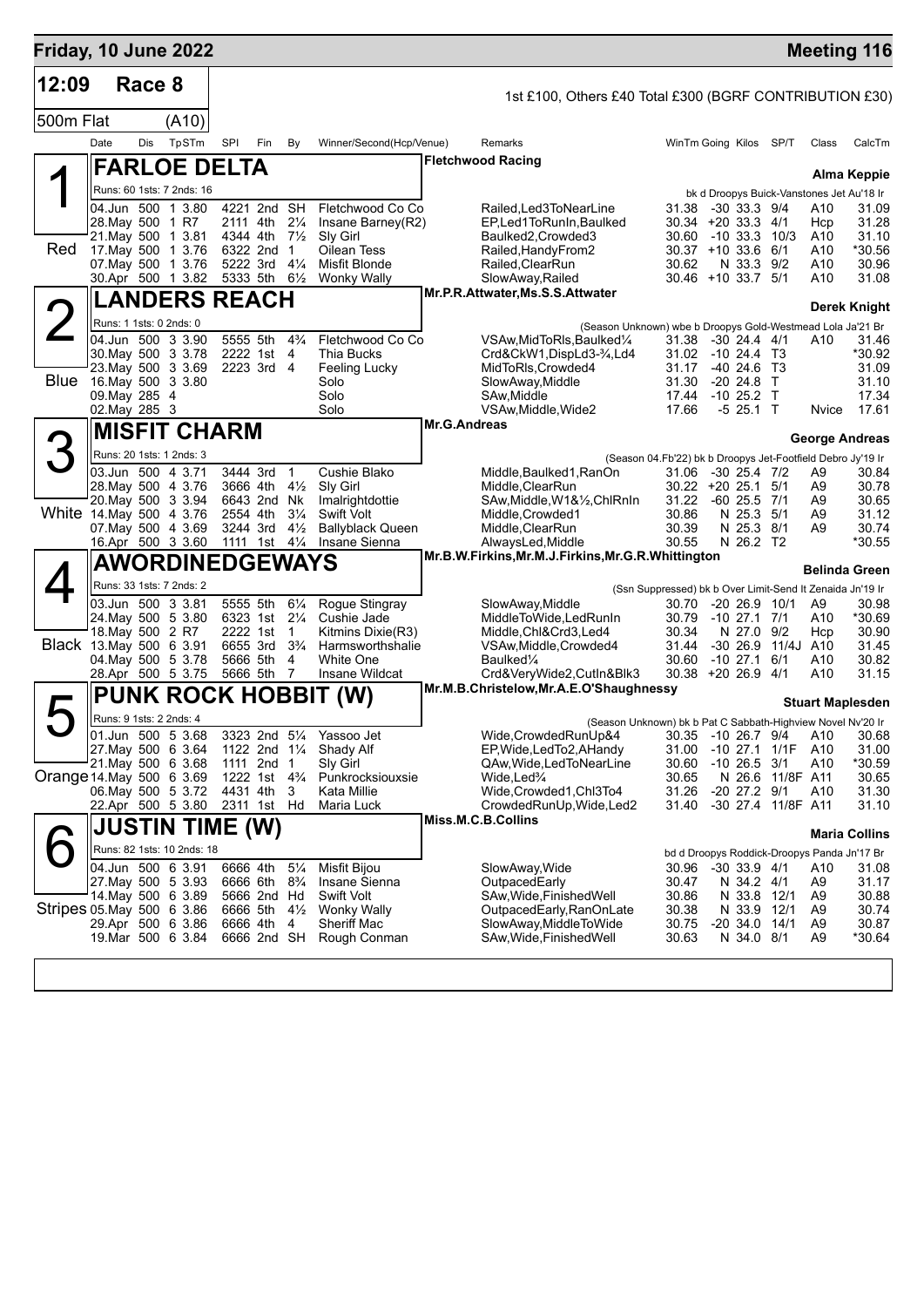| Friday, 10 June 2022     |                                |        |                                                                                                                        |                                  |                                                                                                                 |                                                                      |                                                                                                                      |                   |                                                                                                                                                                                           |                                                                           |                                                                                                          |               |                                              | <b>Meeting 116</b>                                                        |
|--------------------------|--------------------------------|--------|------------------------------------------------------------------------------------------------------------------------|----------------------------------|-----------------------------------------------------------------------------------------------------------------|----------------------------------------------------------------------|----------------------------------------------------------------------------------------------------------------------|-------------------|-------------------------------------------------------------------------------------------------------------------------------------------------------------------------------------------|---------------------------------------------------------------------------|----------------------------------------------------------------------------------------------------------|---------------|----------------------------------------------|---------------------------------------------------------------------------|
| 12:24                    |                                | Race 9 |                                                                                                                        |                                  |                                                                                                                 |                                                                      |                                                                                                                      |                   | 1st £120, Others £45 Total £345 (BGRF CONTRIBUTION £30)                                                                                                                                   |                                                                           |                                                                                                          |               |                                              |                                                                           |
| 500m Flat                |                                |        | (A8)                                                                                                                   |                                  |                                                                                                                 |                                                                      |                                                                                                                      |                   |                                                                                                                                                                                           |                                                                           |                                                                                                          |               |                                              |                                                                           |
|                          | Date                           | Dis    | TpSTm                                                                                                                  | SPI                              | Fin                                                                                                             | By                                                                   | Winner/Second(Hcp/Venue)                                                                                             |                   | Remarks                                                                                                                                                                                   | WinTm Going Kilos SP/T                                                    |                                                                                                          |               | Class                                        | CalcTm                                                                    |
|                          |                                |        | <b>ROGUE STINGRAY</b>                                                                                                  |                                  |                                                                                                                 |                                                                      |                                                                                                                      |                   | Rogue Racing                                                                                                                                                                              |                                                                           |                                                                                                          |               |                                              | <b>Belinda Green</b>                                                      |
|                          |                                |        | Runs: 40 1sts: 6 2nds: 9                                                                                               |                                  |                                                                                                                 |                                                                      |                                                                                                                      |                   | (Ssn Suppressed) bk b Ballymac Eske-Rogue Calypso Oc'18 Br                                                                                                                                |                                                                           |                                                                                                          |               |                                              |                                                                           |
| Red                      | 25. May 500 3 R5               |        | 03.Jun 500 1 3.73<br>20. May 500 1 3.76<br>12. May 500 1 3.79<br>06. May 500 1 3.77<br>13.Apr 500 1 3.73 5322 2nd 23/4 | 4211 3rd<br>5443 3rd<br>6443 3rd | 3222 1st<br>3346 6th                                                                                            | <b>SH</b><br>$5\frac{1}{2}$<br>$\frac{1}{2}$<br>Nk<br>$4\frac{1}{2}$ | <b>Sid Aint Vicious</b><br>Harry Kilmore(Scr)<br>Imalrightdottie<br>Drive Me Nuts<br>Old Fort Kansas<br>Roll On Ruby |                   | Railed, LedNearLine<br>Railed, Crowded4<br>Led1/2-3, DispLd3-NrLn<br>Crd&Ck2, Challenged RunIn<br>SlowAway, Railed, Crowded1<br>Railed, MiddleRunIn, CIrRun                               | 30.70<br>30.52<br>31.22<br>30.47<br>30.47<br>30.23                        | $-20$ 25.9 $9/2$<br>$-20$ 26.1 $7/2$<br>-60 25.7<br>N 25.3 7/1<br>$-20$ 25.2 $5/1$<br>N 25.4 7/2         | 9/4F          | A9<br>Hcp<br>A9<br>A8<br>A8<br>A8            | 30.50<br>31.16<br>30.66<br>30.50<br>30.64<br>*30.46                       |
|                          |                                |        | <b>LOLAS LEGACY</b>                                                                                                    |                                  |                                                                                                                 |                                                                      |                                                                                                                      |                   | <b>Caloona Racing</b>                                                                                                                                                                     |                                                                           |                                                                                                          |               |                                              | <b>Derek Knight</b>                                                       |
| $\angle$                 | Runs: 0 1sts: 0 2nds: 0        |        |                                                                                                                        |                                  |                                                                                                                 |                                                                      |                                                                                                                      |                   | (Season Unknown) bk b Droopys Gold-Westmead Lola Ja'21 Br                                                                                                                                 |                                                                           |                                                                                                          |               |                                              |                                                                           |
| Blue                     | 09. May 285 3<br>02. May 285 4 |        | 30. May 500 1 3.85<br>23. May 500 1 3.91<br>16. May 500 2 3.89                                                         |                                  | 3222 2nd 5 <sup>3</sup> / <sub>4</sub><br>3333 2nd 41/2                                                         |                                                                      | <b>Crystal Power</b><br><b>Crystal Power</b><br>Solo<br>Solo<br>Solo                                                 |                   | MidToRIs, Middle1, ClearRun<br>SAw, RIsToMid, Crd3&4<br>SlowAway, RailsToMiddle<br>SAw, Rails To Middle<br><b>RailsToMiddle</b>                                                           | 30.33 -10 25.6 T3<br>31.14 -40 25.5 T3<br>31.00<br>17.46<br>17.69         | $-20$ 25.7 T<br>$-1025.8$ T<br>$-5$ 25.5 T                                                               |               | Nvice                                        | *30.69<br>31.10<br>30.80<br>17.36<br>17.64                                |
|                          |                                |        | <b>HOWAREYABEBE</b>                                                                                                    |                                  |                                                                                                                 |                                                                      |                                                                                                                      |                   | Mr.C.R.Crockford, Mr.A.C. Taylor                                                                                                                                                          |                                                                           |                                                                                                          |               |                                              |                                                                           |
| 3                        | Runs: 8 1sts: 0 2nds: 1        |        |                                                                                                                        |                                  |                                                                                                                 |                                                                      |                                                                                                                      |                   |                                                                                                                                                                                           |                                                                           |                                                                                                          |               |                                              | <b>Tony Taylor</b>                                                        |
| White 10. May 500 3 3.76 |                                |        | 03.Jun 500 3 3.78<br>26. May 500 3 3.82<br>19. May 500 3 3.74                                                          | 5666 3rd                         | 3655 5th<br>4666 5th 41/4<br>3334 5th                                                                           | $2\frac{1}{2}$<br>$9\frac{3}{4}$<br>$3\frac{1}{2}$                   | Sportmans Best<br><b>Fooling Boy</b><br>Killeacle Ava<br>Insane Barney                                               |                   | (Season 27.Sp'21) bk b Confident Rankin-How Ya Creator Ap'19 Ir<br>MidToRIs, Crowded4, WRunIn<br>Crowded1&2<br>Crowded1, Baulked4<br>Middle, Crowded 2, RanOn                             | 30.63<br>30.96<br>30.53<br>30.27                                          | $-20$ 26.6 12/1<br>$-50$ 26.5 $9/2$<br>$-10$ 26.8 $5/1$                                                  | N 26.6 2/1F   | A8<br>A7<br>A7<br>A7                         | 30.62<br>30.80<br>31.31<br>*30.46                                         |
|                          |                                |        | 03. May 500 3 3.73<br>27.Apr 500 3 3.79                                                                                | 6544 3rd                         | 5444 2nd <sup>3</sup> / <sub>4</sub>                                                                            | $1\frac{1}{2}$                                                       | Freeky Mac<br>Hurry Up Harry                                                                                         |                   | Crowded4, WRnIn, RanOn<br>CrowdedRunUp, RanOnLate                                                                                                                                         | 30.56<br>30.40                                                            | N 27.0 6/1<br>N 26.9                                                                                     | 20/1          | A7<br>A7                                     | 30.62<br>30.52                                                            |
|                          |                                |        | <b>ASCOT ZOEY</b>                                                                                                      |                                  |                                                                                                                 |                                                                      |                                                                                                                      |                   | Mr.G.Dunsmure, Mr.D.S.Jolly                                                                                                                                                               |                                                                           |                                                                                                          |               |                                              | <b>David Dark</b>                                                         |
|                          |                                |        | Runs: 17 1sts: 3 2nds: 4                                                                                               |                                  |                                                                                                                 |                                                                      |                                                                                                                      |                   |                                                                                                                                                                                           | (Season Unknown) bk b Laughil Blake-Ascot Grace Ap'20 Ir                  |                                                                                                          |               |                                              |                                                                           |
| Black 04. May 500 3 3.69 |                                |        | 04.Jun 500 4 3.69<br>28. May 500 2 3.68<br>10 May 500 3 3.66<br>27.Apr 500 3 3.72<br>31.Mar 500 3 3.66                 | 1111 1st<br>1112 3rd<br>3222 4th | 3211 2nd SH<br>2433 3rd<br>1233 3rd                                                                             | 9¾<br>$1\frac{1}{4}$<br>$1\frac{1}{2}$<br>$2\frac{1}{4}$             | Sheriff Mac<br>Seans Spendy<br>Corrin Timmy<br>Tyrap Jio<br>Rough Conman<br>101⁄4 Droopys Matrix                     |                   | EP,Mid,Crd&Led¼ToNrLn<br>$Crowded1&\frac{1}{4}Blk\frac{3}{4}&4$<br>QAw, Middle, ALed<br>QAw,LedTo3/4,Crd,CmAq<br>CrowdedRunUp<br>RailsToMiddle, ClearRun                                  | 31.20<br>$30.33 + 20.29.0$ 6/1<br>30.75<br>30.92<br>30.52<br>29.81        | $-3029.07/2$<br>$-10$ 29.4 $3/1$<br>$-20$ 29.2 $3/1$<br>$-20$ 28.8 T <sub>3</sub>                        | N 29.4 3/1J   | A8<br>A8<br>A9<br>A9<br>A <sub>9</sub>       | 30.91<br>31.30<br>30.65<br>30.84<br>30.71<br>$*30.43$                     |
|                          | <b>SLY GIRL</b>                |        |                                                                                                                        |                                  |                                                                                                                 |                                                                      |                                                                                                                      |                   | Mr.S.Maplesden                                                                                                                                                                            |                                                                           |                                                                                                          |               |                                              | <b>Stuart Maplesden</b>                                                   |
|                          |                                |        | Runs: 21 1sts: 3 2nds: 0                                                                                               |                                  |                                                                                                                 |                                                                      |                                                                                                                      |                   | (Season Unknown) bef b Ballymac Anton-Jamaica Joy Jy'20 Ir                                                                                                                                |                                                                           |                                                                                                          |               |                                              |                                                                           |
| Orange 17 May 500 4 3.64 |                                |        | 03.Jun 500 5 3.71<br>28. May 500 5 3.69<br>21. May 500 4 3.79<br>10. May 500 5 3.68<br>05. May 500 5 3.73              | 1254 3rd<br>4322 3rd<br>5554 6th | 5566 6th<br>2232 1st 1<br>6422 1st 1                                                                            | 5<br>$1\frac{3}{4}$<br>$1\frac{3}{4}$<br>$5\frac{1}{4}$              | Sportmans Best<br>Sid Aint Vicious<br>Punk Rock Hobbit<br>Oilean Tess<br>Ascot Zoey<br><b>Wonky Wally</b>            |                   | MidToWide, Crowded <sup>1</sup> / <sub>2</sub><br>CkWideRunIn, RanOn<br>SAw, CrdRunUp, LedNearLine<br>Middle, Crowded2, RanOnLate<br>MidToWide,Chl <sup>3</sup> /4<br>Middle, Crowded 3&4 | 30.22 +20 26.0 3/1<br>30.60<br>30.37 +10 26.5 13/8F A10<br>30.75<br>30.38 | $-10$ 26.7 $4/1$<br>N 26.4 8/1                                                                           | -10 26.1 7/4F | A9<br>A10<br>A9<br>A9                        | 30.63 -20 26.5 4/1 A8 30.82<br>*30.42<br>30.50<br>30.61<br>30.80<br>30.80 |
|                          |                                |        | <b>SHARP STAR (W)</b>                                                                                                  |                                  |                                                                                                                 |                                                                      |                                                                                                                      | <b>Sharp Lads</b> |                                                                                                                                                                                           |                                                                           |                                                                                                          |               |                                              | <b>Seamus Cahill</b>                                                      |
|                          |                                |        | Runs: 13 1sts: 3 2nds: 0                                                                                               |                                  |                                                                                                                 |                                                                      |                                                                                                                      |                   |                                                                                                                                                                                           |                                                                           |                                                                                                          |               | bk d Droopys Buick-Ballinakil Biddy Sp'20 Br |                                                                           |
| Stripes 14 May 500 3 R5  |                                |        | 04.Jun 500 6 3.69<br>27. May 500 6 3.66<br>20. May 500 5 3.79<br>06. May 500 5 3.63<br>22.Apr 500 6 3.67               |                                  | 5322 4th 21/4<br>5334 6th 61/4<br>6222 6th 6 <sup>3</sup> / <sub>4</sub><br>3333 4th<br>1234 5th<br>5332 1st SH | $7\frac{3}{4}$<br>$7\frac{1}{4}$                                     | Sheriff Mac<br>Yassoo Mum<br><b>Insane Mistress</b><br>Seamless Move(R7)<br>Old Fort Kansas<br>Sheriff Mac           |                   | Wide, Handy 2To <sup>3</sup> / <sub>4</sub><br>EP, Wide, Challenged 3<br>Wide, Crowded RunUp&1<br>Wide, ClearRun<br>QuickAway, Wide, Very Wide3<br>Wide,LedNearLine                       | 31.20<br>30.42<br>31.12<br>30.05<br>30.47<br>30.82                        | -30 32.0 7/2<br>$-10$ 32.4 $9/2$<br>-50 32.4 10/3<br>N 32.3 11/2<br>$-20$ 32.7 $6/1$<br>$-30$ 32.8 $5/2$ |               | A8<br>A8<br>A8<br>Hcp<br>A8<br>A9            | 31.08<br>30.82<br>31.15<br>31.08<br>30.85<br>*30.52                       |
|                          |                                |        |                                                                                                                        |                                  |                                                                                                                 |                                                                      |                                                                                                                      |                   |                                                                                                                                                                                           |                                                                           |                                                                                                          |               |                                              |                                                                           |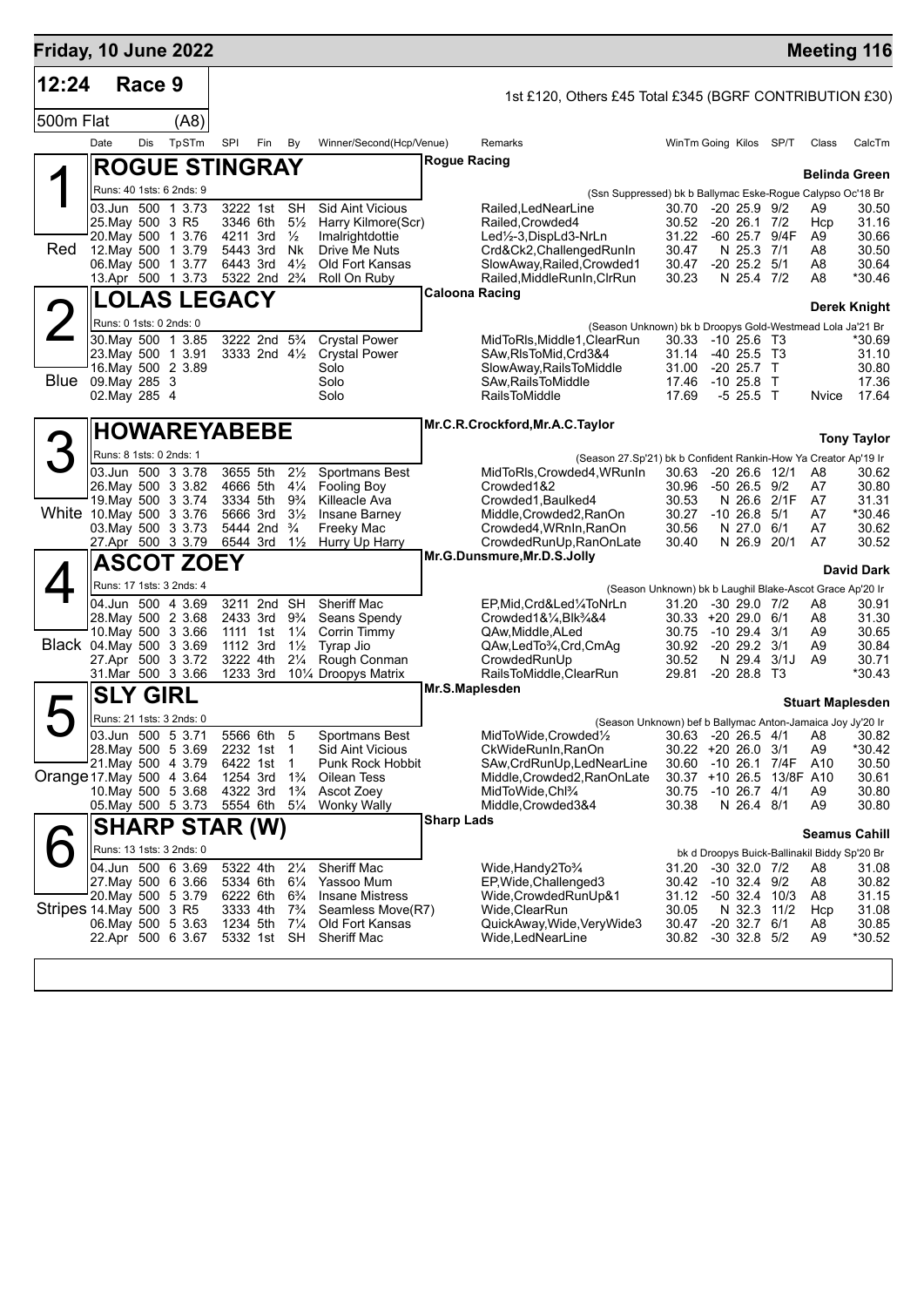| Friday, 10 June 2022      |                                          |         |       |      |                                                    |     |                                  |                                                 |                     |                                                                                                       |                              |                                      |                   |                                              | <b>Meeting 116</b>      |
|---------------------------|------------------------------------------|---------|-------|------|----------------------------------------------------|-----|----------------------------------|-------------------------------------------------|---------------------|-------------------------------------------------------------------------------------------------------|------------------------------|--------------------------------------|-------------------|----------------------------------------------|-------------------------|
| 12:39                     |                                          | Race 10 |       |      |                                                    |     |                                  |                                                 |                     | 1st £125, Others £45 Total £350 (BGRF CONTRIBUTION £30)                                               |                              |                                      |                   |                                              |                         |
| 500m Flat                 |                                          |         |       | (A7) |                                                    |     |                                  |                                                 |                     |                                                                                                       |                              |                                      |                   |                                              |                         |
|                           | Date                                     | Dis     | TpSTm |      | SPI                                                | Fin | By                               | Winner/Second(Hcp/Venue)                        |                     | Remarks                                                                                               | WinTm Going Kilos SP/T       |                                      |                   | Class                                        | CalcTm                  |
|                           |                                          |         |       |      |                                                    |     |                                  |                                                 | <b>Wedge And Co</b> |                                                                                                       |                              |                                      |                   |                                              |                         |
|                           |                                          |         |       |      | <b>SHERIFF MAC</b>                                 |     |                                  |                                                 |                     |                                                                                                       |                              |                                      |                   |                                              | <b>Stuart Maplesden</b> |
|                           | Runs: 66 1sts: 8 2nds: 12                |         |       |      |                                                    |     |                                  |                                                 |                     |                                                                                                       |                              |                                      |                   | bd d Superior Product-Hather Garnet Jy'18 Ir |                         |
|                           | 04.Jun 500 1 3.81<br>31 May 500 1 3.84   |         |       |      | 6433 1st SH<br>6533 4th                            |     | 6                                | Ascot Zoey<br>Punk Rock Stella                  |                     | SAw, Baulked <sup>3</sup> / <sub>4</sub> , RanOn<br>SAw, Railed, Crowded 1/4                          | 31.20<br>30.34               | $-10$ 30.3 $5/1$                     | -30 30.0 15/8F A8 | A7                                           | 30.90<br>30.71          |
|                           | 25. May 500 1 3.87                       |         |       |      | 6433 3rd $\frac{3}{4}$                             |     |                                  | <b>Grandsons Spirit</b>                         |                     | SAw, RIs To Mid, ChIFrom 4                                                                            | 30.59                        | $-20$ 30.4 $9/2$                     |                   | A7                                           | 30.45                   |
| Red                       | 20. May 500 1 3.76<br>10. May 500 2 3.74 |         |       |      | 3222 2nd 1<br>4344 4th                             |     | $3\frac{3}{4}$                   | Glenside Major<br>Insane Barney                 |                     | RIsToMid, Crowded1, AHandy<br>RailsToMiddle, Crowded2                                                 | 30.79<br>30.27               | $-50, 30.6, 6/1$<br>$-10$ 30.3 $5/1$ |                   | A7<br>A7                                     | *30.38<br>30.47         |
|                           | 04. May 500 2 3.84                       |         |       |      | 6433 3rd                                           |     | $1\frac{1}{4}$                   | Antigua Shore                                   |                     | RIsToMid, RanOn                                                                                       | 30.47                        | N 30.3 9/1                           |                   | A7                                           | 30.58                   |
|                           |                                          |         |       |      | <b>SPORTMANS BEST</b>                              |     |                                  |                                                 |                     | Mr.S.D.Dickenson, Mr.D.J.Webber, Mr.L.J.Webber, Mr.M.J.Webber                                         |                              |                                      |                   |                                              |                         |
|                           | Runs: 25 1sts: 5 2nds: 6                 |         |       |      |                                                    |     |                                  |                                                 |                     |                                                                                                       |                              |                                      |                   |                                              | <b>David Dark</b>       |
|                           | 03.Jun 500 2 3.62                        |         |       |      | 1111                                               | 1st | <b>SH</b>                        | <b>Hollyhill Beanie</b>                         |                     | (Ssn Suppressed) wbk b Bull Run Bolt-Sportsmans Holly Mr'20 Ir<br>QAw, RIs To Mid, ALed, HeldOn       | 30.63                        | $-20$ 29.6 $11/4$                    |                   | A8                                           | 30.43                   |
|                           | 25. May 500 2 3.84                       |         |       |      | 5422 3rd                                           |     | $2\frac{3}{4}$                   | <b>Ballyblack Queen</b>                         |                     | RIsToMid, Crowded RunUp&1                                                                             | 30.31                        | N 29.5 2/1J                          |                   | A8                                           | 30.53                   |
| Blue                      | 18. May 500 2 3.71<br>10. May 500 2 3.70 |         |       |      | 2222 2nd 11/2<br>1113 2nd 21/ <sub>2</sub>         |     |                                  | <b>Punk Rock Stella</b><br>Yassoo Laney         |                     | RIsToMid,Handy¼ToRunIn<br>RIsToMid, Led <sup>1</sup> / <sub>4</sub> To <sup>3</sup> / <sub>4</sub>    | 30.38<br>30.61               | N 29.4 3/1                           | -10 29.6 5/4F     | A8<br>A8                                     | 30.50<br>30.71          |
|                           | 03. May 500 1 3.66                       |         |       |      | 3112 4th                                           |     | $1\frac{1}{2}$                   | Freeky Mac                                      |                     | Led1/4To3/4, Crowded                                                                                  | 30.56                        | N 29.9 2/1                           |                   | A7                                           | 30.66                   |
|                           | 25.Mar 500 1 3.68                        |         |       |      | 2111 1st                                           |     | $1\frac{1}{4}$                   | Meccas Merci                                    |                     | EarlyPace, RIsToMid, Led1<br>Mr.A.Nicholson                                                           | 30.37                        | $-10$ 29.2 $9/4$                     |                   | A8                                           | *30.27                  |
|                           |                                          |         |       |      | <b>ASHINGTON ANGEL</b>                             |     |                                  |                                                 |                     |                                                                                                       |                              |                                      |                   |                                              | <b>Claude Gardiner</b>  |
|                           | Runs: 11 1sts: 0 2nds: 4                 |         |       |      |                                                    |     |                                  |                                                 |                     | (Season 17.Sp'21) bk b Droopys Noah-Droopys Coast My'20 Ir                                            |                              |                                      |                   |                                              |                         |
|                           | 28. May 500 3 R3<br>20. May 500 4 3.87   |         |       |      | 3323 2nd SH<br>5655 4th 71/4                       |     |                                  | Insane Barney(R2)<br>Glenside Major             |                     | Middle, WRunIn, RanOn<br>MiddleToRails, WideRunIn                                                     | 30.34 +20 27.2 4/1<br>30.79  | -50 27.3 9/2                         |                   | Hcp<br>A7                                    | 30.79<br>30.87          |
|                           | 16 May 500 3 3 73                        |         |       |      |                                                    |     |                                  | Solo                                            |                     | Middle, WideRunIn                                                                                     | 30.55                        | -20 27.2 T                           |                   |                                              | 30.35                   |
| White 09. May 285 3       |                                          |         |       |      |                                                    |     |                                  | Solo                                            |                     | MidToRIs, WideRunIn                                                                                   | 17.21                        | $-10$ 27.5 T                         |                   |                                              | xLame 17.11             |
|                           | 01.Apr 500 4 3.80<br>22.Mar 500 3 3.78   |         |       |      | 6555 4th<br>4666 5th                               |     | $2\frac{1}{4}$<br>$3\frac{3}{4}$ | Nonanoname<br>Insane Dylan                      |                     | Middle, W1&RunIn, RanOnLate<br>Mid, Blk&Wide1, Crd2                                                   | 30.52<br>30.53               | $-40$ 26.7 $2/1$                     | -20 26.6 7/4F A7  | A7                                           | *30.29<br>30.63         |
|                           | <b>INSANE MRS</b>                        |         |       |      |                                                    |     |                                  |                                                 | Mr.G.Andreas        |                                                                                                       |                              |                                      |                   |                                              |                         |
|                           | Runs: 51 1sts: 7 2nds: 10                |         |       |      |                                                    |     |                                  |                                                 |                     |                                                                                                       |                              |                                      |                   |                                              | <b>George Andreas</b>   |
|                           | 31.May 500 3 3.71                        |         |       |      | 2332 2nd 61/4                                      |     |                                  | Moyola Busy Beag                                |                     | (Season 14.Fb'22) wbk b Ballymac Matt-Laughil Linda My'18 Ir<br>Middle, Badly Baulked <sup>3</sup> /4 | 30.24 -10 29.2 4/1           |                                      |                   | A6                                           | 30.65                   |
|                           | 20. May 500 3 3.72                       |         |       |      | 4655 5th                                           |     | $9\frac{1}{4}$                   | Outdoor Honey                                   |                     | Middle, Crowded RunUp, BBlk1                                                                          | 30.58                        | $-50$ 29.2 $7/2$                     |                   | A6                                           | 30.83                   |
| Black 28.Apr 500 3 3.64   | 10. May 500 3 3.69                       |         |       |      | 3343 2nd $4\frac{1}{4}$<br>3566 5th                |     |                                  | Pennys Studio<br>101/4 Greenys Magic            |                     | Middle, Crowded RunIn                                                                                 | 30.34                        | -10 29.4 6/1                         |                   | A6                                           | 30.58                   |
|                           | 13.Apr 500 4 3.65                        |         |       |      | 1555 5th                                           |     | $7\frac{1}{4}$                   | Shaunas Brea                                    |                     | Crowded1, Crowded& Checked 2 29.73 + 20 29.2 10/1<br>QAw, Middle, Crowded2                            | 30.22                        | N 28.9 9/2                           |                   | A6<br>A6                                     | 30.75<br>30.79          |
|                           | 21.Mar 500 2 3.51                        |         |       |      | 1111 1st                                           |     | $3\frac{1}{2}$                   | Yassoo Jet                                      |                     | EP, Middle, ALed                                                                                      | 30.51                        | $-20$ 28.5 T <sub>2</sub>            |                   |                                              | *30.31                  |
|                           |                                          |         |       |      | GREAT INVENTION                                    |     |                                  |                                                 |                     | Mr.P.J.Mumford, Mr.K. Wright                                                                          |                              |                                      |                   |                                              | Jamie Kingsley          |
|                           | Runs: 2 1sts: 0 2nds: 1                  |         |       |      |                                                    |     |                                  |                                                 |                     |                                                                                                       |                              |                                      |                   | bd d Ballymac Best-Darragh Pet Jy'20 Ir      |                         |
|                           | 04.Jun 500 5 3.65                        |         |       |      | 2222 2nd                                           |     | $\overline{1}$                   | Sesh Poets Angel                                |                     | MidToWide, Challenged&Blk3                                                                            | 30.61                        | $-30$ 31.5 $7/1$                     |                   | A7                                           | 30.40°                  |
|                           | 26. May 500 5 3.74<br>19. May 500 5 3.72 |         |       |      | 5333 4th 21/4<br>2112 1st                          |     |                                  | <b>Fooling Boy</b><br>Cloheena Miley            |                     | SAw, W& Crd1, Crd3/4&4<br>SnLed, DispLd2, Stayed Best                                                 | 30.96<br>30.89               | $-50$ 31.4 4/1<br>$-20$ 31.7 T3      |                   | A7                                           | 30.64<br>30.69          |
| Orange 09. May 500 5 3.69 |                                          |         |       |      | 1122 1st 2                                         |     | -1                               | Cloheena Miley                                  |                     | Middle,LedTo2&From4,WRnIn                                                                             | 30.74                        | $-20$ 31.5 T3                        |                   |                                              | 30.54                   |
|                           | 02. May 285 5                            |         |       |      |                                                    |     |                                  | Solo                                            |                     | MidToW,CkRunIn                                                                                        | 17.38                        | $-531.5$ T                           |                   |                                              | 17.33                   |
|                           | 24.Mar 500 4 3.69                        |         |       |      | 1111 2nd 1 <sup>3</sup> / <sub>4</sub>             |     |                                  | Thia Bucks                                      |                     | MidToWide,LedTo4,Checked<br>Mr.C.Evans, Mr.G.M.Idle, Mr.W.P.Morris                                    | 31.47                        | N 30.7 T2                            |                   |                                              | 31.61                   |
|                           |                                          |         |       |      | <b>MOYOLA OIR (W)</b>                              |     |                                  |                                                 |                     |                                                                                                       |                              |                                      |                   |                                              | Alma Keppie             |
|                           | Runs: 9 1sts: 0 2nds: 0                  |         |       |      |                                                    |     |                                  |                                                 |                     | (Season 21.Ja'22) bk b Droopys Sydney-Yahoo Amelia Ap'20 Ir                                           |                              |                                      |                   |                                              |                         |
|                           | 04.Jun 500 6 3.71<br>28. May 500 5 3.69  |         |       |      | 2443 3rd<br>2333 4th                               |     | $3\frac{1}{4}$<br>$1\frac{3}{4}$ | <b>Birthday Treat</b><br><b>Completely Cleo</b> |                     | Wide, ClearRun<br>MidToW, Crowded3                                                                    | 30.56<br>30.17 +10 30.0 11/2 |                                      | -30 29.7 10/3     | A6<br>A6                                     | 30.51<br>*30.40         |
|                           | 20. May 500 6 3.67                       |         |       |      | 2566 6th                                           |     | $9\frac{1}{2}$                   | Outdoor Honey                                   |                     | MidToWide, BadlyBlk&Stb1                                                                              | 30.58                        |                                      | -50 29.9 2/1F     | A6                                           | 30.85                   |
| Stripes 12 May 500 5 3.80 |                                          |         |       |      | 6444 3rd                                           |     | 8                                | Anvic Lively                                    |                     | CrdRunUp&1&¼,VeryWide2                                                                                | 30.18                        | N 29.4 5/1                           |                   | A6                                           | 30.82                   |
|                           | 03. May 500 5 3.79<br>26.Apr 500 5 3.70  |         |       |      | 3554 4th<br>2554 6th 4 <sup>3</sup> / <sub>4</sub> |     | $2\frac{1}{2}$                   | Outdoor Honey<br><b>Flyaway Connie</b>          |                     | CrowdedWide1&4<br>MidToWide, ClearRun                                                                 | 30.57<br>30.53               | $-10$ 29.5 $9/2$<br>N 29.7 4/1       |                   | A6<br>A6                                     | 30.67<br>30.90          |
|                           |                                          |         |       |      |                                                    |     |                                  |                                                 |                     |                                                                                                       |                              |                                      |                   |                                              |                         |
|                           |                                          |         |       |      |                                                    |     |                                  |                                                 |                     |                                                                                                       |                              |                                      |                   |                                              |                         |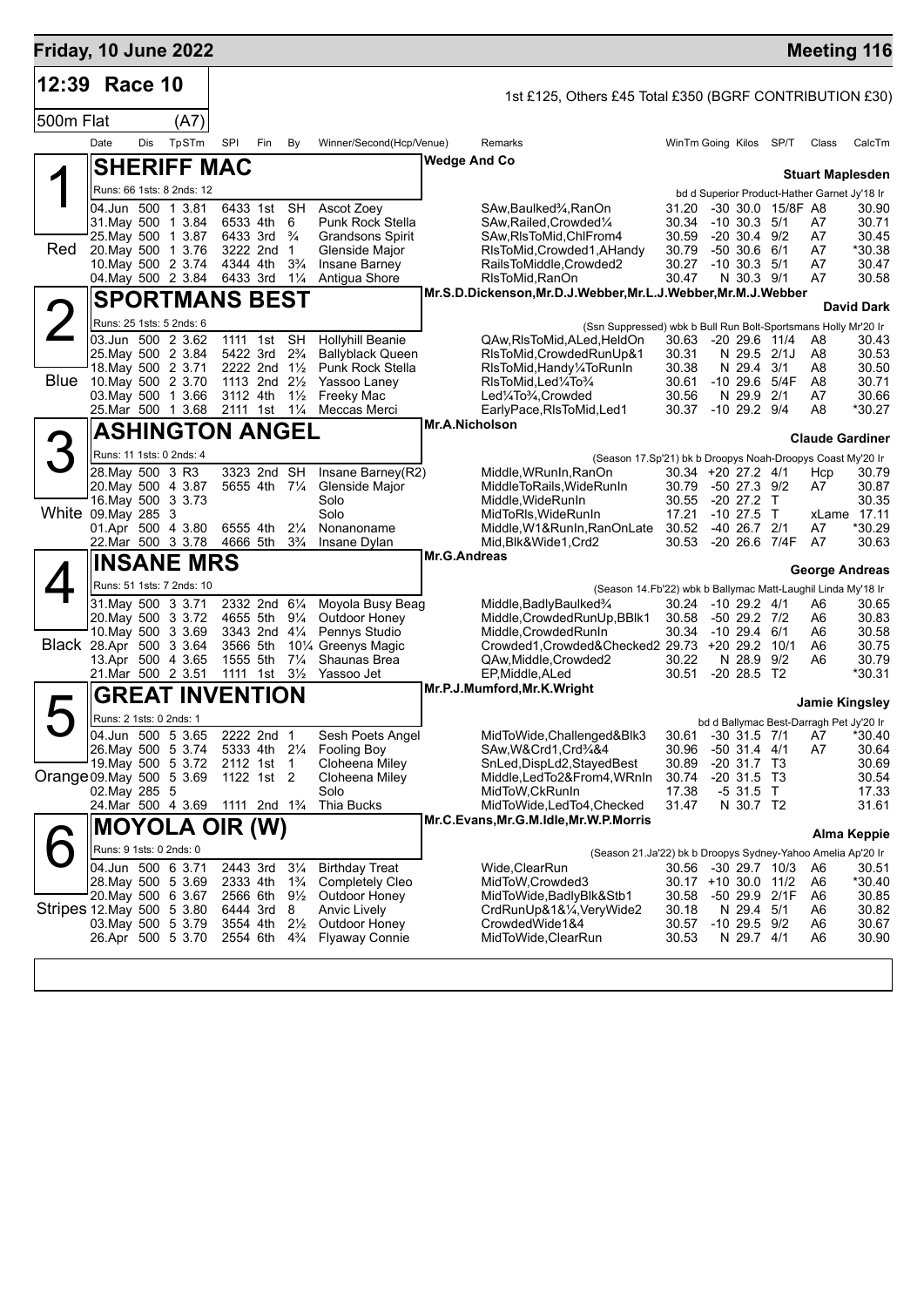| Friday, 10 June 2022      |                                         |     |                                                      |           |                                        |                                  |                                                               |                |                                                                                      |                |                                                                |        |                                  | <b>Meeting 116</b>       |
|---------------------------|-----------------------------------------|-----|------------------------------------------------------|-----------|----------------------------------------|----------------------------------|---------------------------------------------------------------|----------------|--------------------------------------------------------------------------------------|----------------|----------------------------------------------------------------|--------|----------------------------------|--------------------------|
| 12:54                     | Race 11                                 |     |                                                      |           |                                        |                                  |                                                               |                | 1st £160, Others £55 Total £435 (BGRF CONTRIBUTION £30)                              |                |                                                                |        |                                  |                          |
| 500m Flat                 |                                         |     | (A2)                                                 |           |                                        |                                  |                                                               |                |                                                                                      |                |                                                                |        |                                  |                          |
|                           | Date                                    | Dis | TpSTm                                                | SPI       | Fin                                    | By                               | Winner/Second(Hcp/Venue)                                      |                | Remarks                                                                              |                | WinTm Going Kilos                                              | SP/T   | Class                            | CalcTm                   |
|                           |                                         |     | <b>INSANE TYSON</b>                                  |           |                                        |                                  |                                                               |                | <b>The Chip Leaders</b>                                                              |                |                                                                |        |                                  |                          |
|                           |                                         |     | Runs: 43 1sts: 8 2nds: 12                            |           |                                        |                                  |                                                               |                |                                                                                      |                | wf d Superior Product-Sliabh Bui Turbo Ja'18 Ir                |        |                                  | <b>George Andreas</b>    |
|                           | 31 May 500 1 3.77                       |     |                                                      |           | 6544 3rd                               | $\overline{2}$                   | Fearsome Poppy                                                |                | Railed, Crowded 3                                                                    | 30.21          | $-10$ 32.3 $7/2$                                               |        | A2                               | 30.28                    |
|                           | 24. May 500 2 3.66                      |     |                                                      |           | 2222 1st                               | $1\frac{1}{4}$                   | Kata Calypso                                                  |                | Railed, Led Run In                                                                   | 30.12          | -10 31.9 5/1                                                   |        | A3                               | 30.02                    |
| Red                       | 17 May 500 1 3.70<br>07. May 500 1 3.72 |     |                                                      |           | 4334 4th<br>3222 3rd                   | $2\frac{1}{2}$<br>$3\frac{1}{4}$ | Seasonsblokidoki<br>Over It Now                               |                | Railed, Crowded1<br>Railed, ClearRun                                                 | 29.95          | 29.98 +10 32.4 5/2F<br>N 32.4 7/1                              |        | A3<br>A3                         | 30.29<br>30.20           |
|                           | 14.Apr 500 2 3.72                       |     |                                                      |           | 1222 2nd                               | $\mathbf 1$                      | <b>Gatchells Davey</b>                                        |                | Rails,RanOn                                                                          | 30.03          | $-20$ 32.8                                                     | 11/4   | A3                               | *29.91                   |
|                           | 31.Mar 500 6 Scr                        |     |                                                      |           | 6554 4th 41/4                          |                                  | Blue Rock Aero(R4)                                            |                | Rails,ClearRun<br><b>Wellott Syndicate</b>                                           | 30.31          | $-20$ 32.3 $8/1$                                               |        | Hcp                              | 30.45                    |
|                           |                                         |     | <b>WELLOTT TOMMY</b>                                 |           |                                        |                                  |                                                               |                |                                                                                      |                |                                                                |        |                                  | <b>Jason Heath</b>       |
|                           | 04.Jun 500 1 3.69                       |     | Runs: 48 1sts: 9 2nds: 12                            |           | 4333 1st Nk                            |                                  | <b>Quarterland Holi</b>                                       |                | RIsToMid,LedNearLine                                                                 | 30.38          | bk d Confident Rankin-Rocking Ruby Jy'19 Ir<br>-30 34.5 2/1F   |        | A3                               | 30.08                    |
|                           | 27. May 500 2 3.66                      |     |                                                      |           | 2111 4th 4                             |                                  | <b>Typhoid Mary</b>                                           |                | EP, RIsToMid, SoonLedTo4                                                             | 30.00          | $-10, 34.9, 11/4$                                              |        | A3                               | 30.23                    |
|                           | 20. May 500 2 3.68                      |     |                                                      |           | 3222 2nd 1 <sup>3</sup> / <sub>4</sub> |                                  | <b>Forest Mel</b>                                             |                | RIsToMid.Crowded&Led1To1/4                                                           | 30.60          | -40 34.5 11/8F A3                                              |        |                                  | 30.35                    |
| Blue                      | 14. May 500 2 3.63<br>07 May 500 1 3.66 |     |                                                      |           | 2111 2nd 1<br>4333 3rd 2               |                                  | Work The Head<br><b>Blastout Tink</b>                         |                | EP,RIsToMid,SoonLedToNrLn<br>RIsToMid, Crowded1                                      | 29.99<br>29.88 | N 34.1<br>N 34.0 6/1                                           | 6/4F   | A3<br>A2                         | 30.07<br>30.05           |
|                           | 06.Apr 500 1 3.61                       |     |                                                      |           | 1111 2nd $\frac{1}{2}$                 |                                  | Soul Intention                                                |                | EP, RIsToMid, SoonLedToNrLn                                                          | 30.17          | $-40, 34.0, 5/2$                                               |        | A <sub>2</sub>                   | *29.81                   |
|                           |                                         |     | <b>CLONGEEL SHOW</b>                                 |           |                                        |                                  |                                                               |                | Mr.B.W.Firkins, Mr.M.J.Firkins                                                       |                |                                                                |        |                                  | <b>Belinda Green</b>     |
|                           |                                         |     | Runs: 12 1sts: 1 2nds: 6                             |           |                                        |                                  |                                                               |                |                                                                                      |                | bk d Droopys Sydney-Clongeel Bingo Nv'19 Ir                    |        |                                  |                          |
|                           | 02.Jun 500 3 3.61                       |     |                                                      |           | 3111 2nd 1                             |                                  | Landenstown King                                              |                | EPace,SoonLedToRunIn                                                                 | 30.13          | $-10, 34.0, 4/1$                                               |        | A2                               | 30.12                    |
|                           | 27. May 500 3 3.61                      |     |                                                      |           | 4566 6th                               |                                  | 10 <sup>3</sup> / <sub>4</sub> Crokers Moon                   |                | Baulked1, Crowded3                                                                   | 29.80          | N 34.1 11/4                                                    |        | A2                               | 30.66                    |
| White 09. May 500 3 3.67  | 20. May 500 3 3.62                      |     |                                                      |           | 2111 6th 4                             |                                  | Gatchells Davey<br>Solo                                       |                | EP, Middle, Led 1 To Run In, Blk<br>Middle                                           | 30.57<br>30.26 | -50 34.2 7/2<br>$-20, 33.5$                                    | $\top$ | A2                               | 30.38<br>*30.06          |
|                           | 02. May 285 3                           |     |                                                      |           |                                        |                                  | Solo                                                          |                | Middle                                                                               | 16.51          | $-533.1$ T                                                     |        |                                  | xLame 16.46              |
|                           | 17. Mar 500 5 3.61 1111 2nd SH          |     |                                                      |           |                                        |                                  | <b>Greedy Punter</b>                                          | Mr.J.Muller    | EP, Middle, SoonLedToNrLine                                                          | 30.05          | N 34.0 11/2                                                    |        | <b>OR</b>                        | 30.06                    |
|                           |                                         |     | <b>VLAD THE IMPALER</b>                              |           |                                        |                                  |                                                               |                |                                                                                      |                |                                                                |        |                                  | <b>Norah McEllistrim</b> |
|                           | 31. May 500 4 3.62                      |     | Runs: 72 1sts: 14 2nds: 10                           |           | 1223 4th                               | $2\frac{3}{4}$                   | Fearsome Poppy                                                |                | DispLead1To2,Crowded3                                                                | 30.21          | bk d Sparta Maestro-Lemon Abagail Au'18 Ir<br>$-10$ 33.6 $4/1$ |        | A2                               | 30.34                    |
|                           | 24. May 500 4 3.65                      |     |                                                      |           | 3326 5th                               | 10                               | Sadie Girl                                                    |                | Chl&BBlk2,Crowded3&4                                                                 |                | 29.94 -10 33.7 8/1                                             |        | A2                               | 30.64                    |
|                           | 18. May 500 4 3.66                      |     |                                                      |           | 4333 5th                               | $3\frac{3}{4}$                   | Roseville Jane                                                |                | Middle, Challenged1To2                                                               | 29.92          | N 33.2 20/1                                                    |        | A1                               | *30.22                   |
| Black 08. May 480 3 3.24  | 29.Apr 500 3 3.66                       |     |                                                      |           | 5665 5th<br>6111 1st                   | Hd                               | 121/ <sub>2</sub> Borna Haka(CPark)<br><b>Dromulton Daisy</b> |                | SAw, Crd <sup>1</sup> / <sub>4</sub> &2<br>EP, Mid, Crd&Led1/4                       | 28.91<br>30.44 | N 33.8<br>$-20$ 33.5 $4/1$                                     | 18/1   | <b>OR</b><br>A2                  | 29.90<br>30.24           |
|                           | 08.Apr 500 4 3.67                       |     |                                                      |           | 3355 5th                               | $6\frac{3}{4}$                   | Kazzabella                                                    |                | Crowded2To3                                                                          | 30.13          | $-10$ 33.6 $10/1$                                              |        | A2                               | 30.55                    |
|                           |                                         |     | <b>HELSINKI JET (W)</b>                              |           |                                        |                                  |                                                               | Mr.D.Teevan    |                                                                                      |                |                                                                |        |                                  | Seamus Cahill            |
|                           |                                         |     | Runs: 36 1sts: 7 2nds: 6                             |           |                                        |                                  |                                                               |                |                                                                                      |                | wbebd d Ardnasool Jet-Dundrum Pearl Oc'19 Ir                   |        |                                  |                          |
|                           | 04.Jun 500 6 3.70                       |     |                                                      |           | 5554 6th                               | 8                                | Icaal Frankie                                                 |                | MidToWide, ClearRun                                                                  |                | 30.02 -30 31.9 12/1 A2                                         |        |                                  | 30.36                    |
|                           | 28. May 500 6 3.79<br>19. May 285 5     |     |                                                      | 6-5-      | 2111 1st 2<br>5th                      | $4\frac{3}{4}$                   | Glengar Cruisin<br>So Delighted                               |                | EP,Wide,Led1<br>VerySlowAway, Wide                                                   | 29.80<br>16.71 | N 31.9 T2<br>$-5$ 32.0 11/1                                    |        | D1                               | *29.80<br>17.04          |
| Orange 06.May 285 6       |                                         |     |                                                      | $1 - 1 -$ | 1st                                    | $3\frac{1}{2}$                   | <b>Betsys Bullet</b>                                          |                | QAw, Wide, AlwaysLed                                                                 | 16.93          | $-10$ 31.5 $9/2$                                               |        | D <sub>2</sub>                   | 16.83                    |
|                           | 30.Apr 285 6<br>20.Apr 285 6            |     |                                                      | 5-5-      | 6th<br>6-4- 4th                        | $5\frac{1}{2}$<br>$7\frac{1}{4}$ | Nancys Girl<br>Insane Joe                                     |                | SAw,Wide,Baulked1<br>VSAw, Crowded 2                                                 | 16.75<br>16.42 | $+5$ 31.1<br>+5 30.8 2/1F                                      | 11/4   | D <sub>2</sub><br>D <sub>2</sub> | 17.23<br>17.06           |
|                           |                                         |     |                                                      |           |                                        |                                  |                                                               | Mrs.T.J.Cahill |                                                                                      |                |                                                                |        |                                  |                          |
|                           |                                         |     | <b>SLIPPY HILARY (W)</b><br>Runs: 25 1sts: 7 2nds: 4 |           |                                        |                                  |                                                               |                |                                                                                      |                |                                                                |        |                                  | <b>Seamus Cahill</b>     |
|                           | 03.Jun 500 5 3.68                       |     |                                                      |           | 6656 6th                               | 11                               | Fine Cut                                                      |                | (Season Unknown) bk b Laughil Blake-Droopys Achieve Jy'19 Ir<br>VeryWide1To2,Blk&Ck3 |                | 30.12 -20 29.6 7/1                                             |        | A2                               | 30.80                    |
|                           | 27. May 500 6 3.56                      |     |                                                      |           | 2355 5th                               | $7\frac{1}{4}$                   | <b>Crokers Moon</b>                                           |                | Wide,ClearRun                                                                        | 29.80          | N 29.7 5/1                                                     |        | A2                               | 30.39                    |
|                           | 21.May 500 6 3.68                       |     |                                                      |           | 6433 1st                               | $\frac{3}{4}$                    | Cozys Back                                                    |                | SlowAway, Wide, LedNearLine                                                          | 30.36          | -30 29.4 9/4F                                                  |        | A2                               | 30.06                    |
| Stripes 12 May 500 6 3.59 | 07 May 500 6 3.59                       |     |                                                      |           | 2435 5th<br>3554 6th                   | $5\frac{3}{4}$<br>$4\frac{3}{4}$ | Roseville Jane<br><b>Blastout Tink</b>                        |                | QuickAway,VeryWide<br>Wide,ClearRun                                                  | 29.78<br>29.88 | N 29.4 8/1<br>N 29.6 4/1                                       |        | A <sub>2</sub><br>A2             | 30.24<br>30.27           |
|                           | 07.Apr 500 6 3.61                       |     |                                                      |           | 1112 2nd $1\frac{1}{4}$                |                                  | Da Honey Man                                                  |                | EP, Wide, Led To Run In                                                              | 29.75          | N 29.8 5/2J                                                    |        | A <sub>2</sub>                   | *29.85                   |
|                           |                                         |     |                                                      |           |                                        |                                  |                                                               |                |                                                                                      |                |                                                                |        |                                  |                          |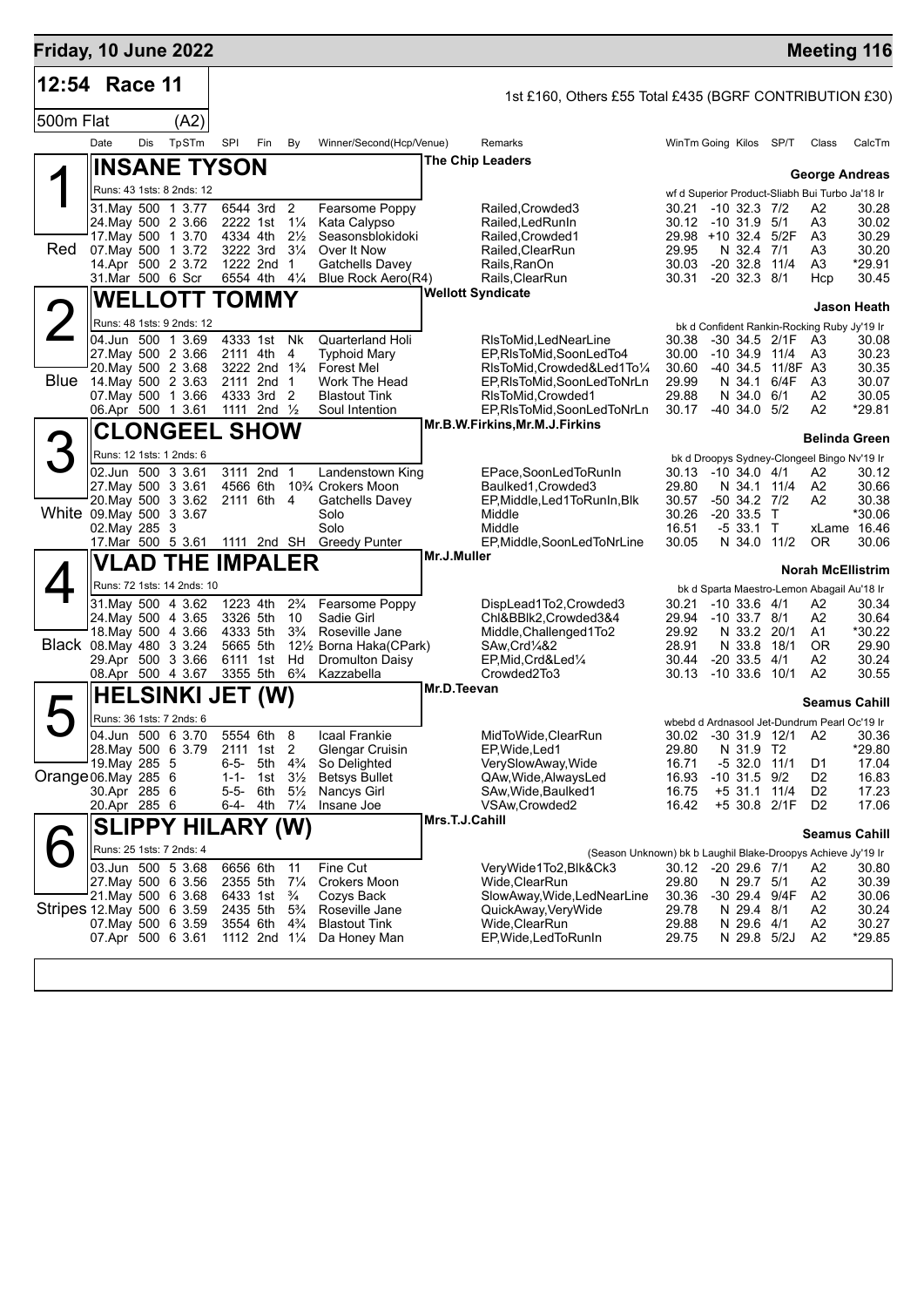| Friday, 10 June 2022               |                         |     |                                               |                      |                                                    |                                           |                                                     |                |                                                                   |                |                                                                  |                          | <b>Meeting 116</b>      |                 |
|------------------------------------|-------------------------|-----|-----------------------------------------------|----------------------|----------------------------------------------------|-------------------------------------------|-----------------------------------------------------|----------------|-------------------------------------------------------------------|----------------|------------------------------------------------------------------|--------------------------|-------------------------|-----------------|
| 13:09                              | Race 12                 |     |                                               |                      |                                                    |                                           |                                                     |                | 1st £150, Others £50 Total £400 (BGRF CONTRIBUTION £30)           |                |                                                                  |                          |                         |                 |
| 500m Flat                          |                         |     | (A3)                                          |                      |                                                    |                                           |                                                     |                |                                                                   |                |                                                                  |                          |                         |                 |
|                                    | Date                    | Dis | TpSTm                                         | SPI                  | Fin                                                | By                                        | Winner/Second(Hcp/Venue)                            |                | Remarks                                                           |                | WinTm Going Kilos SP/T                                           |                          | Class                   | CalcTm          |
|                                    |                         |     | <b>INSANE JAGGER</b>                          |                      |                                                    |                                           |                                                     |                | The Chip Leaders                                                  |                |                                                                  |                          |                         |                 |
|                                    |                         |     |                                               |                      |                                                    |                                           |                                                     |                |                                                                   |                |                                                                  |                          | <b>George Andreas</b>   |                 |
|                                    | Runs: 6 1sts: 2 2nds: 3 |     | 03.Jun 500 1 3.69                             |                      | 4211 4th                                           | $1\frac{1}{2}$                            | <b>Sheriff Cain</b>                                 |                | EP, Railed, DispLead1ToRnIn                                       | 30.27          | be d Ballymac Vic-Kilgraney Dubh Jn'19 Ir<br>$-30$ 36.5 $9/2$    |                          | A3                      | 30.09           |
|                                    |                         |     | 25. May 500 1 3.67                            |                      | 4111 2nd 1 <sup>3</sup> / <sub>4</sub>             |                                           | Zazzeras Turk                                       |                | RIsToMid.Crd&Led¼ToRunIn                                          | 29.91          | $-20, 36.5, 9/4$                                                 |                          | A3                      | *29.85          |
| Red                                |                         |     | 18. May 500 1 3.61<br>06. May 500 1 3.74      |                      | 4111 1st 2 <sup>3</sup> / <sub>4</sub><br>2222 1st | $\frac{3}{4}$                             | <b>Punk Rock Ramone</b><br><b>Slippy Bullet</b>     |                | EP, Railed, Led Run Up<br>Railed, CrdRnUp&1&4, LdRnIn             | 29.90<br>30.44 | -20 35.7 5/6F                                                    | N 35.7 6/4F              | A4<br>- A5              | 29.90<br>30.24  |
|                                    |                         |     | 27.Apr 500 1 3.71                             |                      | 6332 2nd $1\frac{1}{2}$                            |                                           | Imahappyladdie                                      |                | MsdBreak, Railed, RanOn                                           | 29.93          |                                                                  | N 35.8 6/4F A5           |                         | 30.05           |
|                                    |                         |     | 16.Apr 500 1 3.63                             |                      | 3111 2nd Hd                                        |                                           | <b>Gatchells Storm</b>                              |                | EP, Railed, SoonLedToNrLn                                         |                | 29.77 +10 35.4 11/8F A5                                          |                          |                         | 29.89           |
|                                    |                         |     | <b>TOUCHDOWN CAMMY</b>                        |                      |                                                    |                                           |                                                     |                | <b>Touchdown Racing</b>                                           |                |                                                                  |                          | <b>Belinda Green</b>    |                 |
|                                    |                         |     | Runs: 11 1sts: 5 2nds: 3                      |                      |                                                    |                                           |                                                     |                | (Ssn Suppressed) bebdw b Droopys Sydney-Aghaburren Model Ap'20 Ir |                |                                                                  |                          |                         |                 |
|                                    |                         |     | 01.Jun 500 2 3.72<br>24. May 500 2 3.68       |                      | 4321 1st<br>6322 2nd SH                            | $1\frac{1}{2}$                            | Punkrock Rampage<br>Kerrs Bruno                     |                | RIsToMid, Crd&Mid1, Led%<br>SlowAway, ChallengedFrom4             |                | 30.12 -10 29.2 1/1F A4<br>30.23 -10 29.2 10/11 FA4               |                          |                         | 30.02<br>30.14  |
|                                    |                         |     | 18. May 500 1 3.70                            |                      | 5211 1st 6 <sup>3</sup> / <sub>4</sub>             |                                           | Carmac Ardfert                                      |                | Railed, Led2, Clear4                                              | 29.92          |                                                                  | N 29.2 15/8J A5          |                         | *29.92          |
|                                    |                         |     | Blue 10 May 500 1 3.63<br>28.Apr 500 1 3.71   | 2222 4th<br>2111 1st |                                                    | $5\frac{1}{4}$<br>$4\frac{1}{4}$          | Sharp Josh<br>Ragtime Louie                         |                | Railed.ClearRun<br>Rails, SoonLed                                 | 29.95          | -10 29.2 11/4 A5<br>30.04 +10 29.1 T2                            |                          |                         | 30.28<br>30.14  |
|                                    | 18.Apr 285 2            |     |                                               |                      | 2-1- 1st                                           |                                           | 11% Borzois Bullet                                  |                | Railed, Led1                                                      | 16.90          |                                                                  | $-5$ 29.1 T <sub>2</sub> | xLame 16.85             |                 |
|                                    |                         |     | <b>QUARTERLAND HOLI</b>                       |                      |                                                    |                                           |                                                     |                | <b>Fletchwood Racing</b>                                          |                |                                                                  |                          | Alma Keppie             |                 |
|                                    |                         |     | Runs: 28 1sts: 7 2nds: 5                      |                      |                                                    |                                           |                                                     |                | (Ssn Suppressed) bk b Laughil Blake-Quarterland Abby Jn'19 Ir     |                |                                                                  |                          |                         |                 |
|                                    |                         |     | 04.Jun 500 3 3.56                             | 1111                 | 2nd Nk                                             |                                           | <b>Wellott Tommy</b>                                |                | QAw, Middle, Led To Near Line                                     | 30.38          | $-30$ 28.6 $7/1$                                                 |                          | A3                      | 30.11           |
|                                    |                         |     | 25. May 500 3 3.62<br>20. May 500 4 3.65      |                      | 2666 6th<br>1566 6th                               | 12<br>$8\frac{1}{2}$                      | Zazzeras Turk<br>Crystal Impact                     |                | Middle, Baulked 1<br>Middle, Baulked 1                            | 29.91<br>30.27 | $-20$ 29.1 $8/1$<br>$-40$ 29.3 $5/1$                             |                          | A3<br>A2                | 30.67<br>30.54  |
| White 11.May 500 3 3.50            |                         |     |                                               |                      | 1111 1st                                           | $1\frac{1}{2}$                            | Kerrs Bruno                                         |                | VQAw,Middle,ALed                                                  | 30.23          | -20 28.9 9/4F                                                    |                          | A3                      | 30.03           |
|                                    |                         |     | 04 May 500 3 3.57<br>21.Apr 500 3 3.60        | 1111<br>1111         | 3rd<br>2nd                                         | $1\frac{1}{4}$<br>$\overline{\mathbf{1}}$ | Moanteen Evie<br>Crystal Alice                      |                | QAw,SoonLedToRunIn<br>QuickAway,LedToNearLine                     | 30.11          | 29.71 +20 28.6 6/1                                               | N 29.7 10/3              | A3<br>A <sub>3</sub>    | 30.22<br>*29.99 |
|                                    |                         |     | <b>COZYS BACK</b>                             |                      |                                                    |                                           |                                                     |                | Mr.S.P.D.Jenkins                                                  |                |                                                                  |                          |                         |                 |
|                                    |                         |     |                                               |                      |                                                    |                                           |                                                     |                |                                                                   |                |                                                                  |                          | Derek Knight            |                 |
|                                    |                         |     | Runs: 20 1sts: 6 2nds: 4<br>03.Jun 500 3 3.64 |                      | 3123 3rd                                           | 3                                         | Fine Cut                                            |                | Middle, Led1To2, Crd3/4ToRnIn                                     |                | bk d Kinloch Brae-Maireads Melody Ap'20 Ir<br>30.12 -20 31.1 6/1 |                          | A2                      | 30.17           |
|                                    |                         |     | 27. May 500 3 3.64                            |                      | 1222 3rd $2\frac{1}{2}$                            |                                           | Newinn Crypto                                       |                | Middle, ClearRun                                                  | 29.91          | $-10$ 31.1 8/1                                                   |                          | A2                      | *30.02          |
| Black 13. May 500 3 3.61           |                         |     | 21. May 500 3 3.67                            |                      | 2244 2nd $\frac{3}{4}$<br>1111 1st SH              |                                           | <b>Slippy Hilary</b><br>Malbay Donie                |                | Middle, ClearRun<br>Middle, DispLead, LedNrLn                     | 30.48          | 30.36 -30 30.7 4/1<br>$-30$ 31.1 8/1                             |                          | A2<br>A2                | 30.12<br>30.18  |
|                                    |                         |     | 04. May 500 3 3.62                            |                      | 4355 6th 61/ <sub>2</sub>                          |                                           | Movinit                                             |                | CrowdedRunUp& <sup>3</sup> /4                                     | 30.04          | $-10$ 31.1 8/1                                                   |                          | A2                      | 30.46           |
|                                    |                         |     | 26.Apr 500 3 3.59                             |                      | 1122 1st                                           | - 1                                       | Murlens Radar                                       |                | CrdRunUp,SoonLed1/2,CmAq<br>Mr.M.B.Christelow                     | 30.38          |                                                                  | N 31.3 7/2               | A3                      | 30.38           |
|                                    |                         |     |                                               |                      |                                                    |                                           | <b>PUNK ROCK MUTLEY (W)</b>                         |                |                                                                   |                |                                                                  |                          | <b>Stuart Maplesden</b> |                 |
|                                    |                         |     | Runs: 89 1sts: 16 2nds: 19                    |                      |                                                    |                                           |                                                     |                |                                                                   |                | bk d Farloe Blitz-Highview Dreamer Sp'17 Ir                      |                          |                         |                 |
|                                    |                         |     | 04.Jun 500 5 3.81<br>30. May 500 5 3.80       | 6666 3rd 1           | 2222 1st 5                                         |                                           | <b>Wellott Tommy</b><br><b>Punkrock Peaches</b>     |                | SAw, Crowded 1, RanOn<br>SAw,Wide,Led4                            | 30.35          | 30.38 -30 33.4 4/1 A3 30.15<br>$-1033.9$ T2                      |                          |                         | 30.25           |
|                                    | 23. May 285 6           |     |                                               |                      | 2-3- 2nd $\frac{1}{2}$                             |                                           | <b>Sporting Canary</b>                              |                | Wide,RanOn                                                        | 17.31          | $-20, 34.0, T3$                                                  |                          | xLame 17.15             |                 |
| Orange 16.Apr 874 6 34.04 3333 4th |                         |     | 09.Apr 714 4 24.34 5544 4th                   |                      |                                                    | -13                                       | 15½ Burgess Hannah(Cryfd)<br>Burgess Hannah (Cryfd) |                | Crd7, Wide<br>SAw, Crd1, BCrd2                                    | 56.46<br>45.32 | N 33.0                                                           | N 32.7 12/1<br>12/1      | 0R<br>0R                | 57.70<br>46.36  |
|                                    |                         |     | 29. Mar 500 5 3.76 6644 2nd 1                 |                      |                                                    |                                           | Lightfoot Brogan                                    |                | SlowAway, RanOn                                                   | 29.67          |                                                                  | N 32.8 3/1               | A1                      | *29.76          |
|                                    |                         |     | <b>MAIREADS TED (W)</b>                       |                      |                                                    |                                           |                                                     | Mr.D.J.Jenkins |                                                                   |                |                                                                  |                          |                         |                 |
|                                    |                         |     | Runs: 64 1sts: 10 2nds: 8                     |                      |                                                    |                                           |                                                     |                |                                                                   |                | bk d Kinloch Brae-Maireads Shauna My'18 Ir                       |                          |                         | Derek Knight    |
|                                    |                         |     | 03.Jun 500 5 3.67                             | 2565 5th             |                                                    | $3\frac{3}{4}$                            | <b>Sheriff Cain</b>                                 |                | MiddleToWide,CrowdedRunIn                                         | 30.27          | $-30$ 32.6 $8/1$                                                 |                          | A3                      | 30.28           |
|                                    |                         |     | 28. May 500 6 3.55<br>11 May 500 6 3.59       | 2355 6th             | 1344 3rd                                           | $1\frac{3}{4}$                            | Insane Chef                                         |                | QAw, Wide, Crowded 1                                              |                | 29.59 +20 32.8 7/1                                               | N 33.0 8/1               | A2<br>A2                | 29.94<br>30.19  |
| Stripes 04 May 500 5 3.62          |                         |     |                                               |                      | 1666 4th 3½                                        | 8                                         | Maireads Lion<br>Movinit                            |                | MidToW, Crowded Run In<br>Crowded1                                | 29.56          | 30.04 -10 33.1 7/2                                               |                          | A2                      | 30.23           |
|                                    |                         |     | 28.Apr 500 5 3.68                             |                      | 2554 2nd 3                                         |                                           | Ower Boy Rio                                        |                | Crowded <sup>1</sup> / <sub>4</sub> , RanOn                       |                | 29.78 +10 33.2 9/2                                               |                          | A2                      | 30.13           |
|                                    |                         |     | 30.Mar 500 6 3.60                             |                      | 1232 1st 11/2                                      |                                           | Glengar Pink                                        |                | QAw,Crowded1,LedRunIn                                             | 29.97          | -10 32.8 11/8F A2                                                |                          |                         | *29.87          |
|                                    |                         |     |                                               |                      |                                                    |                                           |                                                     |                |                                                                   |                |                                                                  |                          |                         |                 |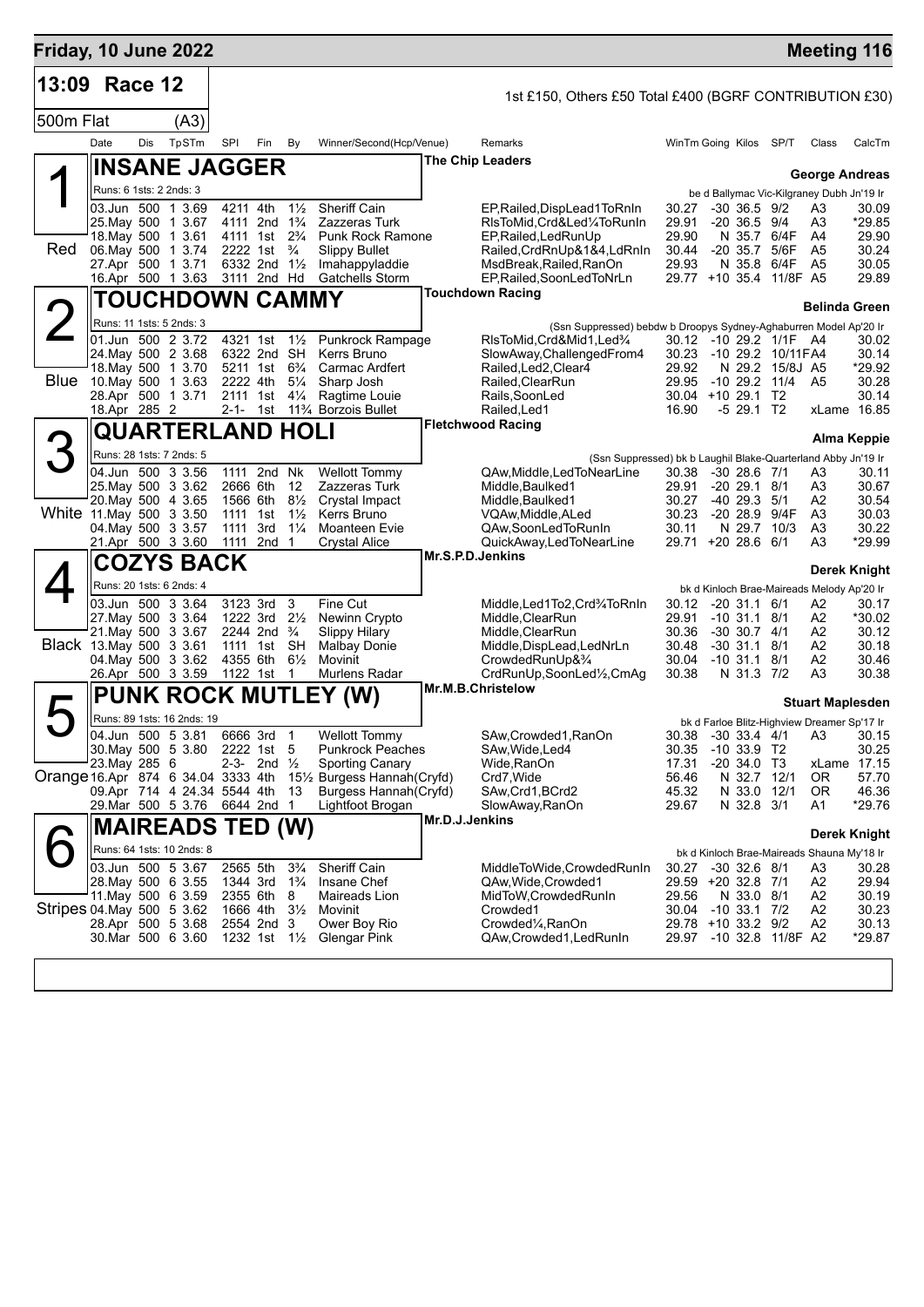| Friday, 10 June 2022               |                                                                                                             |     |                                                                                                                                                              |                      |                                                                     |                                                                           |                                                                                                                                                                 |                      |                                                                                                                                                                                                  |                                                                 |          |                                                                                                       |                                             |                                                                                                 | <b>Meeting 116</b>                                  |
|------------------------------------|-------------------------------------------------------------------------------------------------------------|-----|--------------------------------------------------------------------------------------------------------------------------------------------------------------|----------------------|---------------------------------------------------------------------|---------------------------------------------------------------------------|-----------------------------------------------------------------------------------------------------------------------------------------------------------------|----------------------|--------------------------------------------------------------------------------------------------------------------------------------------------------------------------------------------------|-----------------------------------------------------------------|----------|-------------------------------------------------------------------------------------------------------|---------------------------------------------|-------------------------------------------------------------------------------------------------|-----------------------------------------------------|
| 13:24 Race 13                      |                                                                                                             |     |                                                                                                                                                              |                      |                                                                     |                                                                           |                                                                                                                                                                 |                      | 1st £140, Others £50 Total £390 (BGRF CONTRIBUTION £30)                                                                                                                                          |                                                                 |          |                                                                                                       |                                             |                                                                                                 |                                                     |
| 500m Flat                          |                                                                                                             |     | (A4)                                                                                                                                                         |                      |                                                                     |                                                                           |                                                                                                                                                                 |                      |                                                                                                                                                                                                  |                                                                 |          |                                                                                                       |                                             |                                                                                                 |                                                     |
|                                    | Date                                                                                                        | Dis | TpSTm                                                                                                                                                        | SPI                  | Fin                                                                 | By                                                                        | Winner/Second(Hcp/Venue)                                                                                                                                        |                      | Remarks                                                                                                                                                                                          | WinTm Going Kilos SP/T                                          |          |                                                                                                       |                                             | Class                                                                                           | CalcTm                                              |
|                                    |                                                                                                             |     | YASSOO PATRICK                                                                                                                                               |                      |                                                                     |                                                                           |                                                                                                                                                                 | Mr.P.G.Andreas       |                                                                                                                                                                                                  |                                                                 |          |                                                                                                       |                                             | <b>George Andreas</b>                                                                           |                                                     |
|                                    |                                                                                                             |     | Runs: 78 1sts: 17 2nds: 17                                                                                                                                   |                      |                                                                     |                                                                           |                                                                                                                                                                 |                      |                                                                                                                                                                                                  |                                                                 |          |                                                                                                       |                                             | bef d Pat C Sabbath-Jetty Tom Sp'18 Ir                                                          |                                                     |
| Red                                | 26. May 500 4 Scr<br>19. May 500 1 3.78<br>04 May 500 1 3.76<br>27.Apr 500 1 3.79<br>15.Apr 500 1 3.80      |     |                                                                                                                                                              | 6543 3rd<br>6444 5th | 6666 5th<br>4222 2nd 1 <sup>3</sup> / <sub>4</sub><br>6322 2nd 11/4 | $6\frac{1}{2}$<br>$3\frac{1}{2}$<br>4                                     | Kentucky Dream(R14)<br>Crossfield Mya<br>Sharp Bobby<br>Fine Cut<br><b>Crystal Alice</b>                                                                        |                      | StbStt, Crowded4<br>SlowAway, Rails, Crowded1<br>SAw, Railed, RanOn<br>SAw, CrdMid1, RanOn<br>SAw, Railed, Crowded3                                                                              | 30.67<br>30.03<br>29.94<br>30.03<br>30.07                       |          | N 34.0 7/1<br>N 33.9 9/2<br>$-20, 34.3, 4/1$                                                          | -30 34.0 15/8F Hcp<br>$-10$ 33.7 $10/3$     | A4<br>A4<br>A4<br>A4                                                                            | 30.87<br>30.07<br>*30.05<br>30.31<br>30.20          |
|                                    |                                                                                                             |     | 31.Mar 500 1 3.90                                                                                                                                            |                      | 6666 5th 6 <sup>3</sup> / <sub>4</sub>                              |                                                                           | Sadie Girl                                                                                                                                                      |                      | VerySlowAway,Rails,Crd1                                                                                                                                                                          | 29.81                                                           |          | N 33.6 20/1                                                                                           |                                             | A3                                                                                              | 30.35                                               |
|                                    |                                                                                                             |     | <b>JAGUAR WOO HOO</b>                                                                                                                                        |                      |                                                                     |                                                                           |                                                                                                                                                                 | <b>AGV Syndicate</b> |                                                                                                                                                                                                  |                                                                 |          |                                                                                                       |                                             |                                                                                                 | Alma Keppie                                         |
|                                    | Runs: 37 1sts: 6 2nds: 8                                                                                    |     |                                                                                                                                                              |                      |                                                                     |                                                                           |                                                                                                                                                                 |                      |                                                                                                                                                                                                  |                                                                 |          |                                                                                                       |                                             | dkbd d Dorotas Woo Hoo-Cabra Roxy Oc'19 Ir                                                      |                                                     |
|                                    | 01.Jun 500 1 3.76<br>20. May 500 1 3.69<br>07 May 500 1 3.68<br>Blue 23.Apr 500 1 3.70<br>14.Apr 500 1 3.76 |     |                                                                                                                                                              | 5443 4th<br>6655 6th | 2333 3rd<br>2222 2nd 6<br>3111 2nd                                  | $3\frac{1}{2}$<br>$2\frac{3}{4}$<br>$1\frac{1}{4}$                        | <b>Bambis Hero</b><br><b>Forest Mel</b><br>Glengar Bomber<br>Rollinontheriver<br>101/ <sub>2</sub> Shaneboy Angie                                               |                      | Railed, Baulked <sup>3</sup> /4<br>Railed, Crowded1<br>RIsToMid, Challenged 3<br>Mid&Baulked&Led1ToNrLn<br>Bumped1, Crowded2                                                                     | 30.50<br>30.60<br>29.73<br>$30.43 + 10.32.3$<br>30.27           |          | $-40.32.8$<br>N 32.6<br>$-20$ 32.4                                                                    | -10 32.9 9/4F<br>11/2<br>8/1<br>10/1<br>4/1 | A4<br>A <sub>3</sub><br>A3<br>A <sub>3</sub><br>A3                                              | 30.69<br>30.42<br>*30.22<br>30.64<br>30.91          |
|                                    | 29. Mar 500 1 3.65                                                                                          |     |                                                                                                                                                              | 2122 5th             |                                                                     |                                                                           | 41⁄4 Sovereign Boy                                                                                                                                              | <b>Mr.A.Parfitt</b>  | EPace, Rails, SoonLedTo1/2                                                                                                                                                                       | 29.98                                                           |          |                                                                                                       | N 32.3 11/2                                 | A3                                                                                              | 30.31                                               |
|                                    |                                                                                                             |     | <b>DOONANES COCOON</b>                                                                                                                                       |                      |                                                                     |                                                                           |                                                                                                                                                                 |                      |                                                                                                                                                                                                  |                                                                 |          |                                                                                                       |                                             | <b>Norah McEllistrim</b>                                                                        |                                                     |
| White 02 May 500 3 3.66            | Runs: 1 1sts: 0 2nds: 0<br>01.Jun 500 2 3.58<br>21. May 500 4 3.74<br>16. May 500 3 3.67<br>16.Apr 285 3    |     |                                                                                                                                                              |                      | 2234 3rd<br>2332 2nd 6<br>2222 2nd 1<br>1111 1st 2                  | $3\frac{1}{4}$                                                            | <b>Bambis Hero</b><br><b>Typhoid Mary</b><br>Luscious Lucy<br>Errill Mile<br>Solo<br>18. Mar 575 3 4.27 5555 5th 13% Supportingsheedy (Newbr)                   |                      | EP.Middle,SoonLedTo2,Blk3/4<br>MiddleToRails, ClearRun<br>Crowded1, RanOn<br>MidToRIs, ALed<br><b>RailsToMiddle</b><br>(IrishRace)                                                               | 30.50<br>30.25<br>30.19<br>30.16<br>17.03<br>31.92              | -10 30.6 | $-10$ 30.2 $4/1$<br>$-40, 29.8$ T <sub>3</sub><br>$-20,30.0$ T <sub>3</sub><br>N 30.5 T<br>N 32.2 5/2 | T3                                          | bk d Pat C Sabbath-Priceless Dancer Jn'19 Ir<br>A4                                              | 30.67<br>30.34<br>30.08<br>*30.06<br>17.03<br>32.87 |
|                                    |                                                                                                             |     | TOUCHDOWN BABY                                                                                                                                               |                      |                                                                     |                                                                           |                                                                                                                                                                 |                      | <b>Touchdown Racing</b>                                                                                                                                                                          |                                                                 |          |                                                                                                       |                                             | <b>Belinda Green</b>                                                                            |                                                     |
| Black 14. May 695 4 14.66 2553 3rd |                                                                                                             |     | Runs: 45 1sts: 10 2nds: 7<br>02.Jun 695 2 14.62 5344 5th<br>27 May 500 4 3.66<br>07. May 714 4 23.68 4223 4th<br>25.Mar 500 4 3.63                           | 2444 4th<br>1454 3rd |                                                                     | $4\frac{3}{4}$<br>$3\frac{1}{2}$<br>$4\frac{1}{2}$<br>7<br>$4\frac{3}{4}$ | <b>Crystal Alice</b><br>Imahappyladdie<br>21. May 714 4 23.86 1333 2nd 121/4 Blue Tick Jenny (Cryfd)<br>Slippy Romina<br>Burgess Hannah (Cryfd)<br>Diegos Misty |                      | (Ssn Suppressed) bk b Confident Rankin-Cabra Twister Au'19 Ir<br>Crowded3,Crd&Wide6<br>CrowdedRunUp&1&1/4<br>Crd1,2ndFrom8<br>Crowded <sub>6</sub><br>2ndFrom1/4To3/4,Bmp7<br>Crowded2&34, RanOn | 42.70<br>29.98<br>45.27 +30 26.2 7/1<br>42.31<br>45.61<br>30.03 |          | $-1526.37/2$<br>N 26.4 7/2<br>N 26.4<br>N 26.1 40/1<br>$-20$ 26.2 $2/1J$                              | 7/1                                         | S1<br>A4<br>0R<br>S1<br>OR1<br>A4                                                               | 42.93<br>30.25<br>46.55<br>42.67<br>46.17<br>*30.21 |
|                                    |                                                                                                             |     | <b>DINNER KYRIAGOU</b>                                                                                                                                       |                      |                                                                     |                                                                           |                                                                                                                                                                 |                      | <b>TDC Global Investors</b>                                                                                                                                                                      |                                                                 |          |                                                                                                       |                                             | <b>Seamus Cahill</b>                                                                            |                                                     |
|                                    | Runs: 3 1sts: 0 2nds: 1                                                                                     |     |                                                                                                                                                              |                      |                                                                     |                                                                           |                                                                                                                                                                 |                      |                                                                                                                                                                                                  | (Season 07. Fb'22) bk b Candlelight King-Quare Day Au'19 Ir     |          |                                                                                                       |                                             |                                                                                                 |                                                     |
| Orange 21.May 285 5                | 11.Jan<br>06.Jun 500 5 3.75<br>28. May 285 5<br>14. May 285 5<br>03. Feb 500 5 3.76                         |     |                                                                                                                                                              | 2-2-<br>$2 - 3 -$    | 6-5- 4th<br>2nd <sub>1</sub><br>2nd 3<br>5555 4th 31/4              | 5                                                                         | NAME CHANGED from<br>Solo<br>Road To Success<br><b>Punkrock Mystery</b><br>Glengar Rogue<br><b>Windmill Prince</b>                                              |                      | Astrid<br>MiddleToWide<br>SAw, Wide<br>Crowded1, Wide, RanOn<br>Wide,ClearRun<br>Wide2,Crowded1&1/4&2                                                                                            | 30.42<br>16.59 +10 29.2 2/1<br>16.82<br>16.65<br>30.13          |          | -40 28.7 T<br>-5 29.4 9/2<br>N 29.6 T3<br>$-10$ 28.1 $9/2$                                            |                                             | D4<br>D4<br>xWtVr<br>A3                                                                         | *30.02<br>17.08<br>16.85<br>16.89<br>30.28          |
|                                    |                                                                                                             |     | <b>OVER IT NOW (W)</b>                                                                                                                                       |                      |                                                                     |                                                                           |                                                                                                                                                                 | Mr.B.M.Hepburn       |                                                                                                                                                                                                  |                                                                 |          |                                                                                                       |                                             |                                                                                                 | <b>Jason Heath</b>                                  |
| Stripes 14 May 500 6 3.63          | 01.Jun 500 6 3.66<br>07 May 500 6 3.59                                                                      |     | Runs: 79 1sts: 12 2nds: 10<br>26. May 695 6 14.74 6333 6th<br>19. May 695 6 14.63 1223 3rd 4 <sup>3</sup> / <sub>4</sub><br>30.Apr 695 6 14.53 1234 6th 51/4 | 1555 6th<br>1111 1st | 1344 3rd 21/4                                                       | $4\frac{1}{2}$<br>$4\frac{3}{4}$<br>3                                     | <b>Slippy Bullet</b><br><b>Tornaroy Tillie</b><br><b>Ballymac Quest</b><br>Work The Head<br>Seomra Syd<br>Slippery Maia                                         |                      | Wide, ClearRun<br>Wide,ClearRun<br>Wide, ClearRun<br>QuickAway, Wide, RanOn<br>QAw, Wide, Always Led<br>EarlyPace, Wide, LedTo3                                                                  | 30.04<br>43.24<br>42.80<br>29.99<br>29.95<br>42.49 +15 30.7 4/1 |          | $-10$ 31.4 $6/1$<br>$-30$ 31.2 $5/2$<br>N 31.1 5/1<br>N 30.6 7/1<br>N 30.4 10/1                       |                                             | bk d Droopys Jet-Nice Lass My'18 Ir<br>A3<br>S3<br>S <sub>3</sub><br>A3<br>A3<br>S <sub>2</sub> | 30.28<br>43.32<br>43.19<br>30.17<br>*29.95<br>43.05 |
|                                    |                                                                                                             |     |                                                                                                                                                              |                      |                                                                     |                                                                           |                                                                                                                                                                 |                      |                                                                                                                                                                                                  |                                                                 |          |                                                                                                       |                                             |                                                                                                 |                                                     |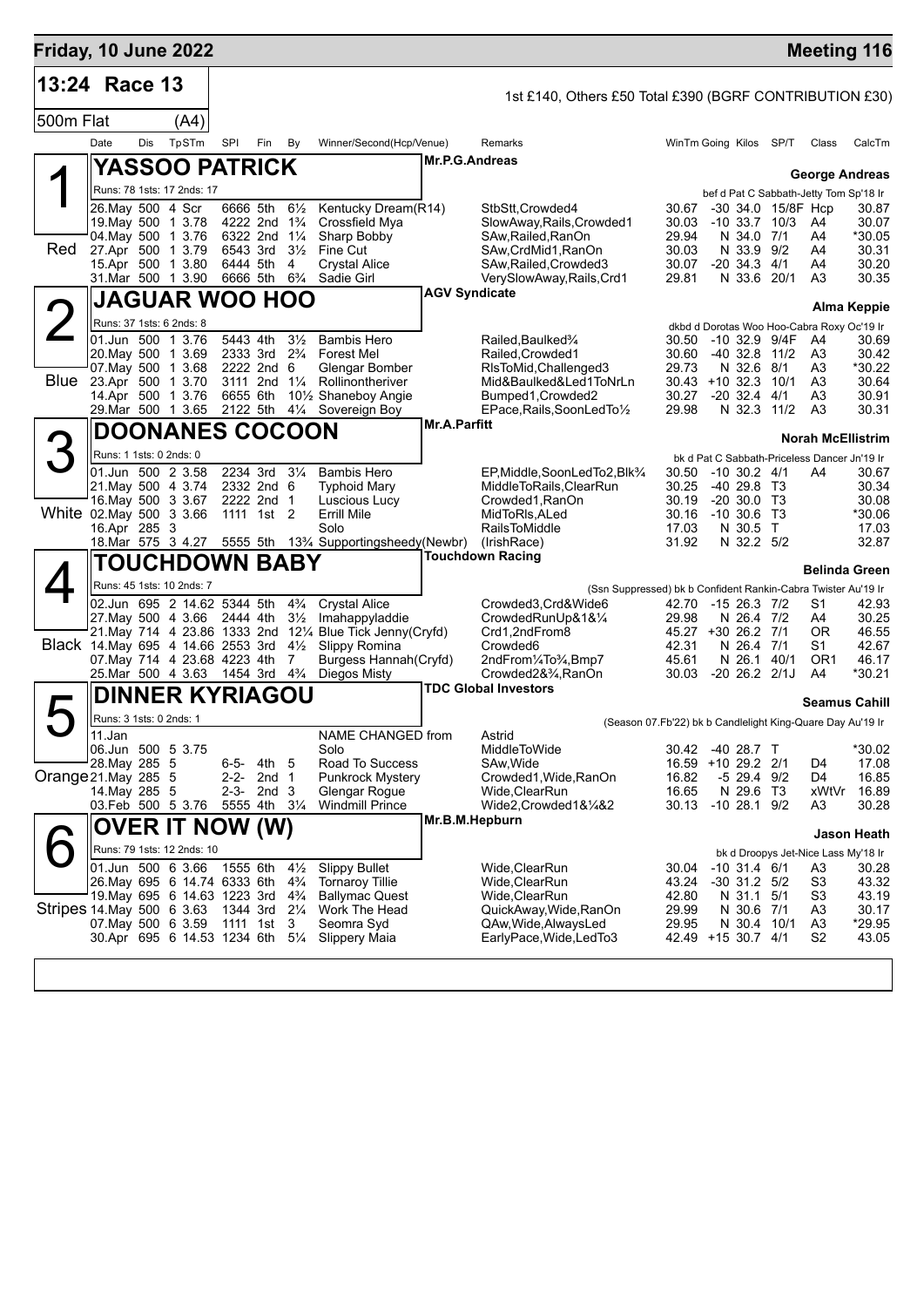| Friday, 10 June 2022      |                        |     |                                          |          |                                                      |                                  |                                                                                     |             |                                                                                       |                |                                                         |                 | <b>Meeting 116</b>       |                   |
|---------------------------|------------------------|-----|------------------------------------------|----------|------------------------------------------------------|----------------------------------|-------------------------------------------------------------------------------------|-------------|---------------------------------------------------------------------------------------|----------------|---------------------------------------------------------|-----------------|--------------------------|-------------------|
| 13:39                     | Race 14                |     |                                          |          |                                                      |                                  |                                                                                     |             | 1st £160, Others £55 Total £435 (BGRF CONTRIBUTION £30)                               |                |                                                         |                 |                          |                   |
| 500m Flat                 |                        |     | (A2)                                     |          |                                                      |                                  |                                                                                     |             |                                                                                       |                |                                                         |                 |                          |                   |
|                           | Date                   | Dis | TpSTm                                    | SPI      | Fin                                                  | By                               | Winner/Second(Hcp/Venue)                                                            |             | Remarks                                                                               |                | WinTm Going Kilos SP/T                                  |                 | Class                    | CalcTm            |
|                           |                        |     | <b>NEWINN BEANIE</b>                     |          |                                                      |                                  |                                                                                     |             | Mr.M.J.Hughes, Mr.A.R.Poulter                                                         |                |                                                         |                 |                          |                   |
|                           |                        |     | Runs: 11 1sts: 2 2nds: 2                 |          |                                                      |                                  |                                                                                     |             |                                                                                       |                |                                                         |                 |                          | Jason Heath       |
|                           |                        |     | 28. May 500 1 3.79                       |          | 6555 6th                                             | $6\frac{1}{2}$                   | Insane Chef                                                                         |             | (Season Unknown) bk b Droopys Sydney-Clares Queen Sp'20 Ir<br>UpWithTrap, Railed      |                | 29.59 +20 29.3 9/4                                      |                 | A2                       | 30.32             |
|                           |                        |     | 23. May 500 1 3.82                       |          |                                                      |                                  | Solo                                                                                |             | <b>RailsToMiddle</b>                                                                  | 30.45          | -40 29.3 T                                              |                 |                          | 30.05             |
| Red                       |                        |     | 17 May 500 1 3.69<br>11. May 500 1 3.79  |          | 1466 5th 7<br>6433 3rd 6                             |                                  | Killeacle Amelia<br>Maireads Lion                                                   |             | CrowdedRunUp, BBlk1<br>SAw, Railed, Baulked1                                          | 29.56          | 29.77 +10 28.7 15/8<br>N 28.7 5/2J                      |                 | A2<br>A <sub>2</sub>     | 30.43<br>30.05    |
|                           |                        |     | 05. May 500 1 3.69                       |          | 5543 2nd 1/2                                         |                                  | Annadown Daisy                                                                      |             | Crowded1&1/4, RanOn                                                                   | 30.16          | -10 28.7 11/8F A2                                       |                 |                          | 30.11             |
|                           |                        |     | 13.Apr 500 2 3.80                        |          | 6666 4th 21/4                                        |                                  | Freeky Nala                                                                         |             | Railed, HitRails1, CrdRunIn                                                           | 29.78          | N 29.1 7/1                                              |                 | A1                       | *29.96            |
|                           |                        |     | TOUCHDOWN URSULA                         |          |                                                      |                                  |                                                                                     |             | <b>Touchdown Racing</b>                                                               |                |                                                         |                 | <b>Belinda Green</b>     |                   |
|                           |                        |     | Runs: 61 1sts: 11 2nds: 8                |          |                                                      |                                  |                                                                                     |             | (Ssn Suppressed) bk b Definate Opinion-Ballymac Razl My'18 Ir                         |                |                                                         |                 |                          |                   |
|                           |                        |     | 31. May 500 3 3.70                       | 4433 3rd |                                                      | $2\frac{3}{4}$                   | Goldies Linekar                                                                     |             | Crowded3, RanOn, MidToRIs                                                             | 29.87          | $-10$ 27.1 12/1                                         |                 | A2                       | *30.00            |
|                           |                        |     | 20. May 500 2 3.72<br>13 May 500 2 3.73  |          | 3444 5th<br>5644 3rd                                 | $2\frac{1}{4}$<br>$5\frac{1}{2}$ | Crystal Impact<br><b>Crystal Alice</b>                                              |             | RIsToMid, Crowded1/4<br>Railed, Crowded 1&4&RunIn                                     | 30.27<br>29.96 | $-40$ 27.0 $9/2$<br>$-20$ 27.0 $4/1$                    |                 | A2<br>A2                 | 30.05<br>30.20    |
|                           | Blue 04 May 500 2 3.67 |     |                                          |          | 2544 2nd                                             | $\overline{1}$                   | Movinit                                                                             |             | BaulkedRunUp, RanOn, RIs                                                              | 30.04          | $-10$ 27.2 $4/1$                                        |                 | A2                       | 30.02             |
|                           | 16.Apr 500 6 Scr       |     | 26.Apr 500 2 3.69                        | 3555 4th | 6654 4th                                             | 7<br>$1\frac{3}{4}$              | <b>Swithins Tiger</b><br>Punk Rock Cinder(Scr)                                      |             | Baulked <sup>1</sup> / <sub>4</sub> , Crowded4<br>Baulked <sup>3</sup> / <sub>4</sub> | 29.80          | N 26.8 8/1<br>30.13 +10 26.9 13/8F Hcp                  |                 | A2                       | 30.37<br>30.36    |
|                           |                        |     |                                          |          |                                                      |                                  |                                                                                     | Mr.O.L.Hook |                                                                                       |                |                                                         |                 |                          |                   |
|                           |                        |     | <b>LE CLERC</b>                          |          |                                                      |                                  |                                                                                     |             |                                                                                       |                |                                                         |                 | <b>Jamie Kingsley</b>    |                   |
|                           |                        |     | Runs: 17 1sts: 4 2nds: 1                 |          |                                                      |                                  |                                                                                     |             |                                                                                       |                | bkw d Skywalker Rory-Corrin Cilla Au'19 Ir              |                 |                          |                   |
|                           |                        |     | 04.Jun 500 3 3.67<br>28. May 500 3 3.70  |          | 2543 5th                                             | 5                                | Ragtime Charley<br>5444 5th 6 <sup>3</sup> / <sub>4</sub> Amaze Me Mel              |             | Middle, Crowded3<br>Middle, Crowded1                                                  | 30.31          | $-30$ 31.3 $8/1$<br>29.44 +10 31.5 9/1                  |                 | А2<br>A1                 | 30.41<br>30.08    |
|                           |                        |     | 19. May 500 4 3.66                       |          | 3666 6th                                             | 8                                | <b>Bridies Pet</b>                                                                  |             | Middle, Crowded 1&2                                                                   | 29.93          | $-20$ 31.4 $7/1$                                        |                 | A1                       | 30.37             |
| White 12. May 500 3 3.77  |                        |     |                                          | 6656 6th |                                                      | $7\frac{3}{4}$                   | Sharp Butch                                                                         |             | SlowAway,Crowded2&3/4                                                                 | 29.80          | N 31.1                                                  | 11/2            | A1                       | 30.42             |
|                           |                        |     | 08. May 500 5 4.30<br>07.Apr 500 3 3.60  | 3334 4th |                                                      |                                  | 161/4 Havana Lover(Towc)<br>1111 1st 3 <sup>3</sup> / <sub>4</sub> Bling Bling Sara |             | Mid, Crd1<br>EP, ALed, Clear <sup>1/2</sup>                                           | 29.63          | $29.25 + 15.31.1$<br>N 30.8                             | 33/1<br>11/4    | <b>OR</b><br>A1          | 30.71<br>*29.63   |
|                           |                        |     | <b>CAN WE PRETEND</b>                    |          |                                                      |                                  |                                                                                     | Dr.J.M.Hay  |                                                                                       |                |                                                         |                 |                          |                   |
|                           |                        |     | Runs: 11 1sts: 2 2nds: 2                 |          |                                                      |                                  |                                                                                     |             |                                                                                       |                |                                                         |                 |                          | Derek Knight      |
|                           |                        |     | 04.Jun 500 4 3.68                        |          | 4222 2nd 43/4                                        |                                  | Icaal Frankie                                                                       |             | Middle, Handy To4                                                                     | 30.02          | bdw d Droopys Jet-Date Due De'19 Ir<br>$-30$ 34.8 $6/1$ |                 | A2                       | 30.10             |
|                           |                        |     | 30. May 500 3 3.69                       |          | 2111 1st 31/4                                        |                                  | <b>Fast Bowler</b>                                                                  |             | EP, Middle SnLed, WRunIn                                                              | 29.85          | $-10,35.0$ T <sub>2</sub>                               |                 |                          | *29.75            |
| Black 31 Mar 500 4 3.72   | 23. May 285 3          |     |                                          |          |                                                      |                                  | Solo                                                                                |             | Middle, WideRunIn                                                                     | 16.79          | $-20,35.0$ T                                            |                 |                          | xLame 16.59       |
|                           |                        |     | 23. Mar 500 4 3.68                       | 6666 6th | 5333 5th                                             | $7\frac{3}{4}$<br>$4\frac{1}{4}$ | Freeky Nala<br>Imahappylassie                                                       |             | SlowAway,Crd&CkWide1<br>MissedBreak, Crowded1                                         | 29.79<br>29.66 | N 35.0 3/1                                              | N 34.7 11/8F A2 | A2                       | 30.40<br>30.01    |
|                           |                        |     | 18. Mar 500 4 3.64                       | 2111 1st |                                                      | $\overline{1}$                   | Dapper Lad                                                                          |             | EP,SoonLed,Clear3                                                                     | 30.03          | $-10$ 34.6 5/6F                                         |                 | A3                       | 29.93             |
|                           |                        |     | DIGGERS BANDIT (W)                       |          |                                                      |                                  |                                                                                     | Mr.J.Muller |                                                                                       |                |                                                         |                 | <b>Norah McEllistrim</b> |                   |
|                           |                        |     | Runs: 23 1sts: 4 2nds: 6                 |          |                                                      |                                  |                                                                                     |             |                                                                                       |                | bk d Laughil Blake-Diggers Rest Ap'19 Ir                |                 |                          |                   |
|                           |                        |     | 04.Jun 500 5 3.62                        |          | 2345 5th                                             |                                  | 71/4 Icaal Frankie                                                                  |             | Wide, Clear Run                                                                       |                | 30.02 -30 31.8 6/1 A2 30.30                             |                 |                          |                   |
|                           | 23. May 285 5          |     | 30. May 500 6 3.59                       |          |                                                      |                                  | Solo<br>2-1- 1st 4 <sup>3</sup> / <sub>4</sub> Sizzling Cookie                      |             | Wide<br>MiddleToWide,Led1                                                             | 16.93          | 29.96 -10 32.0 T<br>$-20$ 31.7 T3                       |                 |                          | *29.86<br>16.73   |
| Orange 16. May 285 6      |                        |     |                                          |          |                                                      |                                  | Solo                                                                                |             | MiddleToWide                                                                          | 16.63          | $-10,30.9$ T                                            |                 |                          | xLame 16.53       |
|                           |                        |     | 13.Jan 500 5 3.67                        |          | 1466 5th 71/4                                        |                                  | Indesatchel                                                                         |             | Wide,ClearRun                                                                         | 29.81          | $-20$ 31.3 11/1                                         |                 | A1                       | 30.17             |
|                           |                        |     |                                          |          |                                                      |                                  | 07. Jan 575 6 13.87 5334 4th 21/4 Farneys Chloe (Rom)                               |             | SlowAway, Wide<br>The Kempton Boys                                                    | 35.81          | N 30.9 7/2                                              |                 | 0R                       | 35.99             |
|                           |                        |     | ZAZZERAS TURK (W)                        |          |                                                      |                                  |                                                                                     |             |                                                                                       |                |                                                         |                 |                          | <b>David Dark</b> |
|                           |                        |     | Runs: 15 1sts: 4 2nds: 5                 |          |                                                      |                                  |                                                                                     |             |                                                                                       |                | bk d Droopys Noah-Droopys Coast My'20 Ir                |                 |                          |                   |
|                           |                        |     | 31 May 500 6 3.77                        |          | 6665 5th                                             | 4                                | Goldies Linekar                                                                     |             | SlowAway, Wide                                                                        | 29.87          | -10 32.3 6/5F                                           |                 | A2                       | 30.10             |
|                           |                        |     | 25. May 500 6 3.62<br>18. May 500 6 3.64 |          | 1232 1st 1 <sup>3</sup> / <sub>4</sub><br>5543 2nd 4 |                                  | Insane Jagger<br>Seomra Syd                                                         |             | MidToWide, Baulked1/4, RanOn<br>MidToW, RanOnLate                                     | 29.91<br>29.29 | -20 32.0 5/6F<br>N 32.4 7/4F                            |                 | A3<br>A2                 | 29.71<br>29.62    |
| Stripes 11 May 500 5 3 76 |                        |     |                                          |          | 5666 5th 71/4                                        |                                  | Maireads Lion                                                                       |             | SAw, Wide, Crowded RunIn                                                              | 29.56          | N 32.3 4/1                                              |                 | A2                       | 30.14             |
|                           |                        |     | 03. May 500 5 3.77<br>31.Mar 500 5 3.72  |          | 6554 3rd<br>3322 1st Hd                              | 5                                | Chipping Away<br>Ragtime Arthur                                                     |             | SAw, Crowded Run In<br>MiddleToWide,LedNearLine                                       | 29.59<br>29.81 | N 32.2 9/4<br>$-20$ 32.0 T3                             |                 | A2                       | 29.99<br>*29.61   |
|                           |                        |     |                                          |          |                                                      |                                  |                                                                                     |             |                                                                                       |                |                                                         |                 |                          |                   |
|                           |                        |     |                                          |          |                                                      |                                  |                                                                                     |             |                                                                                       |                |                                                         |                 |                          |                   |
|                           |                        |     |                                          |          |                                                      |                                  |                                                                                     |             |                                                                                       |                |                                                         |                 |                          |                   |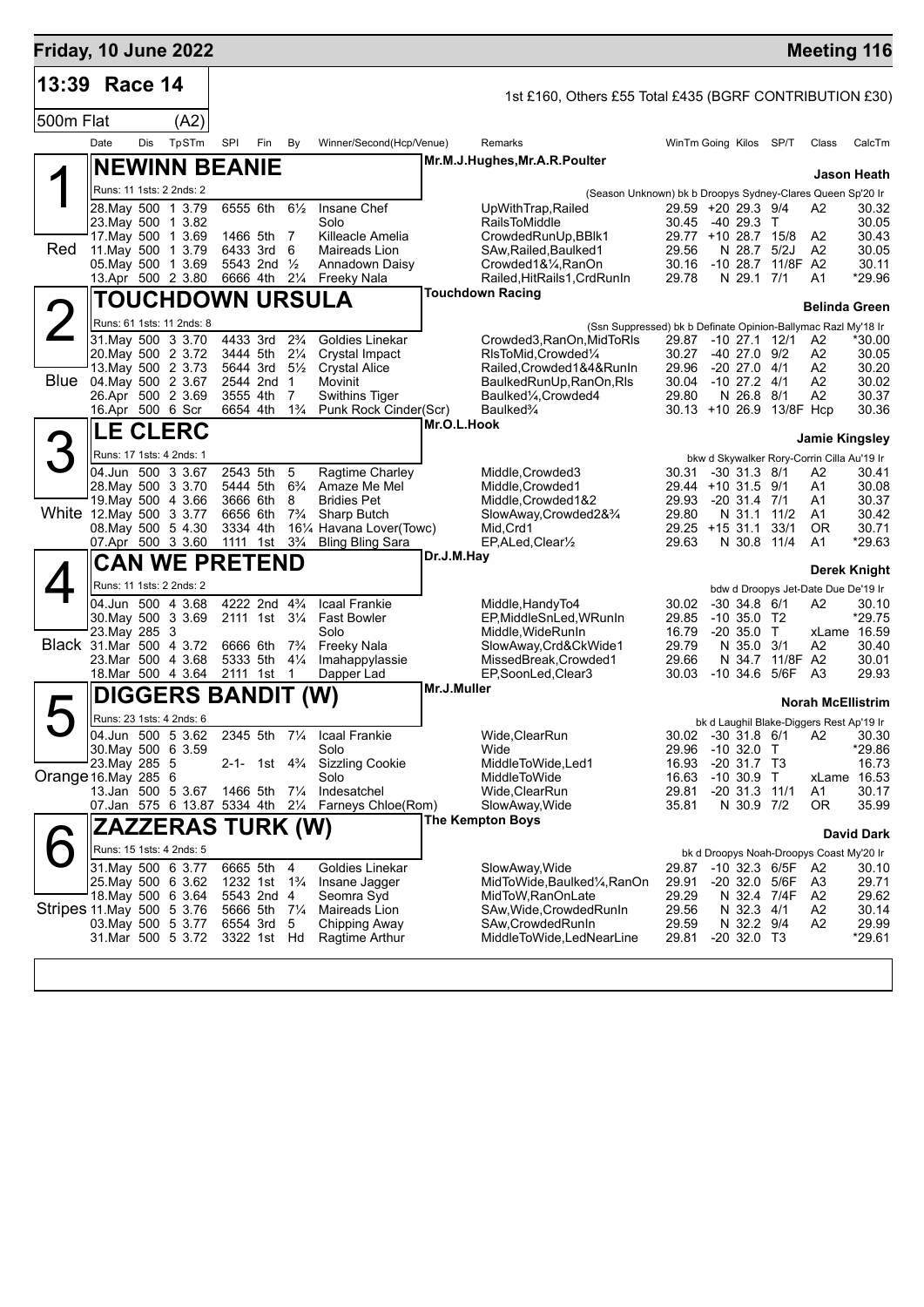## **Friday, 10 June 2022 Meeting 116 Reserves** Date Dis TpSTm SPI Fin By Winner/Second Remarks WinTm Going Kilos SP/T Class CalcTm  $\mathsf{A}\Vert$ **BIRTHDAY TREAT** Runs: 16 1sts: 3 2nds: 3 **Tony Taylor** be d Over Limit-Cabra Scarlet Sp'19 Ir<br>-30 31.2 7/2 A6 30.26 **Mr.P.D.Whelan** 04.Jun 500 4 3.72 3222 1st 2¾ Crouchs Diva<br>
28.May 500 3 3.72 5666 3rd 1½ Completely Cleo Middle,CrdRnUp,RanOn 30.17 +10 31.1 10/3 A6 30.39 28.May 500 3 3.72 5666 3rd 1½ Completely Cleo Middle,CrdRnUp,RanOn 30.17 +10 31.1 10/3 A6 30.39 21.May 500 4 3.80  $\mathsf{B}\Vert$ **BLINKANDYOUMISIT** Runs: 16 1sts: 4 2nds: 3 **Tony Taylor** (Season Unknown) bk b Confident Rankin-Droopys Noble Nv'19 Br **Mr.A.J.Taylor**  $\frac{30.57}{30.57}$ <br>30.95 4  $\frac{30.71}{23.57}$  30.57  $\frac{30.57}{23.57}$  30.57  $\frac{30.46}{20.27}$   $\frac{4}{30.47}$   $\frac{30.46}{20.27}$   $\frac{4}{30.57}$   $\frac{30.57}{20.88}$ 23.May 500 4 30.71 1222 2nd 2<sup>1/2</sup> Dream To Night Middle,DispLdTo<sup>1</sup>/4,Crd1 30.46 -10 27.4 T2 30.57<br>23.May 285 4 Solo Middle 17.08 -20 27.7 T 16.88<br>16.May 240 4 Solo Middle 14.58 -10 27.4 T 14.48 14.58 -10 27.4 T  $\mathbf{C}^{\parallel}_{\mathbb{S}}$ **BLU GIFT** Runs: 14 1sts: 3 2nds: 2 **Stuart Maplesden** (Season Unknown) be b Rio Quattro-Swift Linscott Jn'20 Ir **Mr.S.G.Collins,Mr.S.Maplesden** 03.Jun 500 3 3.79 5655 5th 4 Cushie Blako RIsToMid,Crd&CkMid1 31.06 -30 24.4 6/1 A9 31.09<br>23.May 500 2 3.80 3333 3rd 12 Punk Rock Hippy RIsToMid,MidRunIn,ClrRun 30.38 -40 24.2 T3 30.94 23.May 500 2 3.80 3333 3rd 12 Punk Rock Hippy RlsToMid,MidRunIn,ClrRun 30.38 -40 24.2 T3 30.94 RIsToMid,ALed,W&CrdRnIn  $\mathbf{D}$ **CITIZEN CAOIMHE** Runs: 37 1sts: 6 2nds: 4 **Maria Collins** (Season 05.Mr'22) bdw b Droopys Sydney-Shale Sally Au'18 Ir **Mr.L.B.Pearce** 04.Jun 500 4 3.64 2444 6th 9 Wellott Tommy Middle,ClearRun 30.38 -30 30.7 12/1<br>28.May 500 4 3.51 1111 2nd SH Old Fort Katie GAw.Middle,LedToNrLine 30.31 N 30.7 T2 28.May 500 4 3.51 1111 2nd SH Old Fort Katie QAw,Middle,LedToNrLine 30.31 N 30.7 T2 30.32 1111 2nd 1/<sub>2</sub> Soap Addict Middle,LedToNearLine 31.16 -20 30.5 T3 31.01 E **ENCHANTRESS** Runs: 44 1sts: 6 2nds: 9 **Alma Keppie** (Ssn Suppressed) bk b Zero Ten-Lush Lady Ja'19 Br **Miss.C.A.Gregory,Miss.R.K.Payne** 01.Jun 500 2 3.73 5655 5th 4¾ Nonanoname MidToRls,Blk1,Crd2 30.28 -10 28.0 7/2 A4 30.56 25.May 500 2 3.63 2111 1st 2¾ Chanceme Pancy MiddleToRails,SoonLed 30.34 -20 28.3 11/8F A5<br>17.May 500 2 3.67 2133 2nd 2¾ Mandingos Flyer MidRunUp,SoonLedTo2,Crd4 30.03 +10 28.2 5/1 A4 2133 2nd 2<sup>3</sup>/<sub>4</sub> Mandingos Flyer MidRunUp,SoonLedTo2,Crd4 30.03 +10 28.2 5/1 A4 30.36  $\mathsf{F}\vert$ **FOOTFIELD RUBY** Runs: 16 1sts: 5 2nds: 1 **Claude Gardiner** (Season Unknown) bk b Droopys Jet-Sheelin Dancer Ap'20 Ir **Mr.F.J.Prince,Mr.L.Prince** 02.Jun 500 2 3.71 5566 6th 8¼ Crystal Impact CrdRunUp,Mid&Bmp1,BBlk3 30.30 -10 28.5 4/1 A1 30.87 27.May 500 2 3.64 4323 4th 1¾ Brutus Bullet RlsToMid,CrowdedRunIn 29.74 -10 28.6 10/1 A1 29.78 21.May 500 2 3.73 5533 5th 5 Quickdraw CrowdedRunUp 29.74 -10 28.4 7/1 A1 30.04  $G_{\frac{p}{2}}^{\mathbb{I}}$ **FOREST MEL (W)** Runs: 79 1sts: 15 2nds: 10 **Seamus Cahill** (Season 30.Ap'20) dkbd b Forest Con-Droopys Elite My'18 Ir **New Forest Lads**  $\frac{03. \text{Jun } 500 \text{ } 6 \text{ } 3.67 \text{ } 4454 \text{ } 6 \text{th } 8\%$  Sharp Teddy MidToWide,Crowded¾  $\frac{03. \text{Jun } 500 \text{ } 6 \text{ } 3.7\%$   $\frac{0.02}{0.91}$   $\frac{0.02}{0.91}$   $\frac{0.02}{0.91}$   $\frac{0.02}{0.91}$   $\frac{0.02}{0.91}$   $\frac{0.02}{0.91}$   $\frac$ 27.May 500 5 3.76 5666 6th 9¼ Newinn Crypto Middle&Baulked1 29.91 -10 29.1 10/1 A2 30.54 Wellott Tommy Wide,CrowdedVW1,Led¼ H **GLASSMOSS TAMMY** Runs: 39 1sts: 5 2nds: 6 **David Dark** bk d Candlelight King-Helenas Sally Ap'19 Ir **Slow Away**  $\overline{04.$ Jun 500 2 3.82 6655 3rd 3½ Yassoo Spike SAw,Railed,Crowded2,RanOn 30.68 -30 35.1 6/1 A6 30.67<br>31.Mav 500 1 3.83 6443 5th 10¼ Movola Busv Beag SAw.Crowded1.BlkW3.Rls 30.24 -10 35.4 3/1 A6 31.May 500 1 3.83 6443 5th 10¼ Moyola Busy Beag SAw,Crowded1,BlkW3,Rls 30.24 -10 35.4 3/1 A6 30.96 71/<sub>2</sub> Usetheforce Luke Railed,Crowded¾ 29.96 N 35.0 8/1 I **INSANE LENA** Runs: 19 1sts: 2 2nds: 4 **George Andreas** (Season 20.Ap'22) be b Skywalker Farloe-Ballyphilip Ace Jn'19 Ir **Mr.G.Andreas** 28.May 285 3 3-6- 6th 6¼ Road To Success MidToRls,Crowded1 16.59 +10 28.5 20/1 D4 17.18 23.May 285 2 1-1- 1st 2¼ Insane Laura MiddleToRails,AlwaysLed 17.23 -20 28.5 T2 xSsn 17.03 Middle.ClearRun 17.06 -5 29.5 T2 17.17 J **INSANE TRADER (W)** Runs: 6 1sts: 0 2nds: 0 **George Andreas** bk d Droopys Sydney-Madam On Theway Jy'19 Ir **The Chip Leaders** 29.May 450 6 1.12 6543 4th 7<sup>3</sup>/4 Al Capone(CPark) MidWide,SAw,Crd1&<sup>1</sup>/4 27.47 -10 34.7 11/2<br>22.May 450 6 1.01 4553 3rd 2<sup>3</sup>/4 Decisive Giovani(CPark) MidWide,EP,Crd2&4 27.82 -20 33.9 11/1 22.May 450 6 1.01 4553 3rd 2¾ Decisive Giovani(CPark) MidWide,EP,Crd2&4 27.82 -20 33.9 11/1 OR 27.84 15.May 480 6 3.15 1111 2nd ¾ Yassoo Pikachu(CPark) QAw,MidWide,LedToRnIn 29.39 N 33.9 T2 Intro 29.46  $\mathsf{K}\Vert$ **INSANE WILDCAT** Runs: 67 1sts: 10 2nds: 9 **George Andreas** (Season 18.Au'21) bd b Dorotas Wildcat-Courts Ad Laney Mr'19 Ir **Mr.G.Andreas**  $\overline{01.$ Jun 500 2 3.69 1113 6th 8 Yassoo Brother MidToRls,LedTo¾,Crd&Blk4  $\overline{0}$  30.80 N 26.9 11/2 A9 31.02 -60 26.7 6/1 A9 20.May 500 2 3.79 5455 5th 6½ Imalrightdottie MiddleToRails,Crowded1&3 31.22 -60 26.7 6/1 A9 31.13 05.May 500 2 3.63 1233 4th 3¼ Wonky Wally EarlyPace,WideRunIn 30.38 N 26.5 7/1 A9 30.64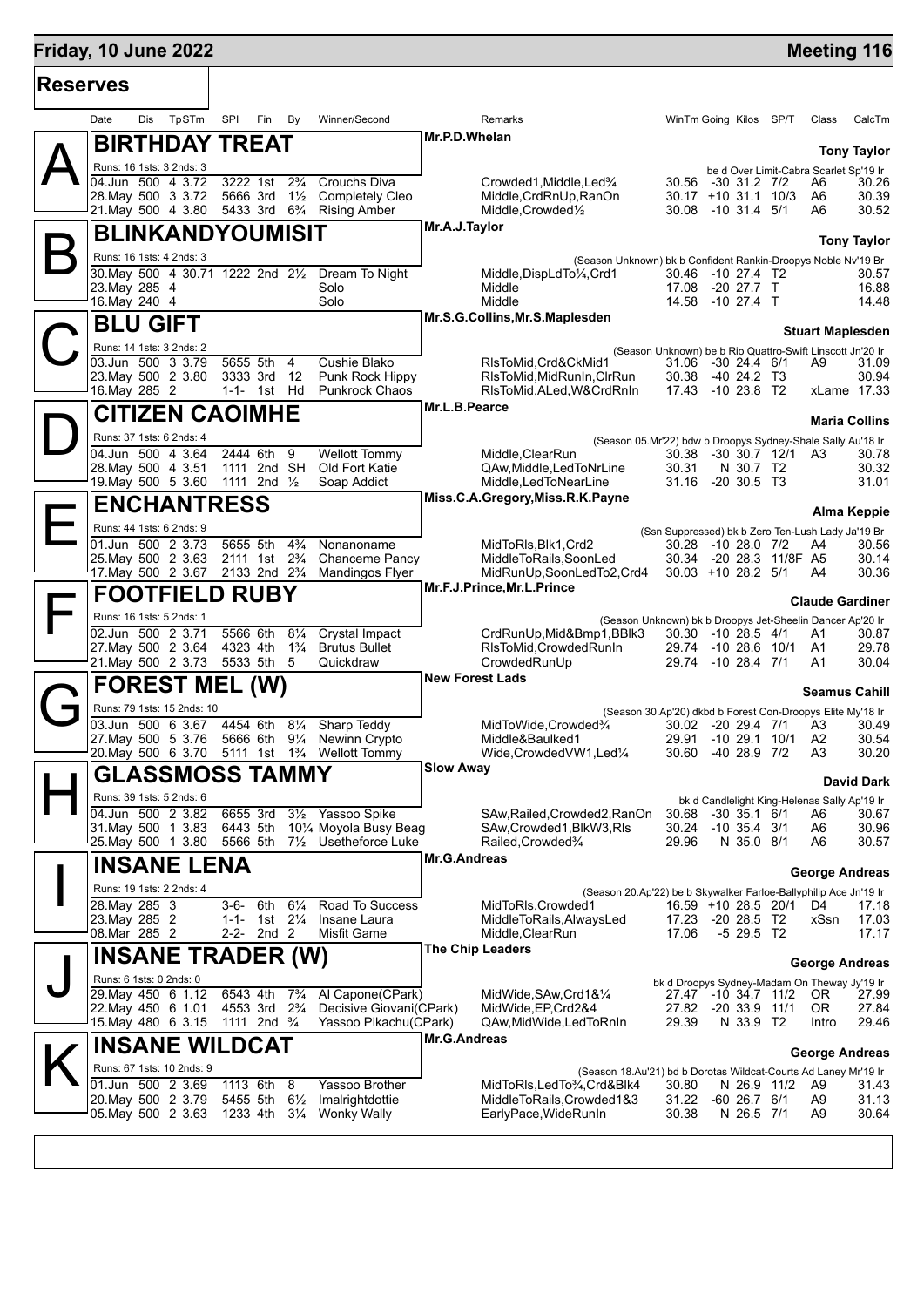## **Friday, 10 June 2022 Meeting 116 Reserves** Τ **KEREIGHT AVA**

| יטטי |                                                          |      |                                         |                                  |                                                                          |                |                                                                                                         |                                            |                          |                   |                                                           |                          |
|------|----------------------------------------------------------|------|-----------------------------------------|----------------------------------|--------------------------------------------------------------------------|----------------|---------------------------------------------------------------------------------------------------------|--------------------------------------------|--------------------------|-------------------|-----------------------------------------------------------|--------------------------|
| Date | TpSTm<br>Dis                                             | SPI  | Fin                                     | By                               | Winner/Second                                                            |                | Remarks                                                                                                 | WinTm Going Kilos SP/T                     |                          |                   | Class                                                     | CalcTm                   |
|      | <b>KEREIGHT AVA</b>                                      |      |                                         |                                  |                                                                          |                | Mr.L.E.Annand, Mr.R.P.Crockford, Mr.A.J.Taylor                                                          |                                            |                          |                   |                                                           |                          |
|      | Runs: 71 1sts: 17 2nds: 10                               |      |                                         |                                  |                                                                          |                |                                                                                                         |                                            |                          |                   |                                                           | <b>Tony Taylor</b>       |
|      | 03.Jun 500 1 3.67                                        |      | 3112 1st                                | $1\frac{1}{4}$                   | Pennys Studio                                                            |                | (Season 10.Au'21) bk b Kinloch Brae-Kereight Star Fb'18 Ir<br>Railed, Led 1 To 3/4, Cm Ag               | 30.75 -30 28.3 9/4                         |                          |                   | A5                                                        | 30.45                    |
|      | 20. May 500 1 3.67                                       |      | 1112 2nd 21/4                           |                                  | Dapper Lad                                                               |                | QAw, Railed, Led To 3/4                                                                                 | 30.59                                      | $-5028.651$              |                   | A5                                                        | 30.27                    |
|      | 13. May 500 1 3.74 4111 1st Nk                           |      |                                         |                                  | Insane Dylan                                                             |                | Railed, Led <sup>1</sup> / <sub>4</sub><br>Mr.J.B.Chapman,Mr.A.Hawkins,Miss.B.Kalmar                    | 30.31                                      | -20 28.6 7/2             |                   | A6                                                        | 30.11                    |
|      | <b>OONAHS KEIRA</b>                                      |      |                                         |                                  |                                                                          |                |                                                                                                         |                                            |                          |                   |                                                           | <b>Derek Knight</b>      |
|      | Runs: 95 1sts: 24 2nds: 15                               |      |                                         |                                  |                                                                          |                | (Season 13.Jy'19) bk b Ballymac Vic-Murlens Raw Nv'17 Ir                                                |                                            |                          |                   |                                                           |                          |
|      | $31$ . May $500$ $3$ $3.68$<br>24. May 500 3 3.69        |      | 6666 4th<br>2444 5th 71/2               | $6\frac{1}{4}$                   | Springside Annie<br>Woodmancote Jess                                     |                | BaulkedRunUp, Crowded1<br>CrowdedRunUp, Baulked1/4                                                      | 29.88 -10 29.5 7/1<br>29.69                |                          | -10 29.5 10/1     | A1<br>A <sub>1</sub>                                      | 30.28<br>30.18           |
|      |                                                          |      |                                         |                                  | 12. May 500 3 3.73 5555 5th 4 <sup>3</sup> / <sub>4</sub> Footfield Ruby |                | SAw, Middle, Crowded1                                                                                   | 29.79                                      | N 29.1 6/1               |                   | A1                                                        | 30.18                    |
|      | <b>PUNK ROCK MISFIT (W)</b>                              |      |                                         |                                  |                                                                          |                | Mrs.B.Christelow, Mr.A.E.O'Shaughnessy                                                                  |                                            |                          |                   |                                                           |                          |
|      | Runs: 3 1sts: 1 2nds: 1                                  |      |                                         |                                  |                                                                          |                |                                                                                                         |                                            |                          |                   |                                                           | <b>Stuart Maplesden</b>  |
|      | 03.Jun 500 5 3.66                                        |      | 1111 1st 1/ <sub>2</sub>                |                                  | Insane Pair                                                              |                | EP, MidToWide, LedTo 3& Fr <sup>3</sup> / <sub>4</sub>                                                  | 31.24 -30 26.3 11/4                        |                          |                   | (Season Unknown) wbk b Crash-Montys Ellie Sp'20 Ir<br>A11 | 30.94                    |
|      | 25. May 500 2 R12<br>20. May 500 5 3.83                  |      | 1111 2nd Hd                             |                                  | Harry Kilmore(Scr)<br>6666 6th 111/2 Punkrocksiouxsie                    |                | MidToWide,SoonLedToRunIn<br>Wide, Clear Run                                                             | 30.52 -20 26.5 10/1<br>31.20 -40 26.5 12/1 |                          |                   | Hcp<br>A11                                                | 31.30<br>31.73           |
|      |                                                          |      |                                         |                                  |                                                                          |                | Mr.M.B.Christelow,Mr.M.F.Lee,Mr.A.E.O'Shaughnessy,Mr.K.J.Tester                                         |                                            |                          |                   |                                                           |                          |
|      | <b>PUNKROCK BANSHEE</b>                                  |      |                                         |                                  |                                                                          |                |                                                                                                         |                                            |                          |                   |                                                           | <b>Stuart Maplesden</b>  |
|      | Runs: 63 1sts: 11 2nds: 16<br>01.Jun 500 1 3.66 5123 5th |      |                                         |                                  |                                                                          |                |                                                                                                         |                                            |                          |                   | (Season 21.My'19) bk b Crash-Swift Curie Nv'17 Ir         |                          |
|      | 13. May 500 1 3.71                                       |      | 4343 3rd                                | $3\frac{1}{4}$                   | <b>Slippy Bullet</b><br>5½ Seomra Syd                                    |                | Railed, DispLead To2<br>Railed, Crowded 1&3                                                             | 30.04 -10 29.4 5/2<br>30.23 -20 29.8 6/1   |                          |                   | A3<br>A3                                                  | 30.18<br>30.47           |
|      | 26.Apr 500 1 3.65                                        |      |                                         |                                  | 2355 5th 71/4 Slippy Hilary                                              |                | Crowded1, Badly Baulked3                                                                                | 30.25                                      | N 29.7 9/1               |                   | A3                                                        | 30.83                    |
|      | <b>QUARTERLAND ZARA</b>                                  |      |                                         |                                  |                                                                          |                | Ms.S.A.Ford, Mr.D.B.Harris, Miss.M.Turk                                                                 |                                            |                          |                   |                                                           | <b>Tony Taylor</b>       |
|      | Runs: 22 1sts: 3 2nds: 3                                 |      |                                         |                                  |                                                                          |                | (Ssn Suppressed) bk b Laughil Blake-Quarterland Abby Jn'19 Ir                                           |                                            |                          |                   |                                                           |                          |
|      | 31. May 500 2 3.65                                       | 1111 | 3rd                                     | $1\frac{1}{4}$                   | Anvic Lively                                                             |                | QAw,SoonLedToRunIn                                                                                      | 30.69 -10 29.0 5/1                         |                          |                   | A5                                                        | 30.70                    |
|      | 25. May 500 2 3.74<br>17.May 500 2 3.65                  |      | 3111 1st 11/4                           |                                  | Get On Rosie<br>3112 2nd 41/4 Forever Memories                           |                | MiddleToRails, SoonLed<br>EP, Led <sup>1</sup> / <sub>4</sub> To <sup>3</sup> / <sub>4</sub> , RIsToMid | 30.59 -20 29.0 7/2<br>$30.10 + 1028.45/2$  |                          |                   | A6<br>A6                                                  | 30.39<br>30.55           |
|      | <b>SEAMLESS MOVE</b>                                     |      |                                         |                                  |                                                                          | Mr.J.J.Heath   |                                                                                                         |                                            |                          |                   |                                                           |                          |
|      |                                                          |      |                                         |                                  |                                                                          |                |                                                                                                         |                                            |                          |                   |                                                           | Jason Heath              |
|      | Runs: 23 1sts: 3 2nds: 2<br>04.Jun 500 2 3.66            |      | 2155 4th                                | $2\frac{1}{4}$                   | <b>Sheriff Mac</b>                                                       |                | (Season Unknown) bkw b Droopys Jet-Riverside Honey Mr'20 Ir<br>EP, MidToRIs, Baulked2                   | 31.20                                      | $-30$ 28.4 $8/1$         |                   | A8                                                        | 31.08                    |
|      | 31. May 500 1 3.83                                       |      | 4433 3rd                                | - 8                              | Chunky But Funky                                                         |                | MidRunUp, CIrRun, RIsToMid                                                                              | 30.40                                      | $-1028.86/1$             |                   | A8                                                        | 30.95                    |
|      | 25. May 500 1 3.72 2555 6th 93/4                         |      |                                         |                                  | <b>Ballyblack Queen</b>                                                  |                | MidRunUp, Crowded1<br>Mr.R.P.Crockford, Mr.A.J.Taylor                                                   | 30.31                                      | N 28.7 7/1               |                   | A8                                                        | 31.09                    |
|      | <b>SEANS SPENDY (W)</b>                                  |      |                                         |                                  |                                                                          |                |                                                                                                         |                                            |                          |                   |                                                           | <b>Tony Taylor</b>       |
|      | Runs: 35 1sts: 5 2nds: 4                                 |      |                                         |                                  |                                                                          |                | (Season 10.Jn'21) bk b Confident Rankin-Lindas Supreme Jn'19 Ir                                         |                                            |                          |                   |                                                           |                          |
|      | 04.Jun 500 6 3.68<br>28. May 500 6 3.65                  |      | 3533 3rd 2<br>1111 1st 91/ <sub>2</sub> |                                  | Sesh Poets Angel<br>Jonaleens Pal                                        |                | Wide, Crowded2<br>QAw,Wide,ALed,Crowded1                                                                | 30.61<br>30.33 +20 28.3 9/4F               | $-30$ 28.3 $3/1$         |                   | A7<br>- A8                                                | 30.47<br>30.53           |
|      | 17.May 500 6 3.61                                        |      | 2221 1st 3                              |                                  | Insane Julie                                                             |                | Wide, Led4                                                                                              | 30.43 +10 28.3 11/8F A9                    |                          |                   |                                                           | 30.53                    |
|      | <b>SHANEBOY ANGIE</b>                                    |      |                                         |                                  |                                                                          | Ms.J.Thomas    |                                                                                                         |                                            |                          |                   |                                                           |                          |
|      | Runs: 33 1sts: 7 2nds: 4                                 |      |                                         |                                  |                                                                          |                | (Season Unknown) bk b Pat C Sabbath-Shaneboy Sue Au'17 Ir                                               |                                            |                          |                   |                                                           | <b>Norah McEllistrim</b> |
|      | 03.Jun 500 4 3.60                                        |      | 1565 5th 2                              |                                  | <b>Hilltop Sid</b>                                                       |                | Middle, Crowded <sup>1</sup> /4&2                                                                       | 30.10                                      | -30 26.7 7/1             |                   | A1                                                        | 29.96                    |
|      | 25. May 500 4 3.61<br>18. May 500 4 3.63                 |      | 1333 1st 1<br>4655 4th 6                |                                  | Seasons Reigns<br>Seomra Syd                                             |                | W&CrdRunUp, Middle, RanOn<br>Middle, Crowded%                                                           | 29.87<br>29.29                             | N 26.5 8/1<br>N 26.7 8/1 |                   | A2<br>A2                                                  | 29.87<br>29.78           |
|      |                                                          |      |                                         |                                  |                                                                          |                | Mr.J.J.Coleman, Mr.D.T.P.Eland                                                                          |                                            |                          |                   |                                                           |                          |
|      | <b>SLAHENY SANDY</b>                                     |      |                                         |                                  |                                                                          |                |                                                                                                         |                                            |                          |                   |                                                           | <b>Derek Knight</b>      |
|      | Runs: 37 1sts: 5 2nds: 5<br>03.Jun 500 4 3.64            |      | 1111 2nd                                | $\frac{3}{4}$                    | <b>Russmur Mountain</b>                                                  |                | QAw, Middle, Led To Run In                                                                              | 30.48                                      | -30 34.4 7/2             |                   | bd d Pat C Sabbath-Farranrory Fay Jn'19 Ir<br>A6          | 30.25                    |
|      | 24. May 500 4 3.69                                       |      | 3344 4th                                | $1\frac{3}{4}$                   | <b>Glenduff Savvi</b>                                                    |                | Middle, Crowded RunUp                                                                                   | 30.47 -10 34.2 9/2                         |                          |                   | A6                                                        | 30.52                    |
|      | 17. May 500 3 3.62                                       |      | 4233 3rd                                |                                  | 5½ Centre Fold                                                           |                | QAw,LedTo1/4,Blk,Crowded2                                                                               | 30.10 +10 34.5 8/1                         |                          |                   | A6                                                        | 30.65                    |
|      | <b>SLIPPY BUMBLEBEE</b>                                  |      |                                         |                                  |                                                                          | Mrs.T.J.Cahill |                                                                                                         |                                            |                          |                   |                                                           | <b>Seamus Cahill</b>     |
|      | Runs: 21 1sts: 2 2nds: 1                                 |      |                                         |                                  |                                                                          |                | (Season Unknown) bk b Dorotas Wildcat-Droopys Achieve Fb'20 Ir                                          |                                            |                          |                   |                                                           |                          |
|      | 04.Jun 500 3 3.71                                        |      | 1555 5th                                | $5\frac{3}{4}$                   | Misfit Bijou                                                             |                | QuickAway,Crowded1&2                                                                                    | 30.96 -30 29.0 4/1                         |                          |                   | A10                                                       | 31.12                    |
|      | 28. May 500 2 R7<br>24. May 500 4 3.74                   |      | 1235 6th<br>1555 4th                    | $5\frac{1}{4}$<br>$3\frac{3}{4}$ | Insane Barney(R2)<br>Awordinedgeways                                     |                | QAw, Baulked 3<br>BaulkedWide1, RanOnLate                                                               | 30.34 +20 28.9 11/2<br>30.79 -10 28.9 5/1  |                          |                   | Hcp<br>A10                                                | 31.52<br>30.97           |
|      | <b>SWIFT VOLT</b>                                        |      |                                         |                                  |                                                                          |                | Mr.M.A.Crabtree, Mr.M.D.Crabtree                                                                        |                                            |                          |                   |                                                           |                          |
|      | Runs: 20 1sts: 3 2nds: 4                                 |      |                                         |                                  |                                                                          |                |                                                                                                         |                                            |                          |                   |                                                           | <b>Stuart Maplesden</b>  |
|      | 04.Jun 500 2 3.77                                        |      | 6665 4th                                | $2\frac{3}{4}$                   | Sesh Poets Angel                                                         |                | (Season Unknown) bk b Rio Quattro-Swift Linscott Jn'20 Ir<br>Crowded2, WideRunIn, RanOn                 | 30.61                                      |                          | -30 24.9 11/4     | A7                                                        | 30.53                    |
|      | 31. May 500 3 3.74                                       |      | 4666 6th 6 <sup>3</sup> / <sub>4</sub>  |                                  | Punk Rock Stella                                                         |                | Crowded1&3,Blk1/4,MidToRIs                                                                              | 30.34                                      |                          | $-10$ 25.3 $10/3$ | A7                                                        | 30.78                    |
|      | 25. May 500 3 3.74                                       |      |                                         |                                  | 4555 2nd SH Grandsons Spirit                                             |                | CrdStart, Mid, Chl&CrdRnIn                                                                              | 30.59                                      | $-20$ 25.1 $9/2$         |                   | A7                                                        | 30.40                    |
|      |                                                          |      |                                         |                                  |                                                                          |                |                                                                                                         |                                            |                          |                   |                                                           |                          |